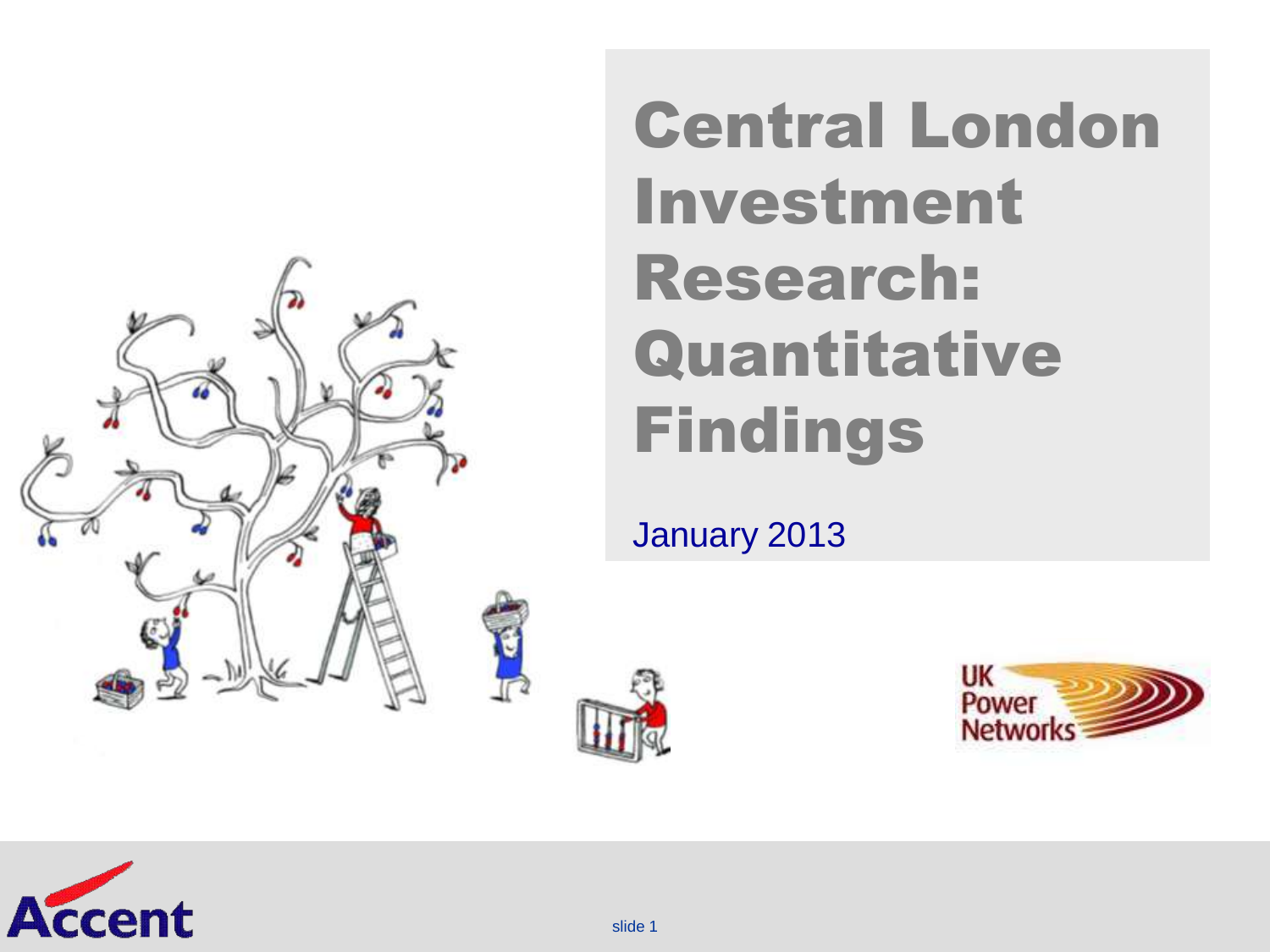## Agenda

- Objectives
- Approach
- Prioritisation & Willingness to Pay Findings
- Appendices Background Findings



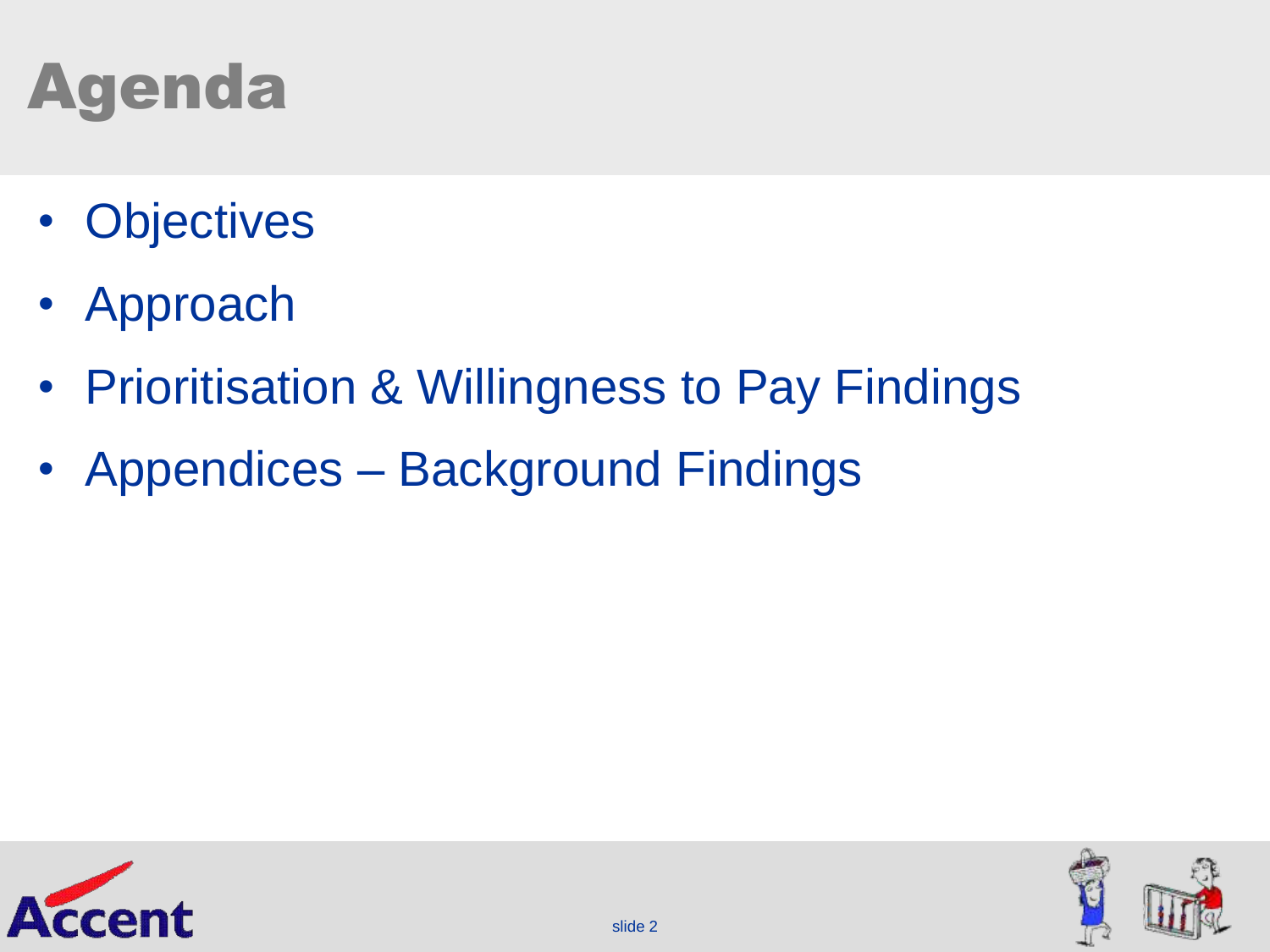# Study Objectives

- UK Power Networks is required to consult with customers and other stakeholders in preparing their business plans
- Research is therefore required to ensure that UK Power Networks" business plan takes into account customer priorities and the value placed on the elements that make up the plan
- Specifically, research was required to identify whether there were any differences in willingness to pay amongst Central London business customers (Central London was defined as located in the West End, the City and Canary Wharf)



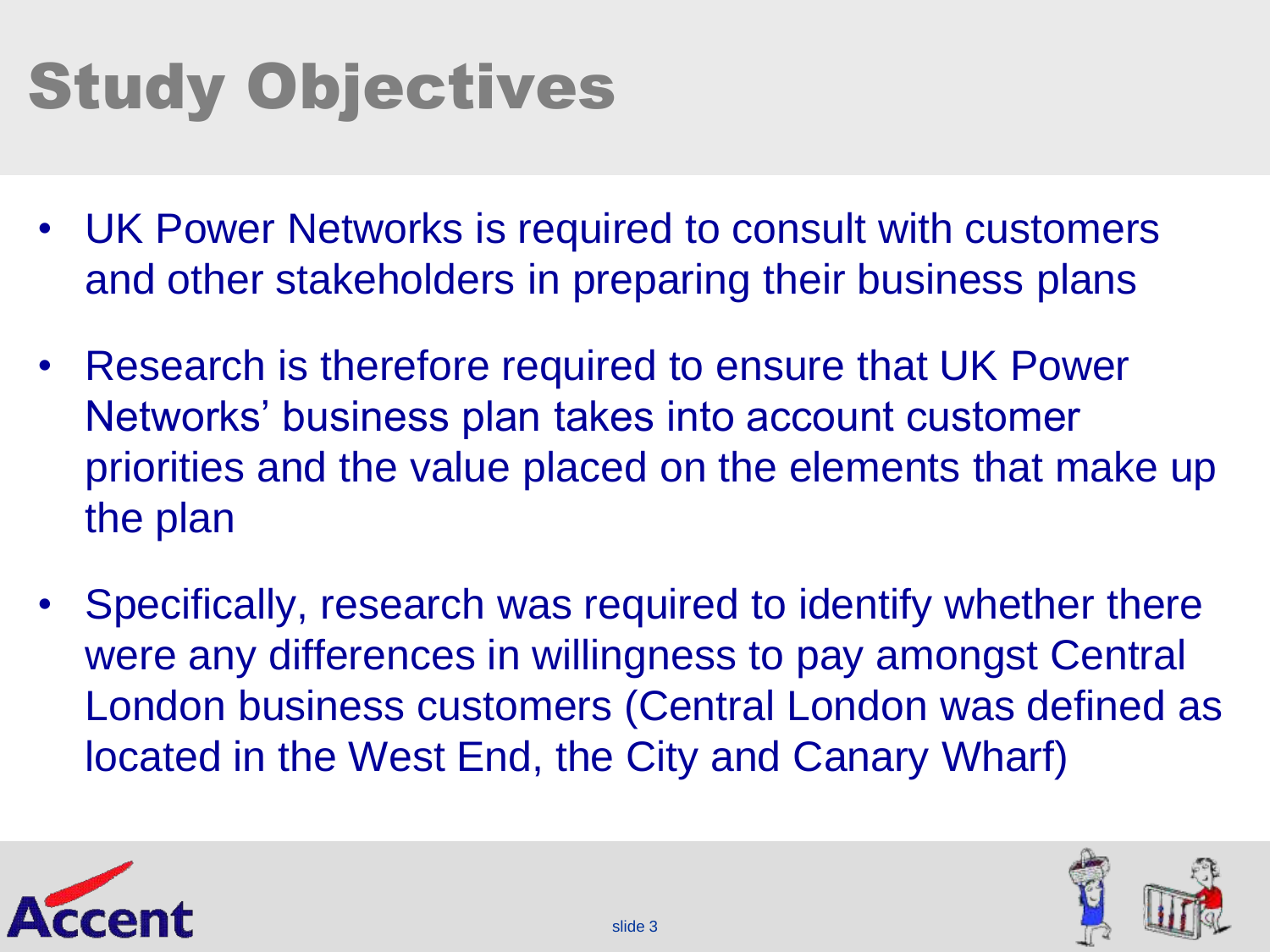# Approach

Two key elements to the research…



50 pilot interviews with business customers 200 mainstage phone-post-phone SP interviews with business customers

Pilot interviews undertaken between 29 October and 9 November 2012; mainstage interviews were undertaken between 19 November and 7 December 2012.



slide 4 **standard ISO 20252:2006. The research was undertaken in compliance with the market research** 

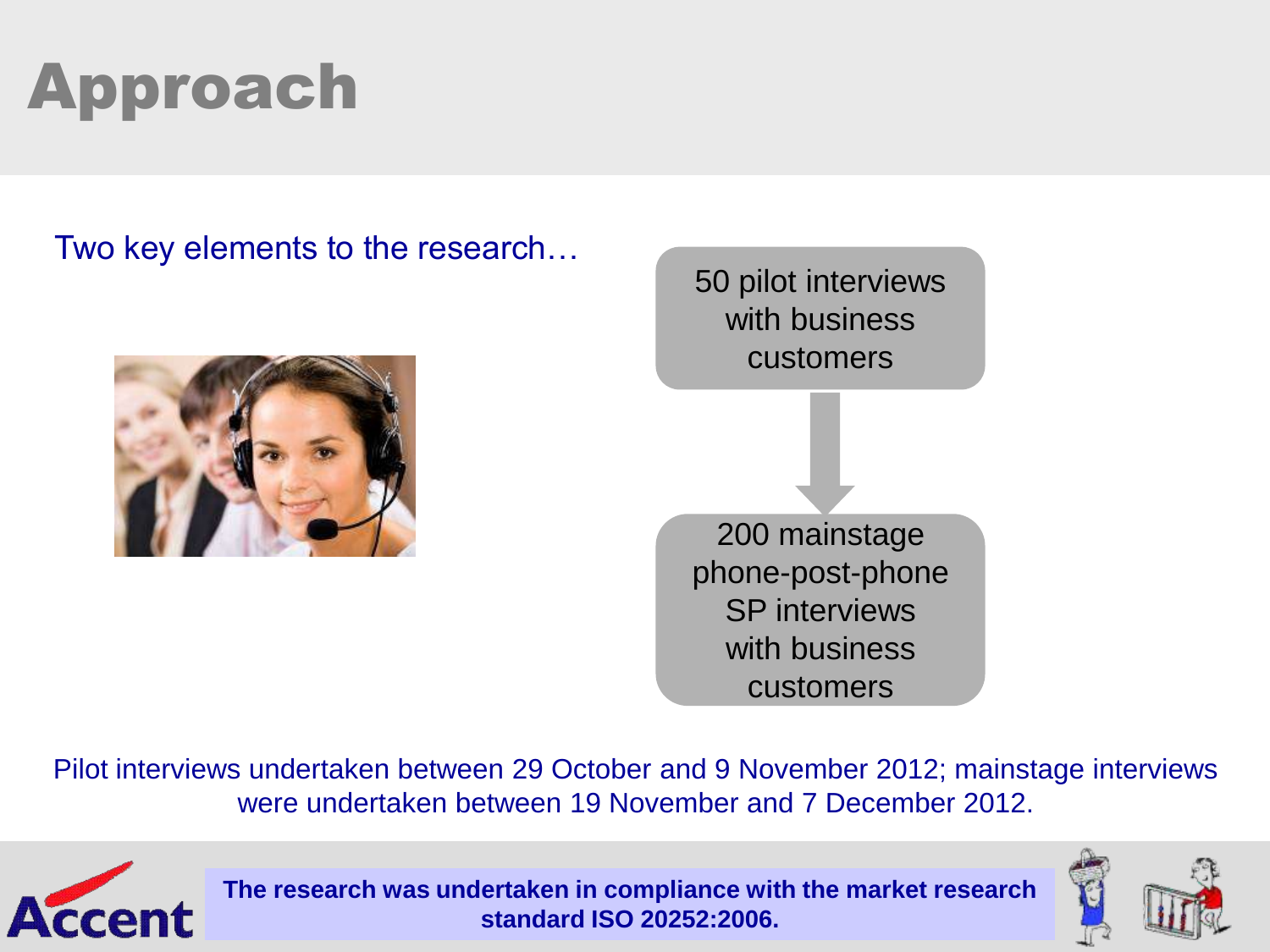## "Ideal" Quotas vs Quotas Achieved

| <b>Size</b>                             | <b>Target</b> | <b>Achieved</b> |
|-----------------------------------------|---------------|-----------------|
| <b>Small/Medium</b><br>(<250 employees) | 100           | 177             |
| Large<br>(250+ employees)               | 100           | 23              |
| <b>Total</b>                            | 200           | 200             |

- It was recognised that there may be insufficient sample available to achieve anywhere near 100 interviews with businesses with 250+ employees; this proved to be the case
- Large businesses were consequently redefined as those having an annual electricity bill of greater than £8000; the sample distribution was then as follows:
	- SMEs (electricity bill <£8,000): 118
	- Large (electricity bill £8,000+): 82



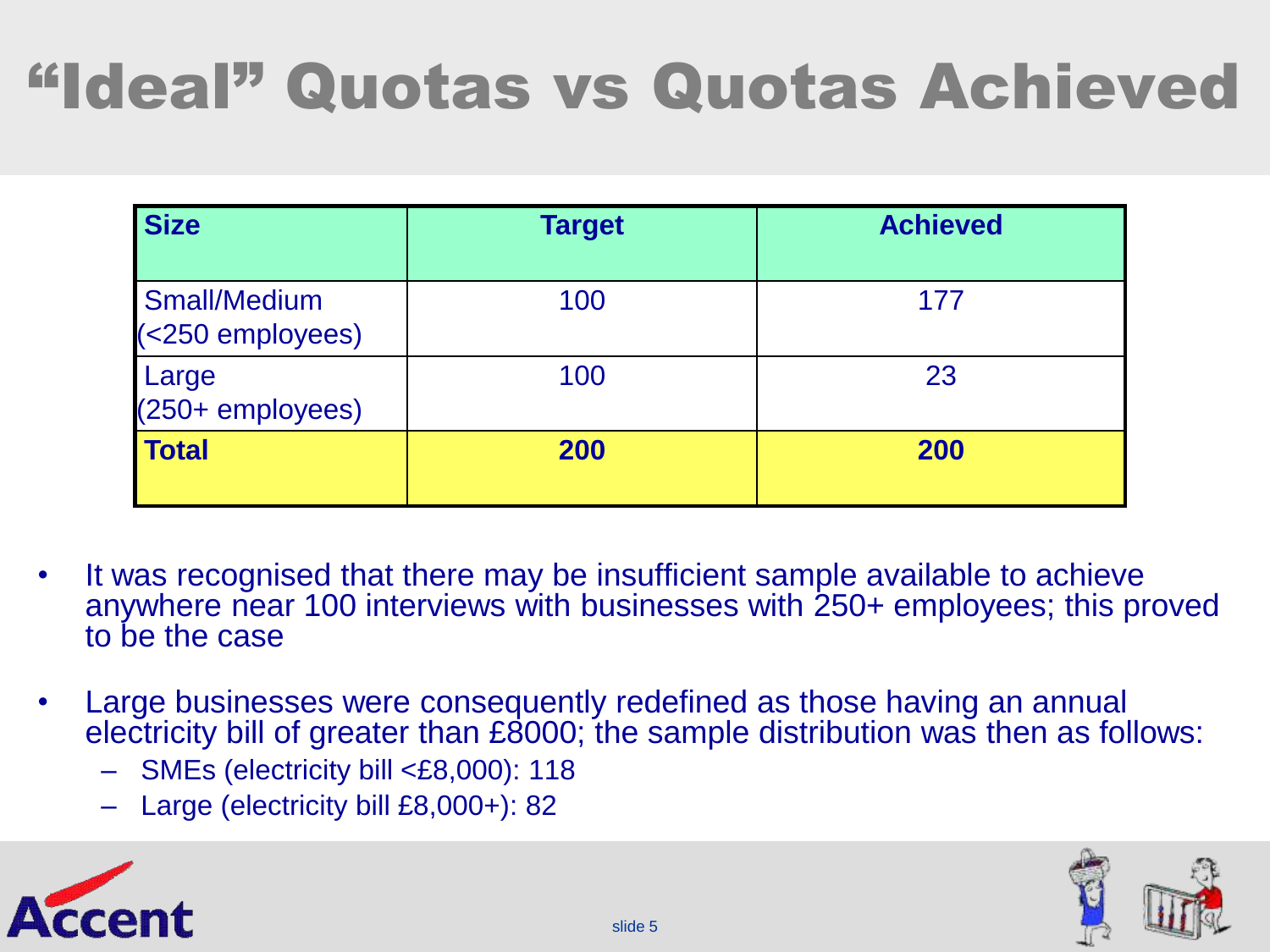# **Questionnaire**

- Structured to include:
	- Background, contextual questions
	- Stated preference (SP) exercises:
		- 3 lower level & 1 packaged exercise
	- Contingent Valuation (CV) & follow up questions
	- Key demographics
- Average duration was 23 minutes
- Piloted through 50 interviews
- Respondents were sent (by email, fax or post) show material to refer to during the interview (explanatory information about services tested and the SP choice experiments)





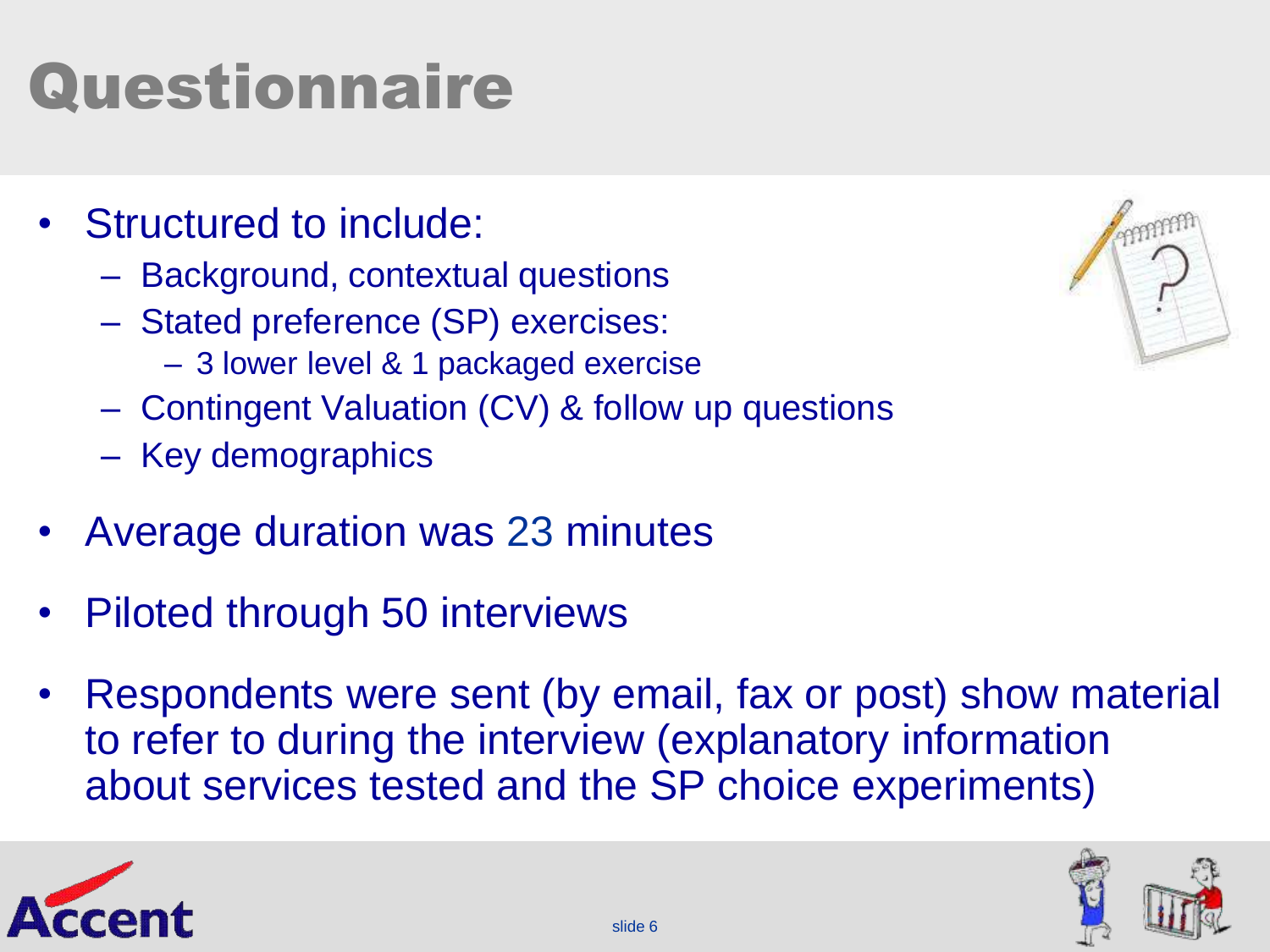### Stated Preference Methodology



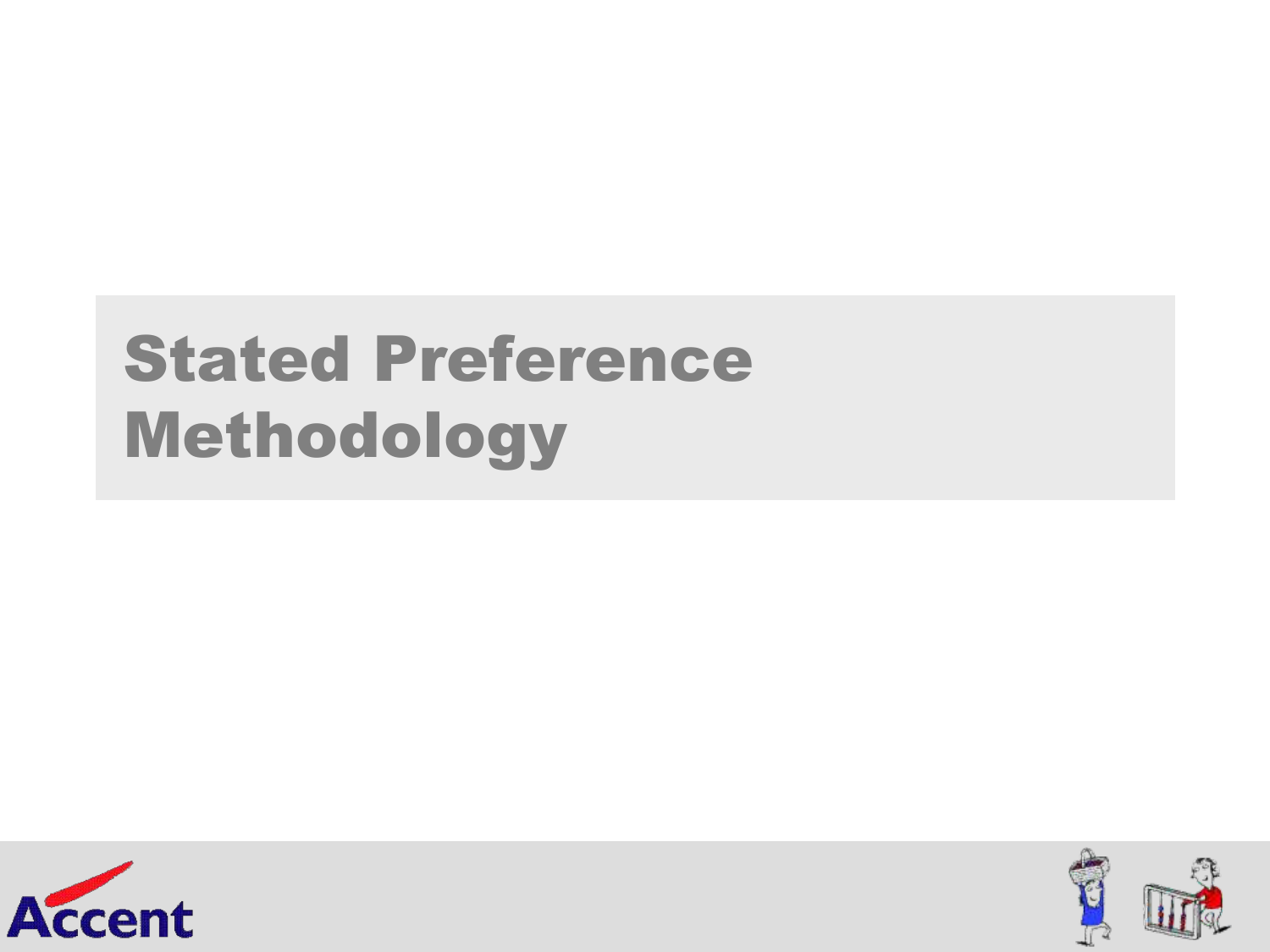### Summary of Design & Analysis

- Stated preference was designed & analysed by Accent using a programme called Biogeme:
	- the attributes tested (as shown in subsequent slides) were those found to be priorities to customers in previous qualitative research
- 3 lower level exercises and 1 packaged exercise; 4 choice sets for each, 6 choice sets for the package:
	- all respondents had a copy of their customised choice sets in front of them when they were interviewed as well as showcards explaining the context  $-$  ie current situation for each service tested
- Prior to analysis responses were removed where:
	- bill values did not seem realistic
	- respondents who chose the same option for the four choice sets presented (known as non traders)
- The relative values of all attributes were derived from the lower level exercises and scaled by the package exercise/CV questions



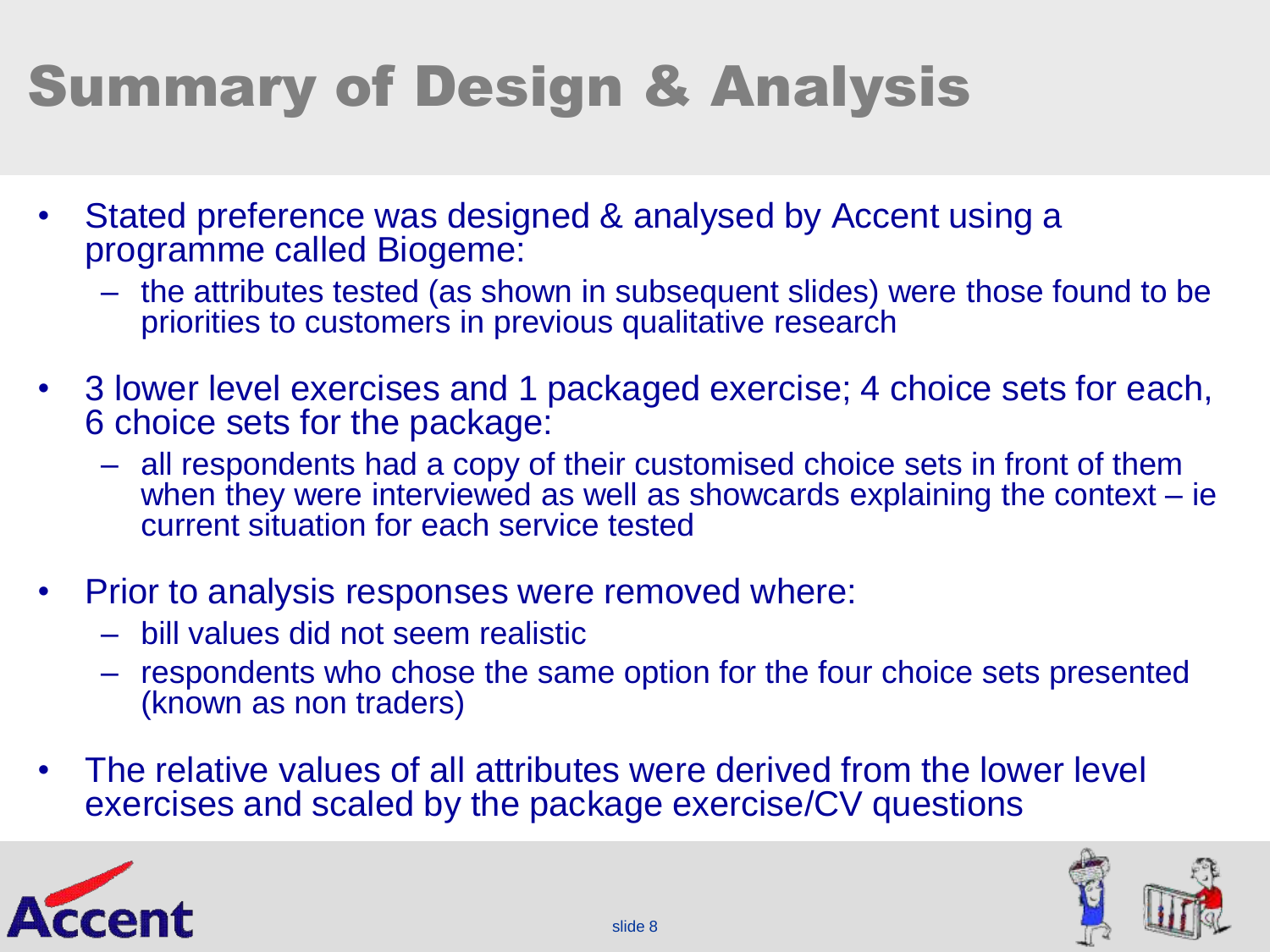### Attributes & Levels Tested: Exercise 1

- **Timescale for provision of quotations for high voltage new connections work:**
	- *Within 35 working days (base)*
	- Within 25 working days
	- Within 20 working days
	- By date agreed with customer
- **Time of any new connections work:**
	- *As now, ie work undertaken in normal business hours (08.00-17.00) (base)*
	- As now, ie work undertaken in normal business hours (08.00-17.00) and in the evenings
	- As now, ie work undertaken in normal business hours (08.00-17.00) and in the evenings and at weekends
	- Work is undertaken within a banded time, ie morning or evening in normal business hours, evenings or at weekends
- **Contact for any new connection work:**
	- *As now, telephone or e-mail to general call centre (base)*
	- Phone or email contact via dedicated new connections call centre
	- Phone or email contact via a named project coordinator
	- All contact through an on-line web portal
- **Type of new connections service offered :**
	- *Standard service, with UKPN defining what they will do and what activities remain the responsibility of a customer's developer or contractor (base)*
	- A menu of services available from UKPN allowing the customer to choose who completes which elements of the work
	- All elements of the work completed by UK Power Networks



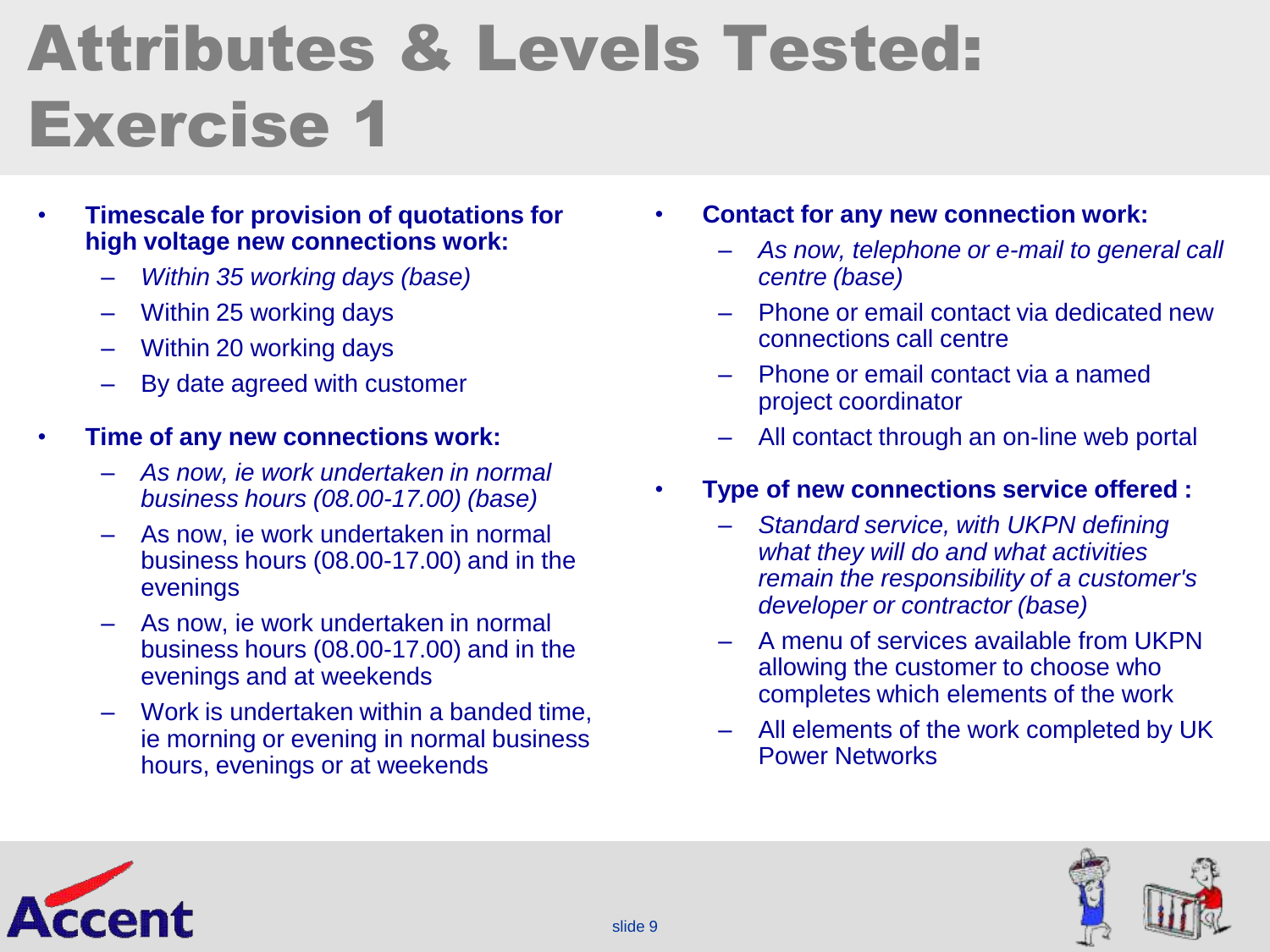## Attributes & Levels Tested: Exercise 2

- **Investment in infrastructure to enable UKPN to detect loss of supply:**
	- *No investment (base)*
	- Investment in infrastructure required to enable UKPN to detect loss of supply from individual or small groups of premises
- **Investment to enable greater uptake of electric vehicles:**
	- *No specific infrastructure investment (base)*
	- Investment in infrastructure required to support take up of electric vehicles
- **Restriction to electricity supply in times of peak demand:**
	- *With no impact to business customers (base)*
	- With a recognition of the impact of any loss of business
- **Investment to enable uptake of distributed generation eg CHP, solar panels etc:** 
	- *No specific infrastructure investment; use traditional network investment as needed (base)*
	- Investment in infrastructure to support uptake of distributed generation technologies



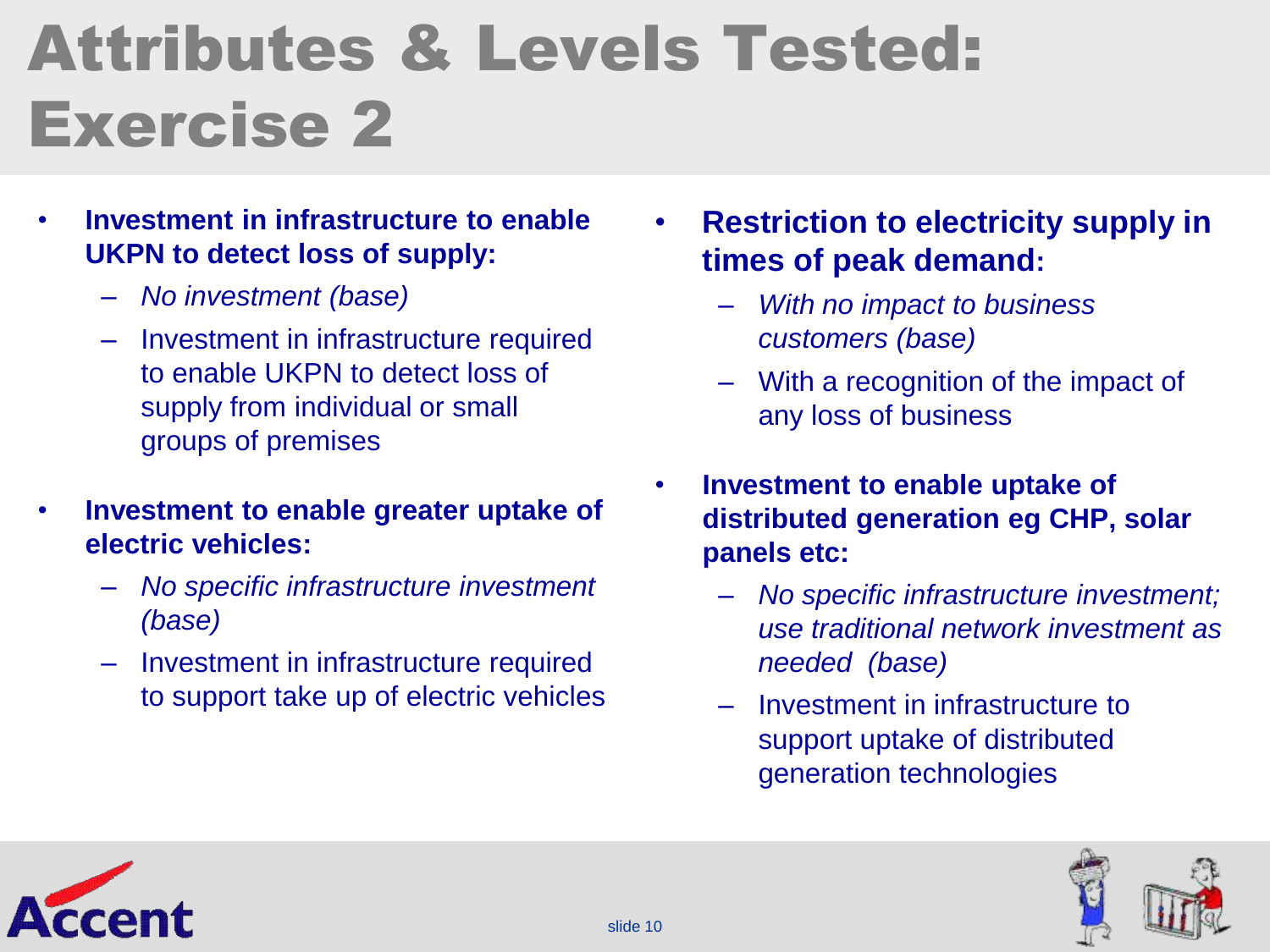## Attributes & Levels Tested: Exercise 3 LPN

- Frequency of power cuts (over 3 mins) average number:
	- *1 every 36 months (base)*
	- 1 every 42 months
	- 1 every 48 months
- Urban customers: For power cuts longer than 3 minutes, time to restore 80% of affected
	- Within 60 minutes
	- *Within 20 minutes (base)*
	- Within 10 minutes
	- Within 5 minutes
- Information during a power cut:
	- *Information available on contacting call centre (base)*
	- Information available on contacting call centre plus provision of automatic text messages to registered customers with details of power cut and updates
	- Information available on contacting call centre plus provision of automatic update calls to customer from call centre and follow-up call when power cut over
	- Information available on contacting call centre plus provision of additional information services such as real-time information on internet, use of social media, customer service staff 'knocking on doors' etc
- Contingency service:
	- *Customer responsibility for any back-up services (base)*
	- Provision of generator hire e.g. for an event
	- Provision of back-up services to customers e.g. regular testing of customer-owned generators and systems



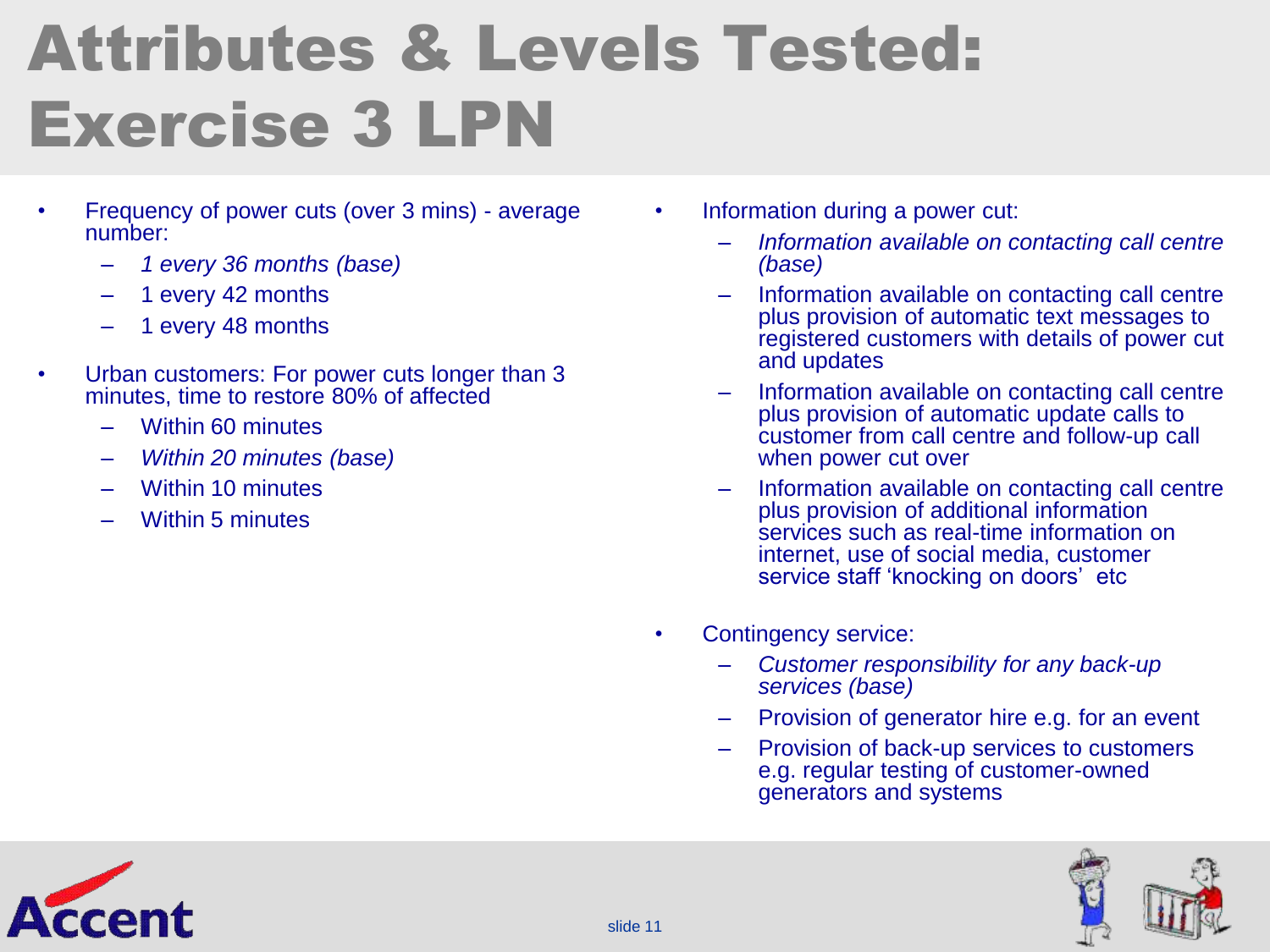### Example of a lower level choice set

Looking at Choice Card B1, which Option do you prefer, A or B?

|                                                                                       | <b>Option A</b>                                                                                                                       | <b>Option B</b>                                                                                                                       |
|---------------------------------------------------------------------------------------|---------------------------------------------------------------------------------------------------------------------------------------|---------------------------------------------------------------------------------------------------------------------------------------|
| Investment in infrastructure to enable UKPN to<br>detect loss of supply               | Investment in infrastructure<br>required to enable UKPN to<br>detect loss of supply from<br>individual or small groups of<br>premises | Investment in infrastructure<br>required to enable UKPN to<br>detect loss of supply from<br>individual or small groups of<br>premises |
| Investment to enable greater uptake of electric<br>∣vehicles.                         | No specific infrastructure<br>investment                                                                                              | Investment in infrastructure<br>required to support take up of<br>electric vehicles                                                   |
| Restriction to electricity supply in times of peak<br> demand:                        | With a recognition of the<br>impact of any loss of business                                                                           | With no impact to business<br>customers                                                                                               |
| Investment to enable uptake of distributed-<br>generation e.g, CHP, solar panels etc: | Investment in infrastructure to<br>support uptake of distributed-<br>generation technologies                                          | No specific infrastructure<br>investment; use traditional<br>network investment as needed                                             |



C 2. Option B



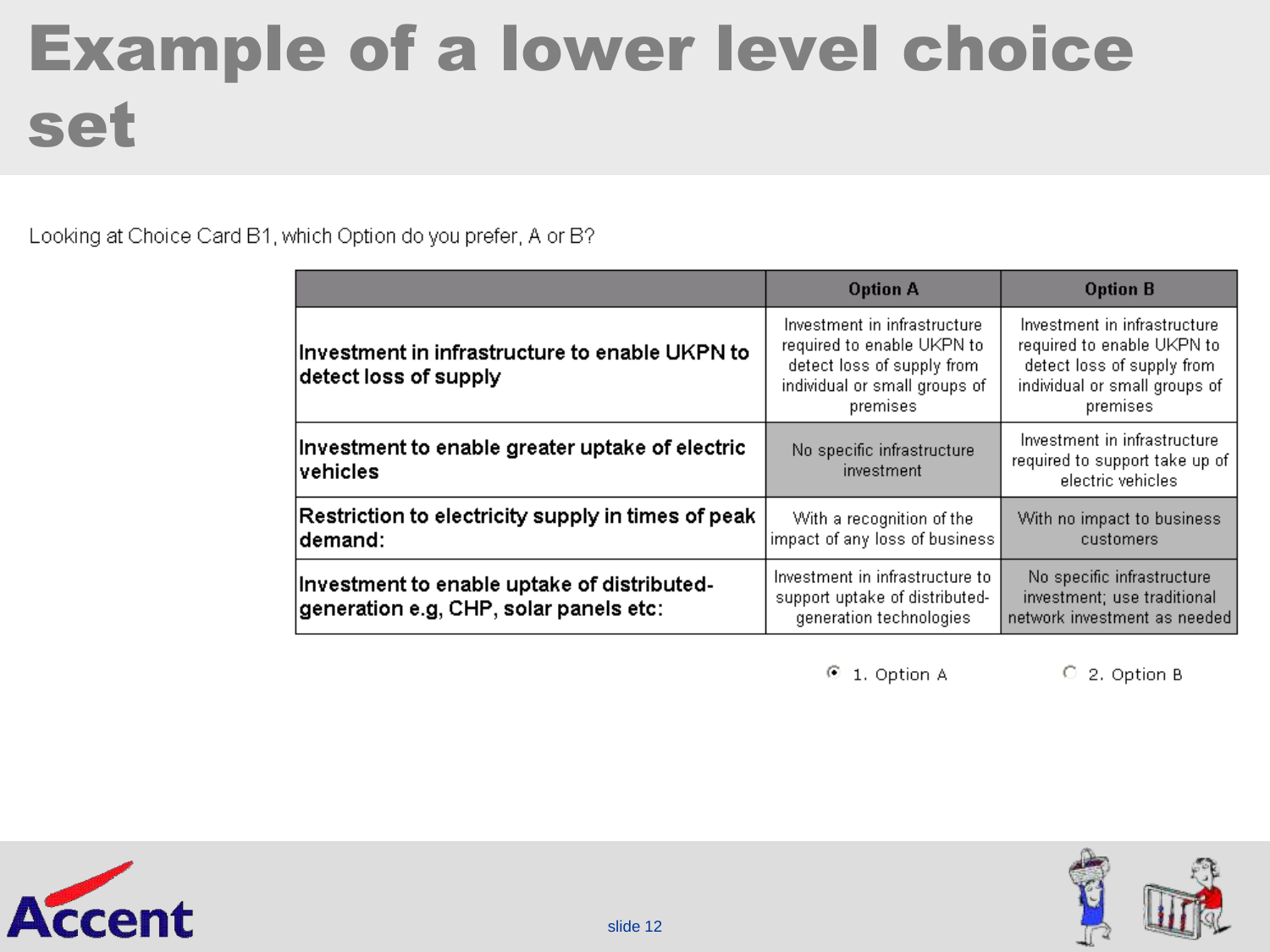### Example of packaged choice set

Now turn to Choice Card P3. Which Option do you prefer, A or B?

|                                                                                                                                                                        | <b>Option A</b>                                                                                                                                                                                                                  | <b>Option B</b>                                                                                                                    |
|------------------------------------------------------------------------------------------------------------------------------------------------------------------------|----------------------------------------------------------------------------------------------------------------------------------------------------------------------------------------------------------------------------------|------------------------------------------------------------------------------------------------------------------------------------|
| Timescale for provision of quotations for high voltage new connections work:                                                                                           | Within 35 working days                                                                                                                                                                                                           | By date agreed with customer                                                                                                       |
| Timing of any new connections work:                                                                                                                                    | As now, is work undertaken in normal<br>business hours (08.00-17.00)                                                                                                                                                             | Work is undertaken within a banded time<br>is moming, afternoon or evening in<br>normal business hours, evenings or at<br>weekends |
| Contact for any new connections work:                                                                                                                                  | As now, telephone or a-mail to general<br>call contra                                                                                                                                                                            | All contact through an on-line web portal                                                                                          |
| Type of new connections service offered:                                                                                                                               | Standard service, with UKPN defining<br>what they will do and what activities<br>remain the responsibility of a customer's<br>developer or contractor.                                                                           | All elements of the work completed by<br>UK Power Networks                                                                         |
| Investment in infrastructure to enable UKPN to detect less of supply                                                                                                   | No investment                                                                                                                                                                                                                    | investment in infrastructure required to<br>enable UKPN to detect loss of supply<br>from individual or small groups of<br>premises |
| Investment to enable greater uptake of electric vehicles                                                                                                               | No specific inhasbucture investment                                                                                                                                                                                              | investment in infrastructure required to<br>support take up of electric vehicles                                                   |
| Restriction to electricity supply in times of peak demand:                                                                                                             | With no impact to business customers                                                                                                                                                                                             | With a recognition of the impact of any<br>loss of business                                                                        |
| Investment to enable uptake of distributed generation e.g. CHP, solar panels etc:                                                                                      | No specific inhastructure investment, use<br>traditional network investment as needed                                                                                                                                            | Investment in infrastructure to support.<br>uptake of distributed-generation<br>technologies                                       |
| Frequency of power cuts over 3 mins - average number:                                                                                                                  | 1 every 48 months                                                                                                                                                                                                                | 1 every 36 months                                                                                                                  |
| Urban customers: For power cuts longer than 3 minutes, time to restore 80% of affected<br>customers:                                                                   | Within 5 minutes                                                                                                                                                                                                                 | Within 60 minutes                                                                                                                  |
| Information during a power cut:                                                                                                                                        | Information available on contacting call<br>centre plus provision of additional<br>information services such as real-time<br>information on internet, use of social<br>media, customer service staff linocking<br>on doors' atc. | Information available on contacting call<br>centre                                                                                 |
| <b>Contingency Services</b>                                                                                                                                            | Provision of back-up services to<br>customers e.g. regular testing of<br>customer-owned generators and<br>systems                                                                                                                | Customer responsibility for any back-up<br>ERNICES                                                                                 |
| THE CHANGE IN YOUR ELECTRICITY BILL IN THE 8 YEARS FROM 2015 to 2023 to provide the<br>service quality above<br>The new bill level will also apply in all later years. | Decrease of £2.25 each year<br>for 8 years, from<br>£1,000.00 in 2015 to<br>£982.00 by 2023                                                                                                                                      | Increase of £5.63 each year<br>for 8 years, from<br>£1,000.00 in 2015 to<br>£1,045.00 by 2023                                      |

C 1. Option A

 $C$  2. Option B



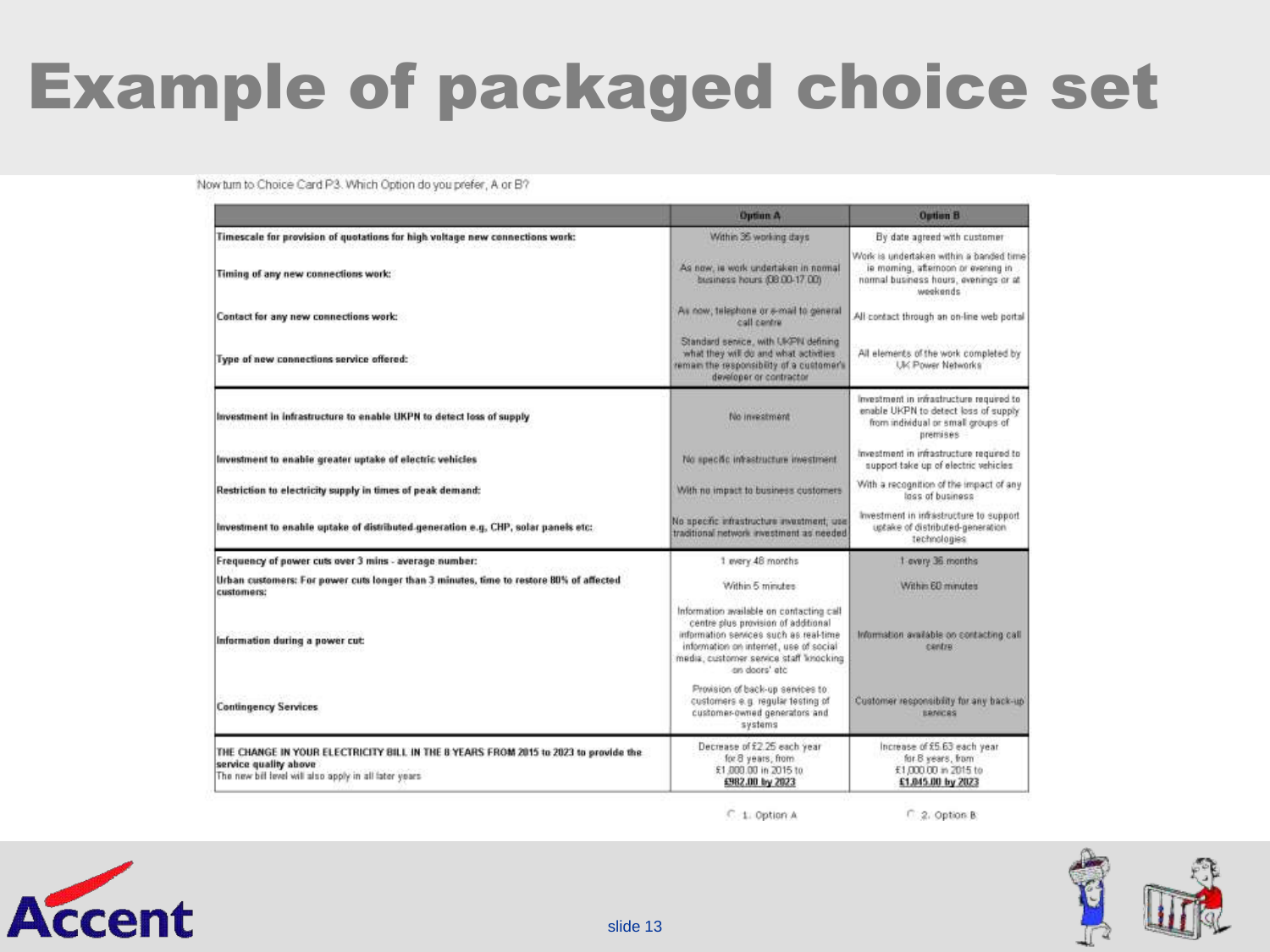### Stated Preference Findings: Customer Priorities & Willingness to Pay



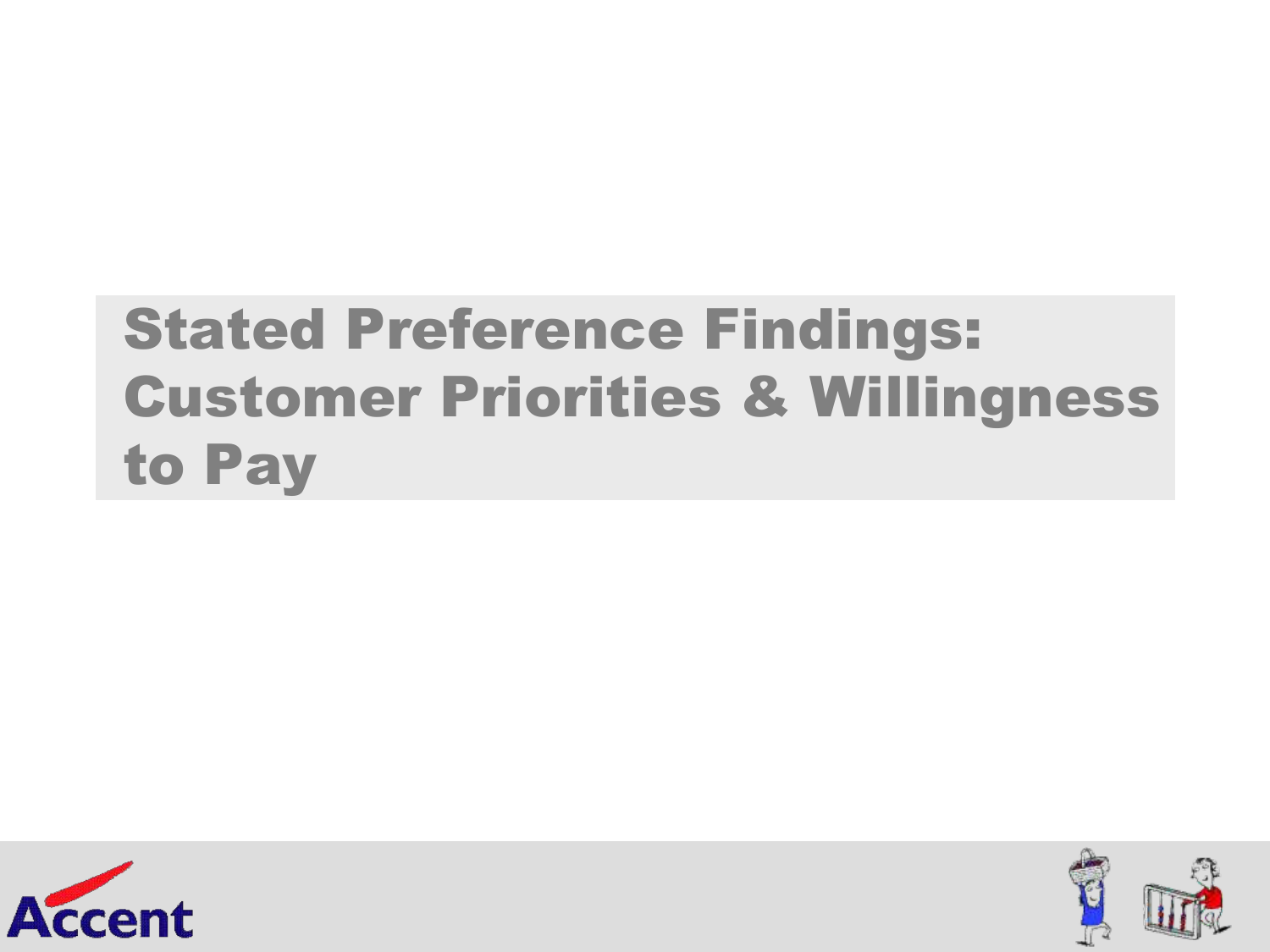## Summary of Central London Business Findings

- The research identified willingness to pay amongst businesses located in central London for the majority of improvements; there was also some willingness to accept a deterioration in service levels
- Willingness to pay ranged from a 0.65% increase in their distribution bill by 2023 for the lowest valued service level to a 3.5% increase for the service level valued most highly
- Overall willingness to pay by 2023, as a proportion of the average distribution bill, was 20.09%



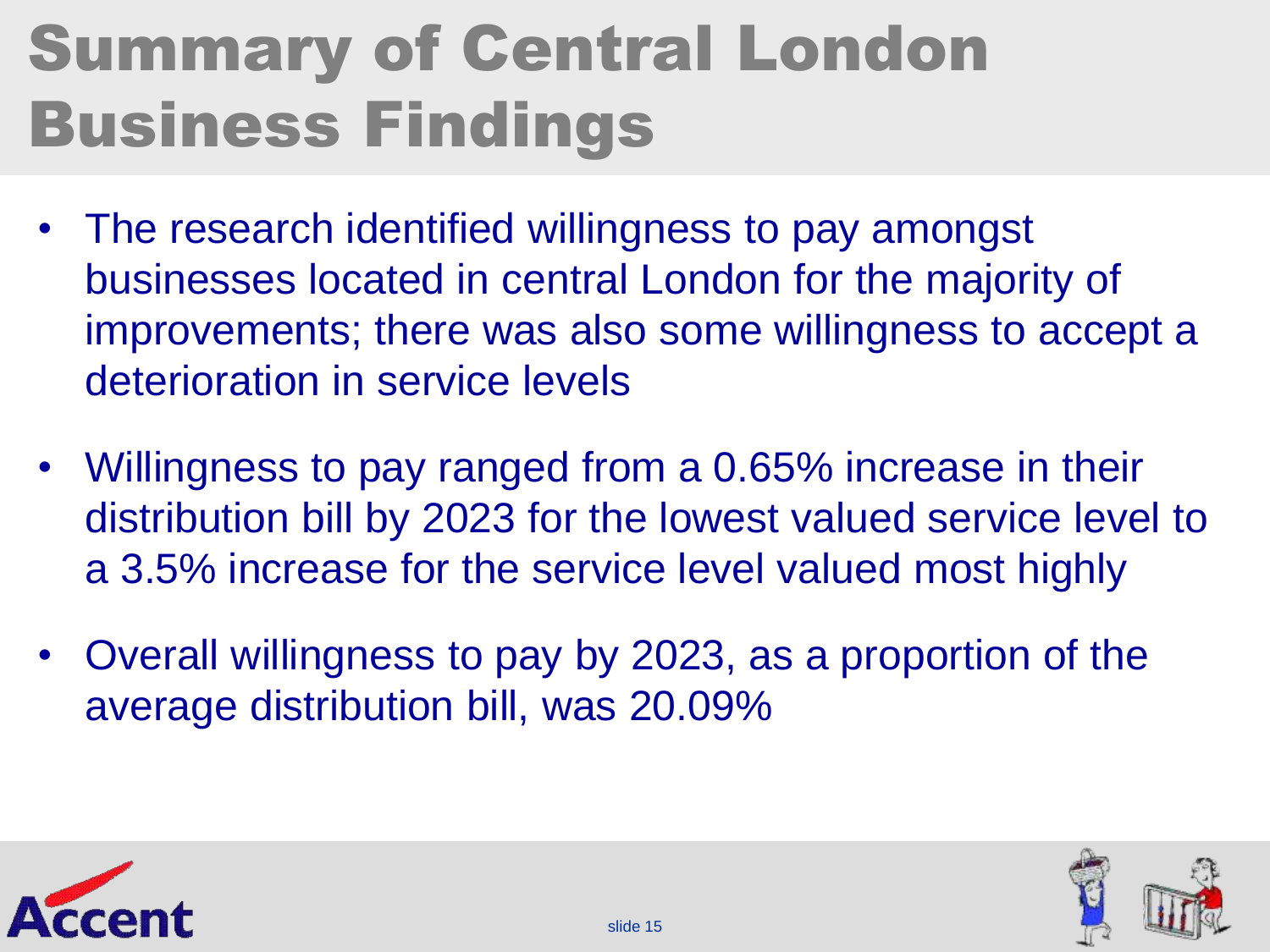### Central London Business Customer Values: Exercise 1

| <b>Attribute</b>                                                               | <b>Levels</b>                                                                                                                                       | <b>Factored</b><br>coefficient | <b>T-Stat (Robust</b><br>$= 1.95 +$ | Indexed<br>coefficient |
|--------------------------------------------------------------------------------|-----------------------------------------------------------------------------------------------------------------------------------------------------|--------------------------------|-------------------------------------|------------------------|
| Timescale for provision of quotations for<br>high voltage new connections work | Within 35 working days                                                                                                                              | 0.0000                         | ი                                   |                        |
|                                                                                | Within 25 working days                                                                                                                              | 0.0284                         | 3.49                                | 1.00                   |
|                                                                                | Within 20 working days                                                                                                                              | 0.0443                         | 5.29                                | 1.56                   |
|                                                                                | By date agreed with customer                                                                                                                        | 0.0652                         | 7.02                                | 2.30                   |
| Timing of any new connections work                                             | As now, ie work undertaken in normal business hours<br>$(08.00 - 17.00)$                                                                            | 0.0000                         | 0                                   |                        |
|                                                                                | Work undertaken in normal business hours (08.00-17.00)<br>and in the evenings                                                                       | $-0.0033$                      | $-0.38$                             |                        |
|                                                                                | Work undertaken in normal business hours (08.00-17.00),<br>in the evenings and at weekends                                                          | 0.0081                         | 0.98                                |                        |
|                                                                                | Work is undertaken within a banded time ie morning,<br>afternoon or evening in normal business hours, evenings or<br>at weekends                    | 0.0392                         | 4.62                                |                        |
| Contact for any new connections work                                           | As now, telephone or e-mail to general call centre                                                                                                  | 0.0000                         | $\Omega$                            |                        |
|                                                                                | Phone or email contact via dedicated new connections call<br><b>centre</b>                                                                          | $-0.0080$                      | $-0.79$                             |                        |
|                                                                                | Phone or email contact via a named project co-ordinator                                                                                             | 0.0055                         | 0.62                                |                        |
|                                                                                | All contact through an on-line web portal                                                                                                           | 0.0042                         | 0.41                                |                        |
| Type of new connections service offered                                        | Standard service, with UKPN defining what they will do and<br>what activities remain the responsibility of a customer's<br>developer or contractors | 0.0000                         | 0                                   |                        |
|                                                                                | A menu of services available from UKPN allowing the<br>customer to choose who completes which elements of the<br>lwork                              | 0.0194                         | 2.19                                | 1.00                   |
|                                                                                | All elements of the work completed by UK Power Networks                                                                                             | 0.0332                         | 3.75                                | 1.72                   |



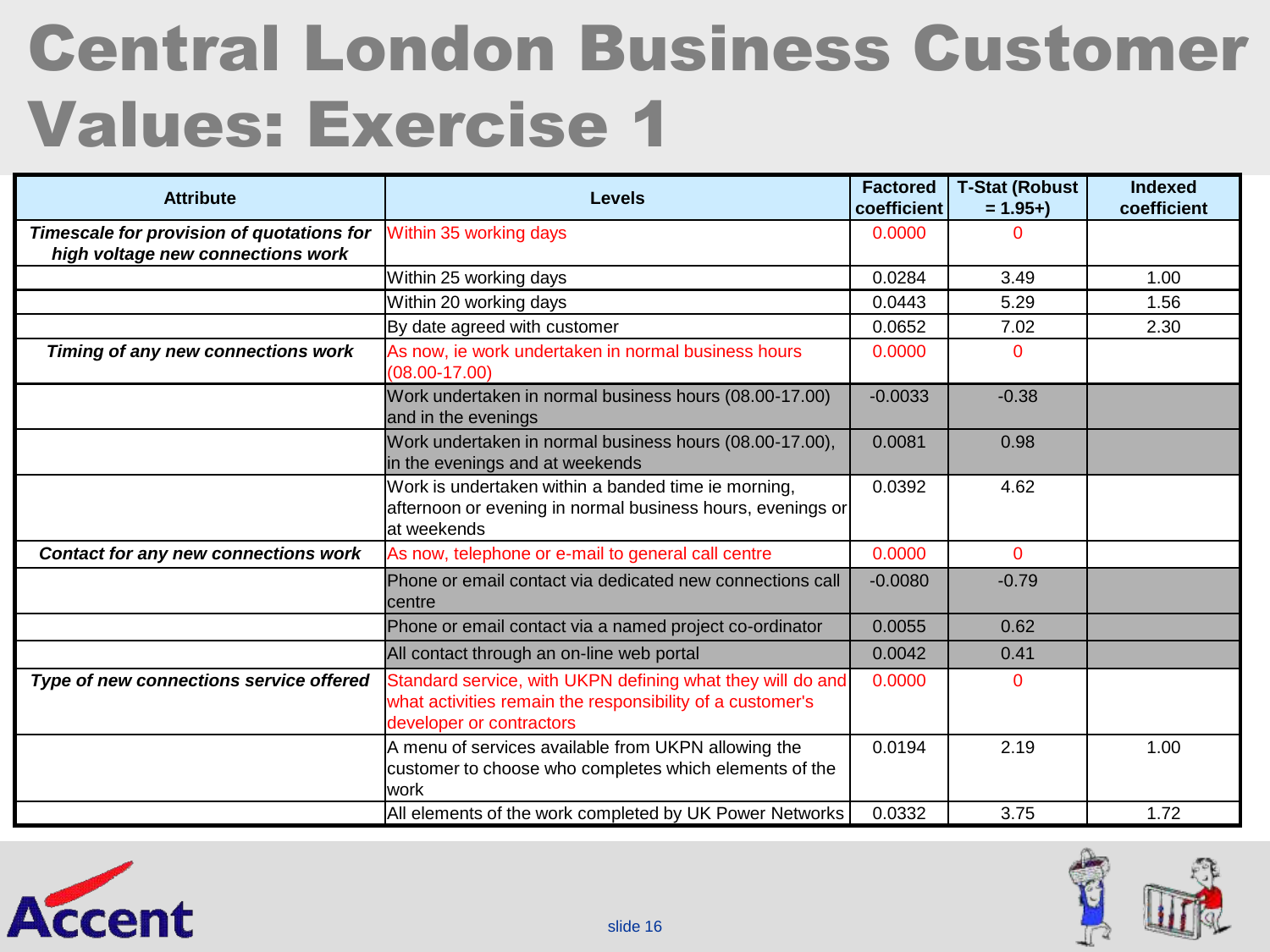### Central London Business Customer Values: Exercise 2

| <b>Attribute</b>                                                                                                            | <b>Levels</b>                                                                                                                   | <b>Factored</b><br>coefficient            | <b>T-Stat</b><br>(Robust =<br>$1.95+$ |
|-----------------------------------------------------------------------------------------------------------------------------|---------------------------------------------------------------------------------------------------------------------------------|-------------------------------------------|---------------------------------------|
| Investment in infrastructure to enable                                                                                      | No investment                                                                                                                   | 0.0000                                    | O                                     |
| <b>UKPN to detect loss of supply</b>                                                                                        |                                                                                                                                 |                                           |                                       |
|                                                                                                                             | Investment in infrastructure required to<br>enable UKPN to detect loss of supply from<br>individual or small groups of premises | 0.0956                                    | 11.65                                 |
| <b>Investment to enable greater uptake of No specific infrastructure investment</b><br>electric vehicles                    |                                                                                                                                 | 0.0000                                    | $\overline{0}$                        |
|                                                                                                                             | Investment in infrastructure required to<br>support take up of electric vehicles                                                | 0.0388                                    | 4.91                                  |
| <b>Restriction to electricity supply in times With no impact to business customers</b><br>of peak demand                    |                                                                                                                                 | 0.0000                                    | $\Omega$                              |
|                                                                                                                             | With a recognition of the impact of any loss<br>lof business                                                                    | 0.0177                                    | 2.44                                  |
| Investment to enable uptake of<br>distributed generation e.g, solar panels traditional network investment as needed<br>etc: | No specific infrastructure investment; use                                                                                      | 0.0000                                    | $\overline{0}$                        |
|                                                                                                                             | Investment in infrastructure to support<br>uptake of distributed-generation<br>technologies                                     | 0.0399<br>$\frac{1}{2}$ and $\frac{1}{2}$ | 5.11<br>m.                            |

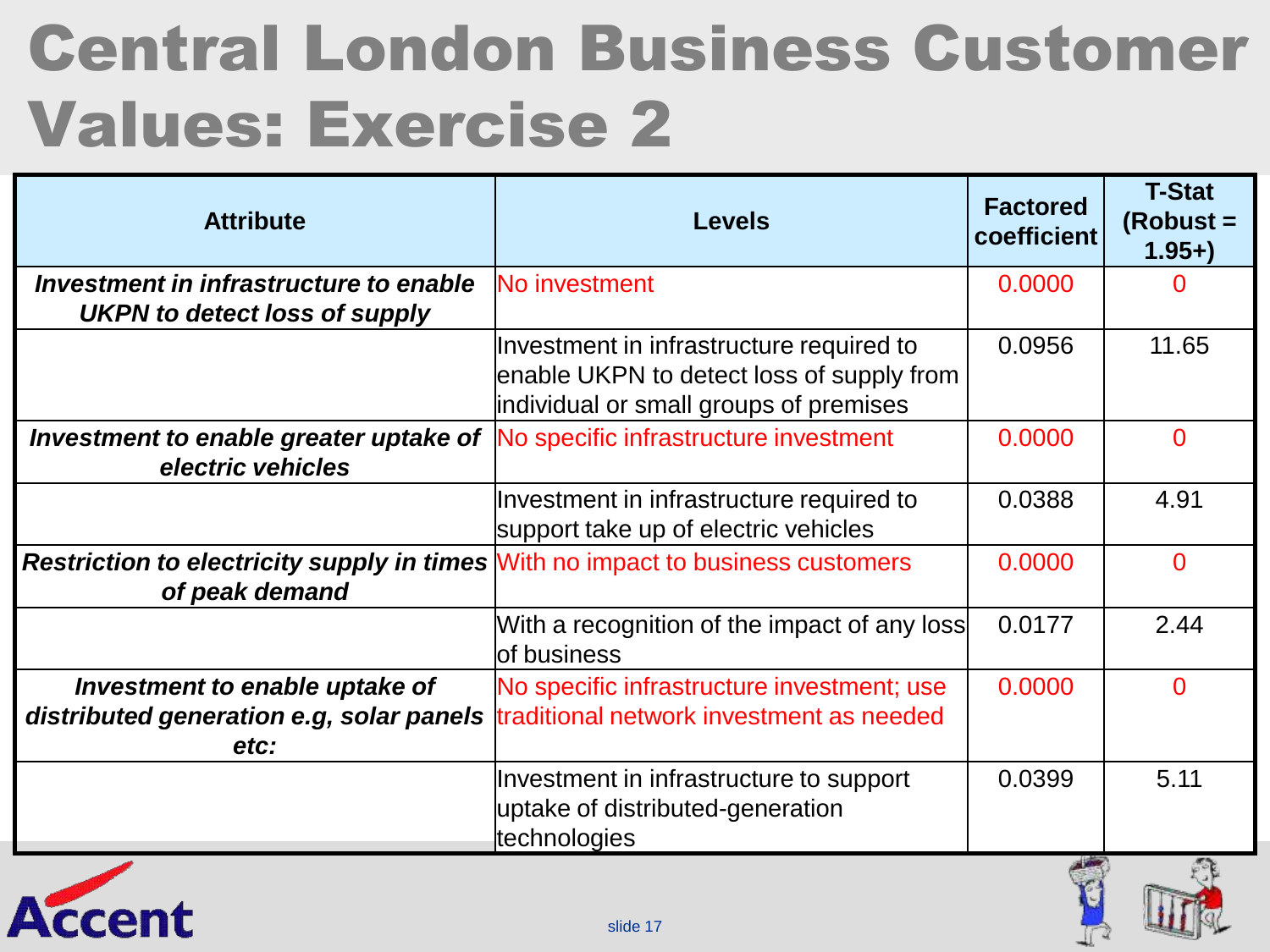### Central London Business Customer Values: Exercise 3

| <b>Attribute</b>                                                                                    | <b>Levels</b>                                                                                                                                                                                                             | <b>Factored</b><br>coefficient | <b>T-Stat (Robust</b><br>$= 1.95 +$ | <b>Indexed</b><br>coefficient |
|-----------------------------------------------------------------------------------------------------|---------------------------------------------------------------------------------------------------------------------------------------------------------------------------------------------------------------------------|--------------------------------|-------------------------------------|-------------------------------|
| Frequency of power cuts over 3 mins - average<br>number                                             | every 36 months                                                                                                                                                                                                           | 0.0000                         | O                                   |                               |
|                                                                                                     | every 42 months                                                                                                                                                                                                           | 0.0191                         | 1.2                                 |                               |
|                                                                                                     | every 48 months                                                                                                                                                                                                           | 0.0517                         | 5.34                                |                               |
| Urban customers: For power cuts longer than 3<br>minutes, time to restore 80% of affected customers | Within 60 minutes                                                                                                                                                                                                         | $-0.0261$                      | $-1.3$                              |                               |
|                                                                                                     | Base: Within 20 minutes                                                                                                                                                                                                   | 0.0000                         | $\Omega$                            |                               |
|                                                                                                     | Within 10 minutes                                                                                                                                                                                                         | 0.0716                         | 4.58                                | 1.00                          |
|                                                                                                     | Within 5 minutes                                                                                                                                                                                                          | 0.0920                         | 5.54                                | 1.29                          |
| Information during a power cut                                                                      | Information available on contacting call centre                                                                                                                                                                           | 0.0000                         | $\Omega$                            |                               |
|                                                                                                     | Information available on contacting call centre plus<br>provision of automatic text messages to registered<br>customers with details of power cut and updates                                                             | $-0.0143$                      | $-0.72$                             |                               |
|                                                                                                     | Information available on contacting call centre plus<br>provision of automatic update calls to customer from<br>call centre and follow-up call when power cut over                                                        | 0.0037                         | 0.18                                |                               |
|                                                                                                     | Information available on contacting call centre plus<br>provision of additional information services such as<br>real-time information on internet, use of social media,<br>customer service staff 'knocking on doors' etc | 0.0263                         | 2.35                                |                               |
| <b>Contingency Services</b>                                                                         | Customer responsibility for any back-up services                                                                                                                                                                          | 0.0000                         | $\overline{0}$                      |                               |
|                                                                                                     | Provision of generator hire e.g. for an event                                                                                                                                                                             | 0.0179                         |                                     |                               |
|                                                                                                     | Provision of back-up services to customers e.g.<br>regular testing of customer-owned generators and<br>systems                                                                                                            | 0.0490                         | 5.04                                |                               |



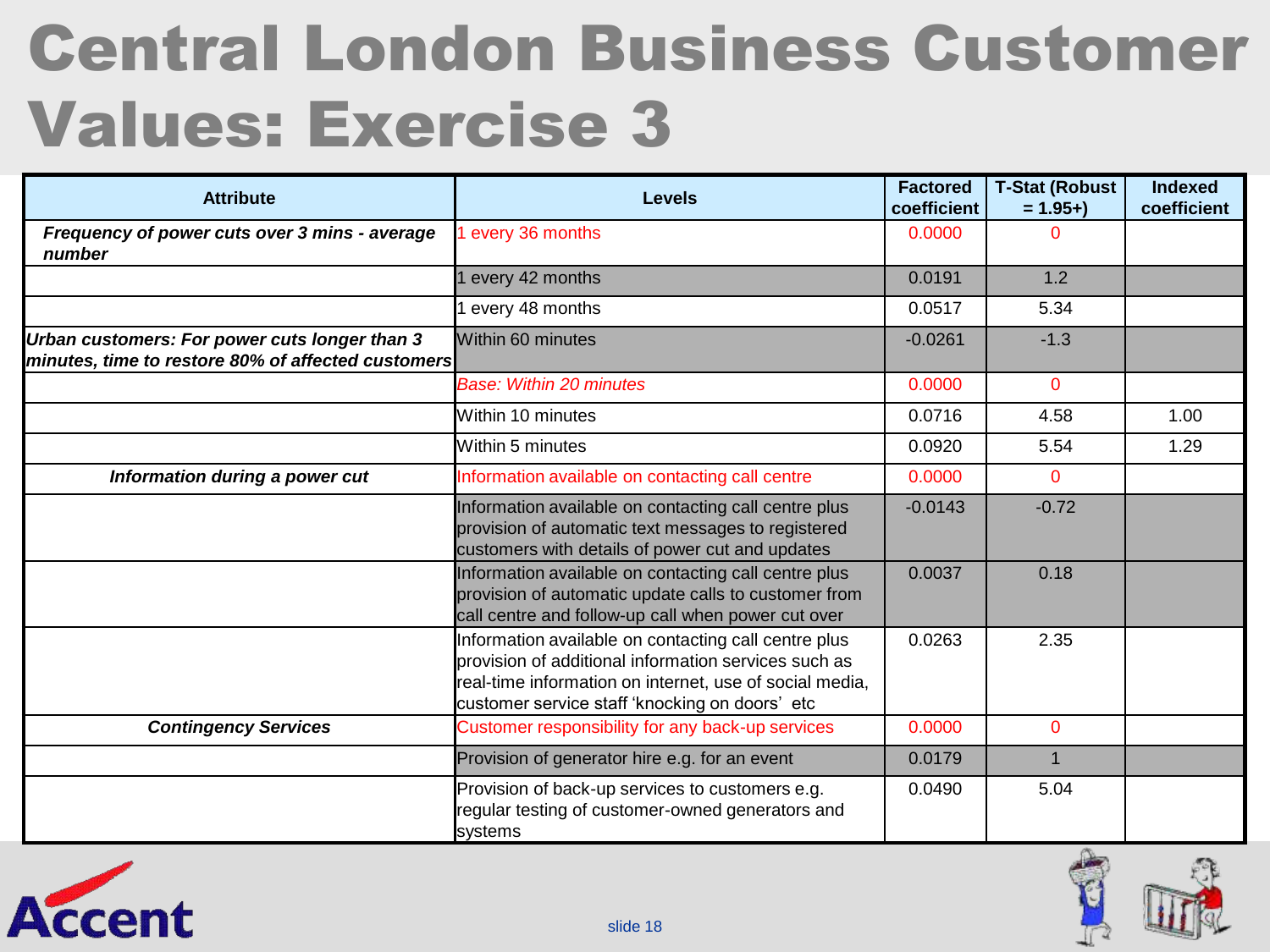### Central London Business Customer Priorities: Combined & Ranked

| Levels                                                                                                                                                                                                               | <b>Factored</b><br>coefficient | <b>Indexed</b><br>coefficient |
|----------------------------------------------------------------------------------------------------------------------------------------------------------------------------------------------------------------------|--------------------------------|-------------------------------|
| Investment in infrastructure required to enable UKPN to detect loss of supply from individual or small groups of<br>premises                                                                                         | 0.0956                         | 5.41                          |
| Urban customers: For power cuts longer than 3 minutes, time to restore 80% of affected customers: Within 5<br>minutes                                                                                                | 0.0920                         | 5.20                          |
| Urban customers: For power cuts longer than 3 minutes, time to restore 80% of affected customers: Within 10<br>minutes                                                                                               | 0.0716                         | 4.05                          |
| Timescale for provision of quotations for high voltage new connections work: By date agreed with customer                                                                                                            | 0.0652                         | 3.69                          |
| Frequency of power cuts over 3 mins - average number: 1 every 48 months                                                                                                                                              | 0.0517                         | 2.92                          |
| Contingency services: Provision of back-up services to customers e.g. regular testing of customer-owned<br>generators and systems                                                                                    | 0.0490                         | 2.77                          |
| Timescale for provision of quotations for high voltage new connections work: Within 20 working days                                                                                                                  | 0.0443                         | 2.50                          |
| Investment in infrastructure to support uptake of distributed-generation technologies                                                                                                                                | 0.0399                         | 2.25                          |
| Timing of any new connections work: Work is undertaken within a banded time ie morning, afternoon or<br>evening in normal business hours, evenings or at weekends                                                    | 0.0392                         | 2.22                          |
| Investment in infrastructure required to support take up of electric vehicles                                                                                                                                        | 0.0388                         | 2.20                          |
| Type of new connections service offered: All elements of the work completed by UK Power Networks                                                                                                                     | 0.0332                         | 1.88                          |
| Timescale for provision of quotations for high voltage new connections work: Within 25 working days                                                                                                                  | 0.0284                         | 1.61                          |
| Information available on contacting call centre plus provision of additional information services such as real-<br>time information on internet, use of social media, customer service staff 'knocking on doors' etc | 0.0263                         | 1.49                          |
| Type of new connections service offered: A menu of services available from UKPN allowing the customer to<br>choose who completes which elements of the work                                                          | 0.0194                         | 1.10                          |
| Restriction to electricity supply in times of peak demand: Recognition of the impact of any loss of business                                                                                                         | 0.0177                         | 1.00                          |



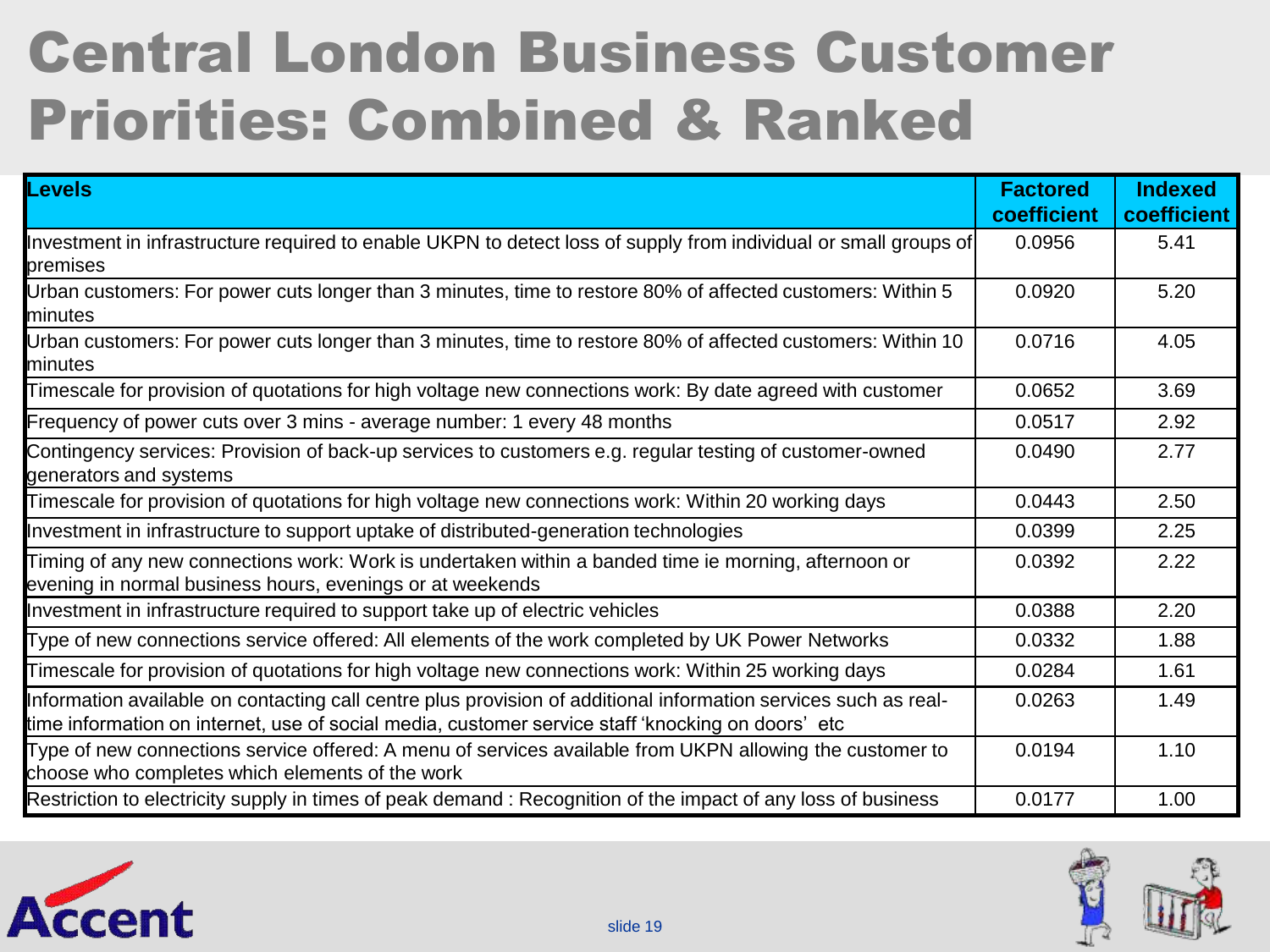### Central London Business Customer **WTP**

| Levels                                                                                                                                                                                                              | WTP in % in<br>2023 |
|---------------------------------------------------------------------------------------------------------------------------------------------------------------------------------------------------------------------|---------------------|
| Investment in infrastructure required to enable UKPN to detect loss of supply from individual or small groups of premises                                                                                           | 3.50                |
| Urban customers: For power cuts longer than 3 minutes, time to restore 80% of affected customers: Within 5 minutes                                                                                                  | 3.37                |
| Urban customers: For power cuts longer than 3 minutes, time to restore 80% of affected customers: Within 10 minutes                                                                                                 | 2.62                |
| Timescale for provision of quotations for high voltage new connections work: By date agreed with customer                                                                                                           | 2.39                |
| Frequency of power cuts over 3 mins - average number: 1 every 48 months                                                                                                                                             | 1.89                |
| Contingency services: Provision of back-up services to customers e.g. regular testing of customer-owned generators and<br>systems                                                                                   | 1.79                |
| Timescale for provision of quotations for high voltage new connections work: Within 20 working days                                                                                                                 | 1.62                |
| Investment to enable uptake of distributed generation e.g, solar panels etc                                                                                                                                         | 1.46                |
| Timing of any new connections work: Work is undertaken within a banded time ie morning, afternoon or evening in normal<br>business hours, evenings or at weekends                                                   | 1.44                |
| Investment in infrastructure required to support take up of electric vehicles                                                                                                                                       | 1.42                |
| Type of new connections service offered: All elements of the work completed by UK Power Networks                                                                                                                    | 1.22                |
| Timescale for provision of quotations for high voltage new connections work: Within 25 working days                                                                                                                 | 1.04                |
| Information available on contacting call centre plus provision of additional information services such as real-time information<br>on internet, use of social media, customer service staff 'knocking on doors' etc | 0.96                |
| Type of new connections service offered: A menu of services available from UKPN allowing the customer to choose who<br>completes which elements of the work                                                         | 0.71                |
| Restriction to electricity supply in times of peak demand: Recognition of the impact of any loss of business                                                                                                        | 0.65                |



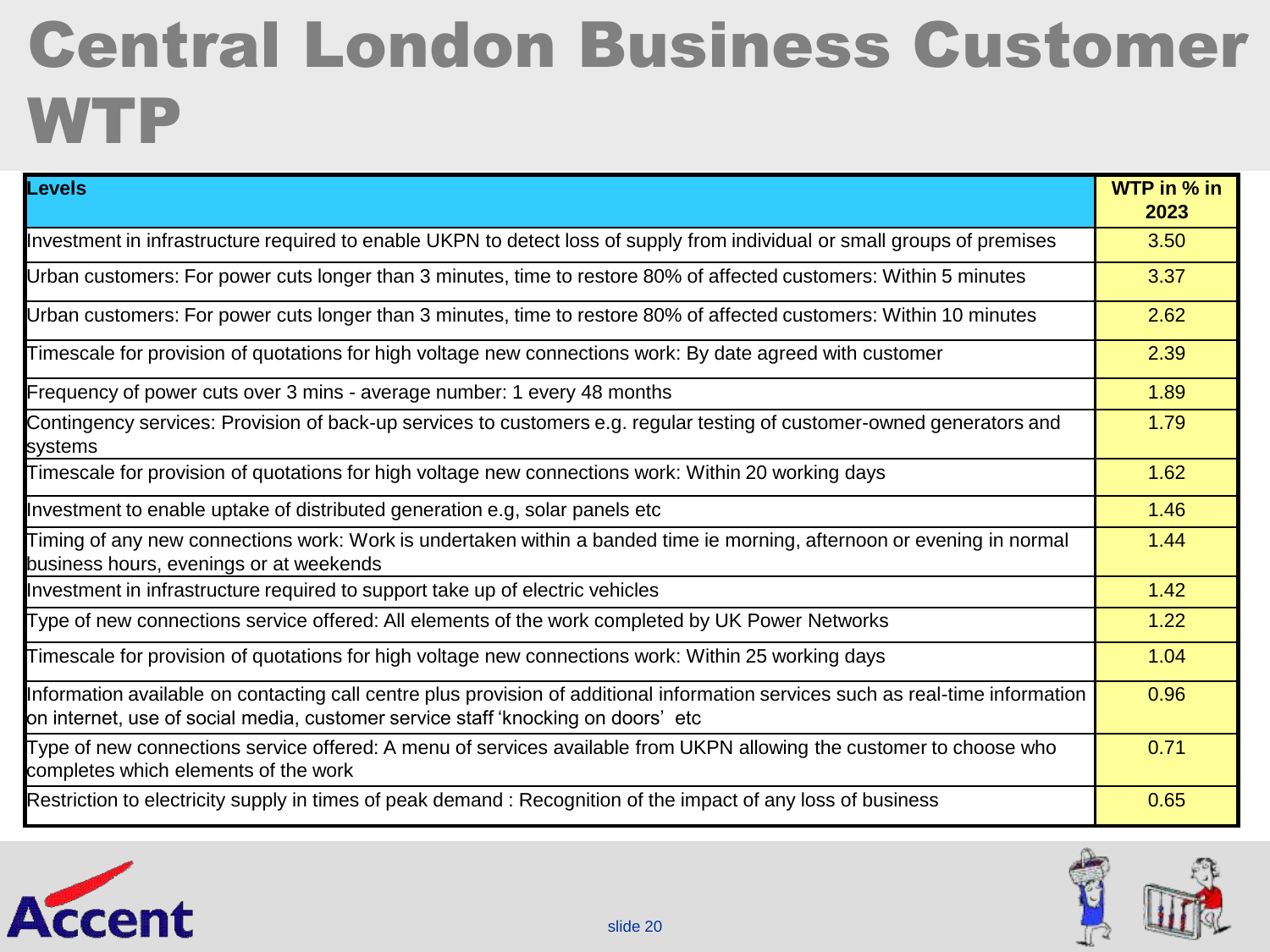## SME Customer Values: Exercise 1

| <b>Attribute</b>                                                               | <b>Levels</b>                                                                                                                                       | <b>Factored</b><br>coefficient | <b>T-Stat (Robust</b><br>$= 1.95 +$ | <b>Indexed</b><br>coefficient |
|--------------------------------------------------------------------------------|-----------------------------------------------------------------------------------------------------------------------------------------------------|--------------------------------|-------------------------------------|-------------------------------|
| Timescale for provision of quotations for<br>high voltage new connections work | Within 35 working days                                                                                                                              | 0.0000                         |                                     |                               |
|                                                                                | Within 25 working days                                                                                                                              | 0.0284                         | 2.44                                | 1.00                          |
|                                                                                | Within 20 working days                                                                                                                              | 0.0407                         | 3.45                                | 1.43                          |
|                                                                                | By date agreed with customer                                                                                                                        | 0.0649                         | 4.77                                | 2.28                          |
| Timing of any new connections work                                             | As now, ie work undertaken in normal business hours<br>$(08.00 - 17.00)$                                                                            | 0.0000                         | 0                                   |                               |
|                                                                                | Work undertaken in normal business hours (08.00-17.00)<br>and in the evenings                                                                       | $-0.0032$                      | $-0.27$                             |                               |
|                                                                                | Work undertaken in normal business hours (08.00-17.00),<br>in the evenings and at weekends                                                          | 0.0055                         | 0.46                                |                               |
|                                                                                | Work is undertaken within a banded time ie morning,<br>afternoon or evening in normal business hours, evenings or<br>at weekends                    | 0.0407                         | 3.35                                |                               |
| Contact for any new connections work                                           | As now, telephone or e-mail to general call centre                                                                                                  | 0.0000                         | $\Omega$                            |                               |
|                                                                                | Phone or email contact via dedicated new connections call<br>centre                                                                                 | $-0.0016$                      | $-0.1$                              |                               |
|                                                                                | Phone or email contact via a named project co-ordinator                                                                                             | 0.0156                         | 1.21                                |                               |
|                                                                                | All contact through an on-line web portal                                                                                                           | 0.0178                         | 1.22                                |                               |
| Type of new connections service offered                                        | Standard service, with UKPN defining what they will do and<br>what activities remain the responsibility of a customer's<br>developer or contractors | 0.0000                         | 0                                   |                               |
|                                                                                | A menu of services available from UKPN allowing the<br>customer to choose who completes which elements of the<br>work                               | 0.0187                         | 1.39                                |                               |
|                                                                                | All elements of the work completed by UK Power Networks                                                                                             | 0.0358                         | 2.79                                |                               |



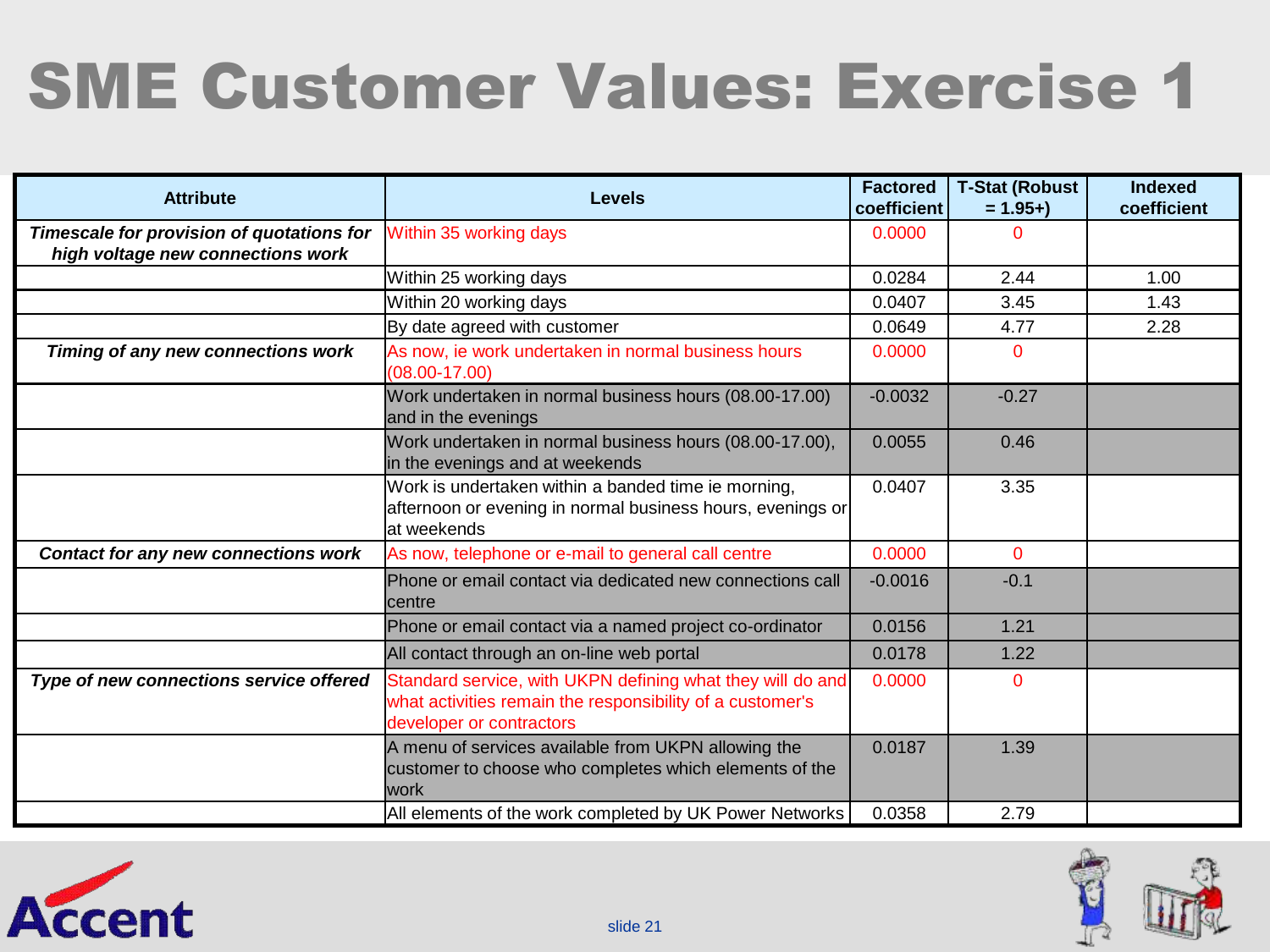# SME Customer Values: Exercise 2

| <b>Attribute</b>                                                                                         | <b>Levels</b>                                                                                                                   | <b>Factored</b><br>coefficient | <b>T-Stat</b><br>$(Robust =$<br>$1.95+$ |
|----------------------------------------------------------------------------------------------------------|---------------------------------------------------------------------------------------------------------------------------------|--------------------------------|-----------------------------------------|
| Investment in infrastructure to enable<br>UKPN to detect loss of supply                                  | No investment                                                                                                                   | 0.0000                         | 0                                       |
|                                                                                                          | Investment in infrastructure required to<br>enable UKPN to detect loss of supply from<br>individual or small groups of premises | 0.1116                         | 8.85                                    |
| <b>Investment to enable greater uptake of No specific infrastructure investment</b><br>electric vehicles |                                                                                                                                 | 0.0000                         | $\Omega$                                |
|                                                                                                          | Investment in infrastructure required to<br>support take up of electric vehicles                                                | 0.0560                         | 4.71                                    |
| <b>Restriction to electricity supply in times With no impact to business customers</b><br>of peak demand |                                                                                                                                 | 0.0000                         | $\Omega$                                |
|                                                                                                          | With a recognition of the impact of any loss<br>lof business                                                                    | 0.0292                         | 2.7                                     |
| Investment to enable uptake of<br>distributed generation e.g, solar panels<br>etc:                       | No specific infrastructure investment; use<br>traditional network investment as needed                                          | 0.0000                         | $\Omega$                                |
|                                                                                                          | Investment in infrastructure to support<br>uptake of distributed-generation<br>technologies                                     | 0.0506<br>100                  | 4.3<br>$\pi_{\infty}$                   |

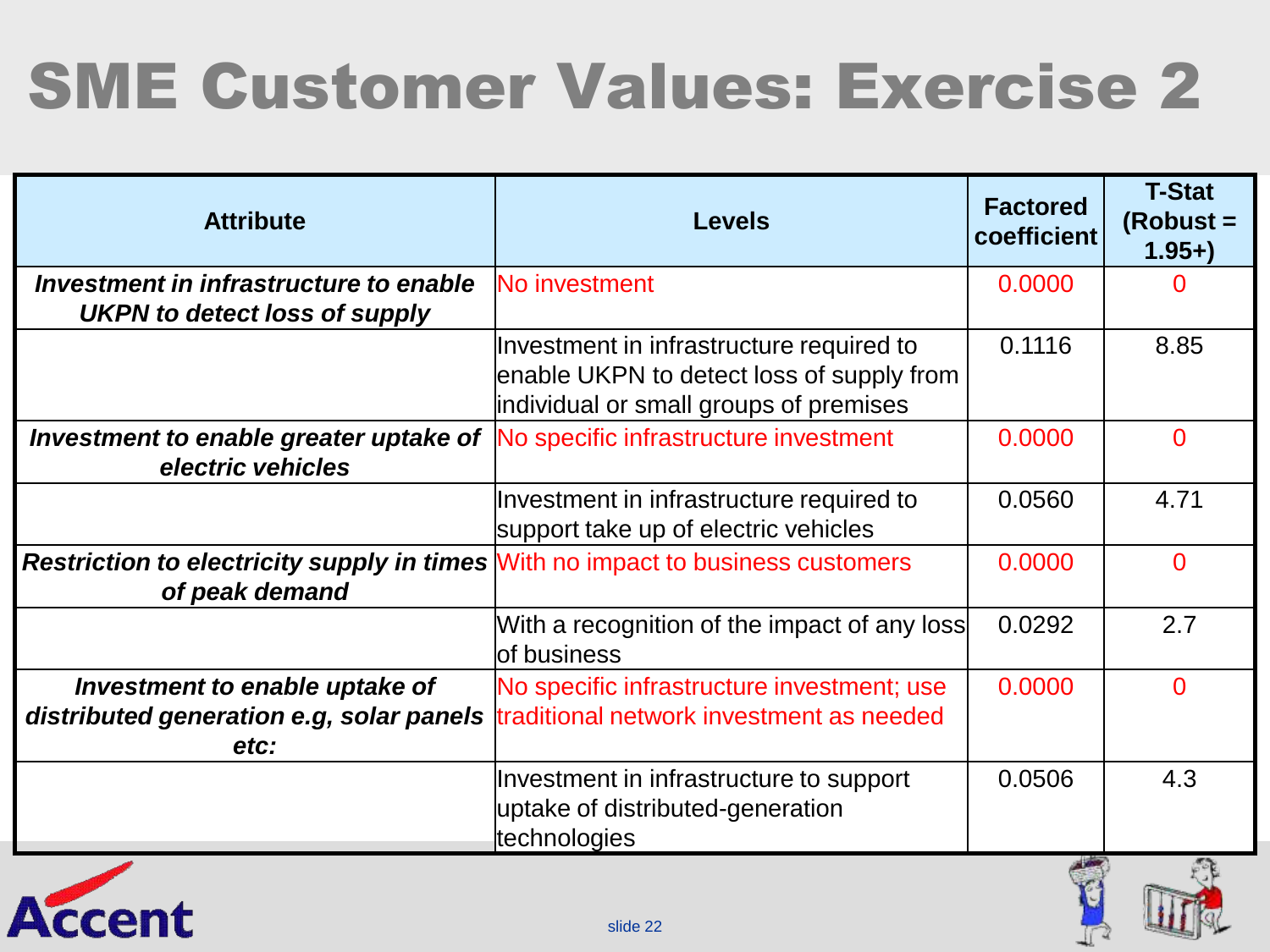## SME Customer Values: Exercise 3

| <b>Attribute</b>                                                                                    | <b>Levels</b>                                                                                                                                                                                                             | <b>Factored</b><br>coefficient | T-Stat (Robust =<br>$1.95+$ |
|-----------------------------------------------------------------------------------------------------|---------------------------------------------------------------------------------------------------------------------------------------------------------------------------------------------------------------------------|--------------------------------|-----------------------------|
| Frequency of power cuts over 3 mins - average number                                                | every 36 months                                                                                                                                                                                                           | 0.0000                         | 0                           |
|                                                                                                     | every 42 months                                                                                                                                                                                                           | 0.0136                         | 0.66                        |
|                                                                                                     | every 48 months                                                                                                                                                                                                           | 0.0665                         | 4.8                         |
| Urban customers: For power cuts longer than 3 minutes,<br>time to restore 80% of affected customers | Within 60 minutes                                                                                                                                                                                                         | $-0.0326$                      | $-1.07$                     |
|                                                                                                     | <b>Base: Within 20 minutes</b>                                                                                                                                                                                            | 0.0000                         | $\mathbf{0}$                |
|                                                                                                     | Within 10 minutes                                                                                                                                                                                                         | 0.1011                         | 4.29                        |
|                                                                                                     | Within 5 minutes                                                                                                                                                                                                          | 0.1094                         | 4.57                        |
| Information during a power cut                                                                      | Information available on contacting call centre                                                                                                                                                                           | 0.0000                         | $\Omega$                    |
|                                                                                                     | Information available on contacting call centre plus provision<br>of automatic text messages to registered customers with<br>details of power cut and updates                                                             | 0.0057                         | 0.2                         |
|                                                                                                     | Information available on contacting call centre plus provision<br>of automatic update calls to customer from call centre and<br>follow-up call when power cut over                                                        | 0.0197                         | 0.68                        |
|                                                                                                     | Information available on contacting call centre plus provision<br>of additional information services such as real-time<br>information on internet, use of social media, customer<br>service staff 'knocking on doors' etc | 0.0242                         | 1.6                         |
| <b>Contingency Services</b>                                                                         | Customer responsibility for any back-up services                                                                                                                                                                          | 0.0000                         | $\Omega$                    |
|                                                                                                     | Provision of generator hire e.g. for an event                                                                                                                                                                             | 0.0456                         | 1.89                        |
|                                                                                                     | Provision of back-up services to customers e.g. regular<br>testing of customer-owned generators and systems                                                                                                               | 0.0628                         | 4.49                        |



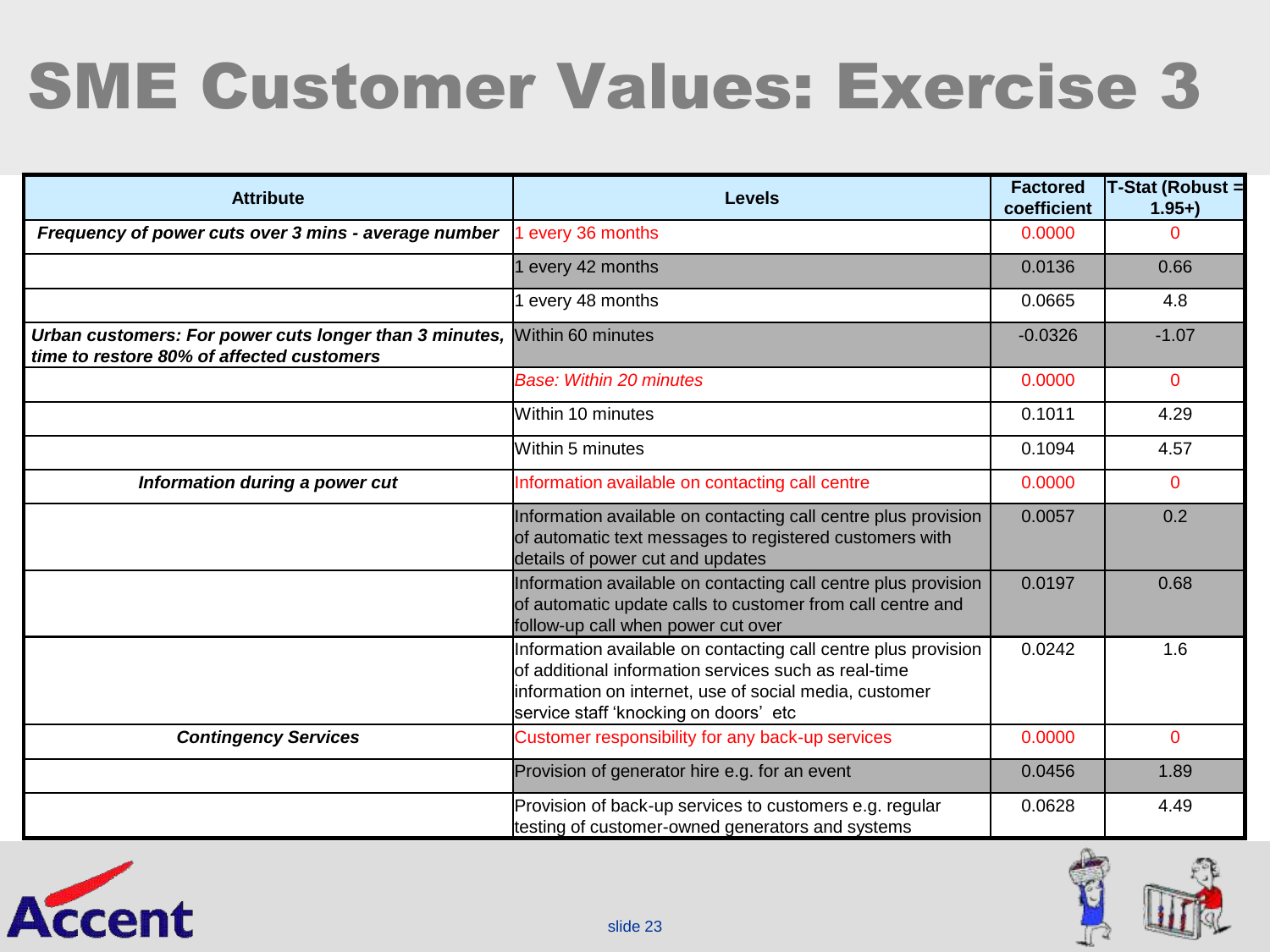### SME Customer Priorities: Combined & Ranked

| Levels                                                                                                                                                            | <b>Factored</b><br>coefficient | <b>Indexed</b><br>coefficient |
|-------------------------------------------------------------------------------------------------------------------------------------------------------------------|--------------------------------|-------------------------------|
| Investment in infrastructure required to enable UKPN to detect loss of supply from individual or small<br>groups of premises                                      | 0.1116                         | 3.93                          |
| Urban customers: For power cuts longer than 3 minutes, time to restore 80% of affected customers:<br><b>Within 5 minutes</b>                                      | 0.1094                         | 3.85                          |
| Urban customers: For power cuts longer than 3 minutes, time to restore 80% of affected customers:<br><b>Within 10 minutes</b>                                     | 0.1011                         | 3.56                          |
| Frequency of power cuts over 3 mins - average number: 1 every 48 months                                                                                           | 0.0665                         | 2.34                          |
| Timescale for provision of quotations for high voltage new connections work: By date agreed with<br>customer                                                      | 0.0649                         | 2.28                          |
| Contingency services: Provision of back-up services to customers e.g. regular testing of customer-<br>owned generators and systems                                | 0.0628                         | 2.21                          |
| Investment in infrastructure required to support take up of electric vehicles                                                                                     | 0.0560                         | 1.97                          |
| Investment to enable uptake of distributed generation e.g, solar panels etc                                                                                       | 0.0506                         | 1.78                          |
| Timescale for provision of quotations for high voltage new connections work: Within 20 working days                                                               | 0.0407                         | 1.43                          |
| Timing of any new connections work: Work is undertaken within a banded time ie morning, afternoon<br>or evening in normal business hours, evenings or at weekends | 0.0407                         | 1.43                          |
| Type of new connections service offered: All elements of the work completed by UK Power Networks                                                                  | 0.0358                         | 1.26                          |
| Restriction to electricity supply in times of peak demand: Recognition of the impact of any loss of<br>business                                                   | 0.0292                         | 1.03                          |
| Timescale for provision of quotations for high voltage new connections work: Within 25 working days                                                               | 0.0284                         | 1.00                          |



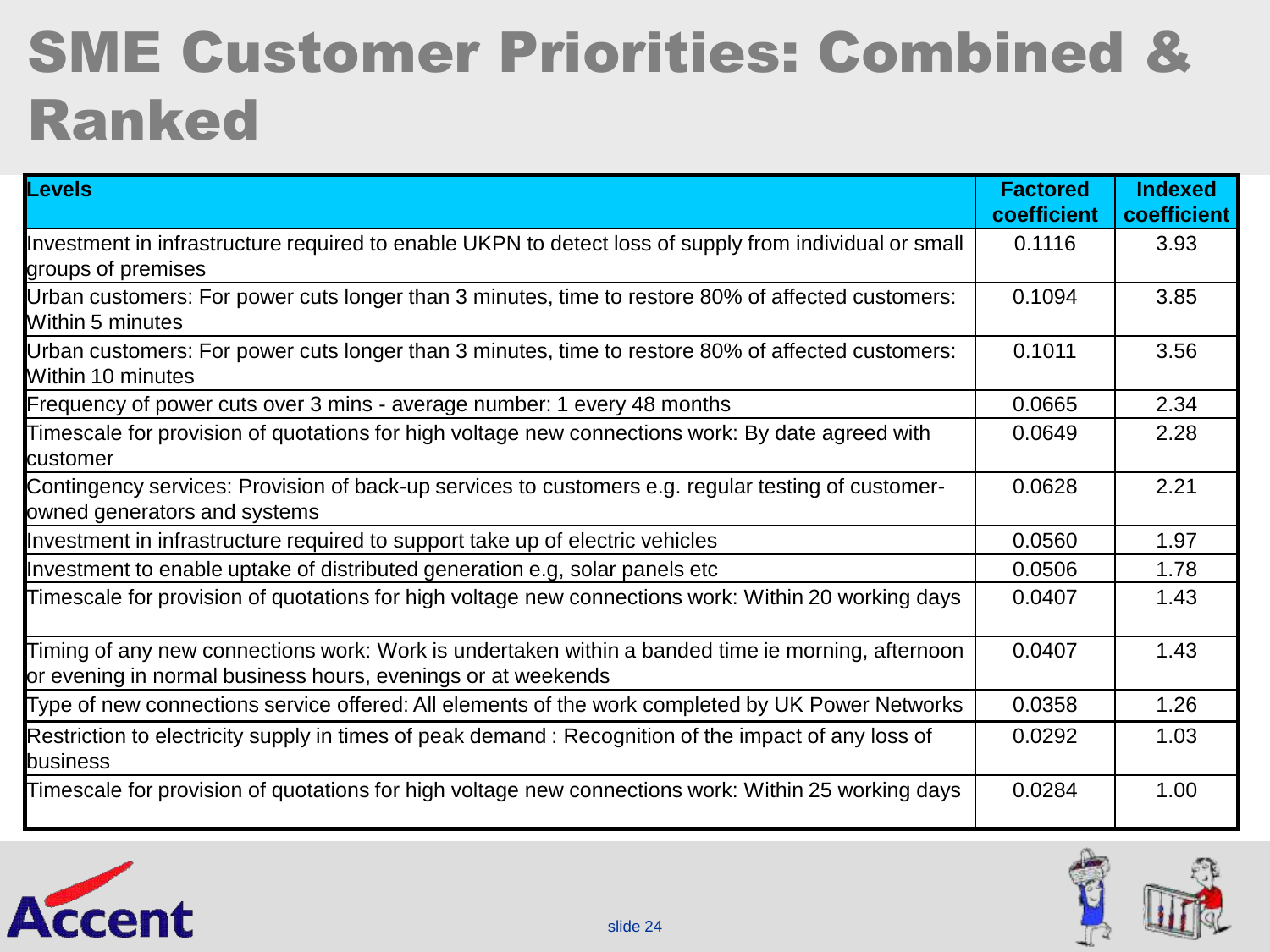## SME Customer WTP

| Levels                                                                                                                                                            | WTP in $%$ in<br>2023 |
|-------------------------------------------------------------------------------------------------------------------------------------------------------------------|-----------------------|
| Investment in infrastructure required to enable UKPN to detect loss of supply from individual or small groups of<br>premises                                      | 3.60                  |
| Urban customers: For power cuts longer than 3 minutes, time to restore 80% of affected customers: Within 5<br>minutes                                             | 3.53                  |
| Urban customers: For power cuts longer than 3 minutes, time to restore 80% of affected customers: Within 10<br>minutes                                            | 3.26                  |
| Frequency of power cuts over 3 mins - average number: 1 every 48 months                                                                                           | 2.14                  |
| Timescale for provision of quotations for high voltage new connections work: By date agreed with customer                                                         | 2.09                  |
| Contingency services: Provision of back-up services to customers e.g. regular testing of customer-owned<br>generators and systems                                 | 2.03                  |
| Investment in infrastructure required to support take up of electric vehicles                                                                                     | 1.81                  |
| Investment in infrastructure to support uptake of distributed-generation technologies                                                                             | 1.63                  |
| Timescale for provision of quotations for high voltage new connections work: Within 20 working days                                                               | 1.31                  |
| Timing of any new connections work: Work is undertaken within a banded time ie morning, afternoon or evening<br>in normal business hours, evenings or at weekends | 1.31                  |
| Type of new connections service offered: All elements of the work completed by UK Power Networks                                                                  | 1.15                  |
| Restriction to electricity supply in times of peak demand: Recognition of the impact of any loss of business                                                      | 0.94                  |
| Timescale for provision of quotations for high voltage new connections work: Within 25 working days                                                               | 0.92                  |



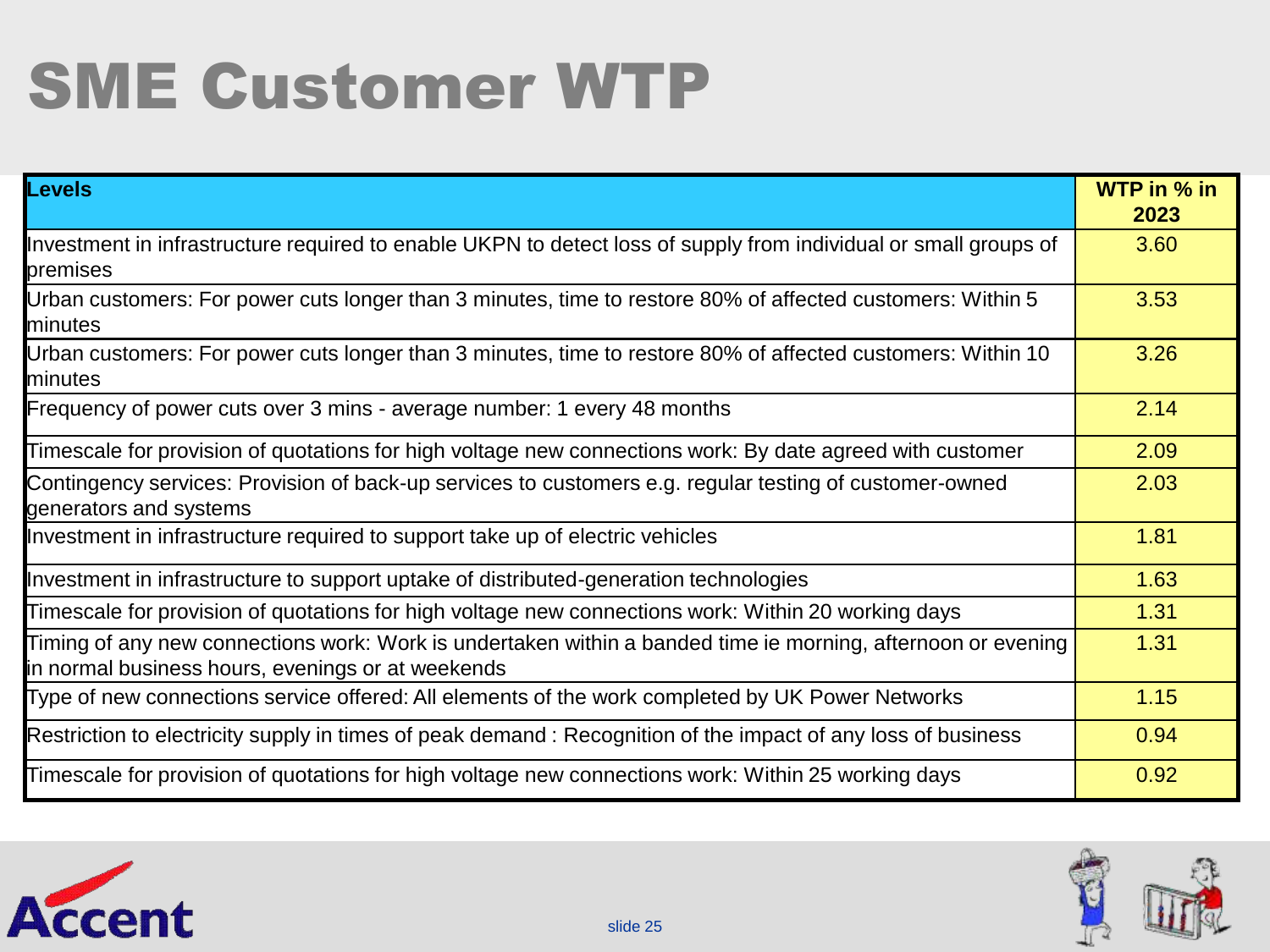### Large Businesses Customer Values: Exercise 1

| <b>Attribute</b>                                                               | <b>Levels</b>                                                                                                                                       | <b>Factored</b><br>coefficient | <b>T-Stat (Robust</b><br>$= 1.95 +$ | <b>Indexed</b><br>coefficient |
|--------------------------------------------------------------------------------|-----------------------------------------------------------------------------------------------------------------------------------------------------|--------------------------------|-------------------------------------|-------------------------------|
| Timescale for provision of quotations for<br>high voltage new connections work | Within 35 working days                                                                                                                              | 0.0000                         | ი                                   |                               |
|                                                                                | Within 25 working days                                                                                                                              | 0.0250                         | 2.36                                | 1.00                          |
|                                                                                | Within 20 working days                                                                                                                              | 0.0434                         | 3.99                                | 1.73                          |
|                                                                                | By date agreed with customer                                                                                                                        | 0.0590                         | 5.11                                | 2.36                          |
| Timing of any new connections work                                             | As now, ie work undertaken in normal business hours<br>$(08.00 - 17.00)$                                                                            | 0.0000                         | 0                                   |                               |
|                                                                                | Work undertaken in normal business hours (08.00-17.00)<br>and in the evenings                                                                       | $-0.0037$                      | $-0.33$                             |                               |
|                                                                                | Work undertaken in normal business hours (08.00-17.00),<br>in the evenings and at weekends                                                          | 0.0109                         | 1.03                                |                               |
|                                                                                | Work is undertaken within a banded time ie morning,<br>afternoon or evening in normal business hours, evenings or<br>at weekends                    | 0.0347                         | 3.15                                |                               |
| <b>Contact for any new connections work</b>                                    | As now, telephone or e-mail to general call centre                                                                                                  | 0.0000                         | $\Omega$                            |                               |
|                                                                                | Phone or email contact via dedicated new connections call<br>centre                                                                                 | $-0.0141$                      | $-1.12$                             |                               |
|                                                                                | Phone or email contact via a named project co-ordinator                                                                                             | $-0.0040$                      | $-0.34$                             |                               |
|                                                                                | All contact through an on-line web portal                                                                                                           | $-0.0092$                      | $-0.7$                              |                               |
| Type of new connections service offered                                        | Standard service, with UKPN defining what they will do and<br>what activities remain the responsibility of a customer's<br>developer or contractors | 0.0000                         | 0                                   |                               |
|                                                                                | A menu of services available from UKPN allowing the<br>customer to choose who completes which elements of the<br>lwork                              | 0.0169                         | 1.66                                |                               |
|                                                                                | All elements of the work completed by UK Power Networks                                                                                             | 0.0285                         | 2.55                                |                               |



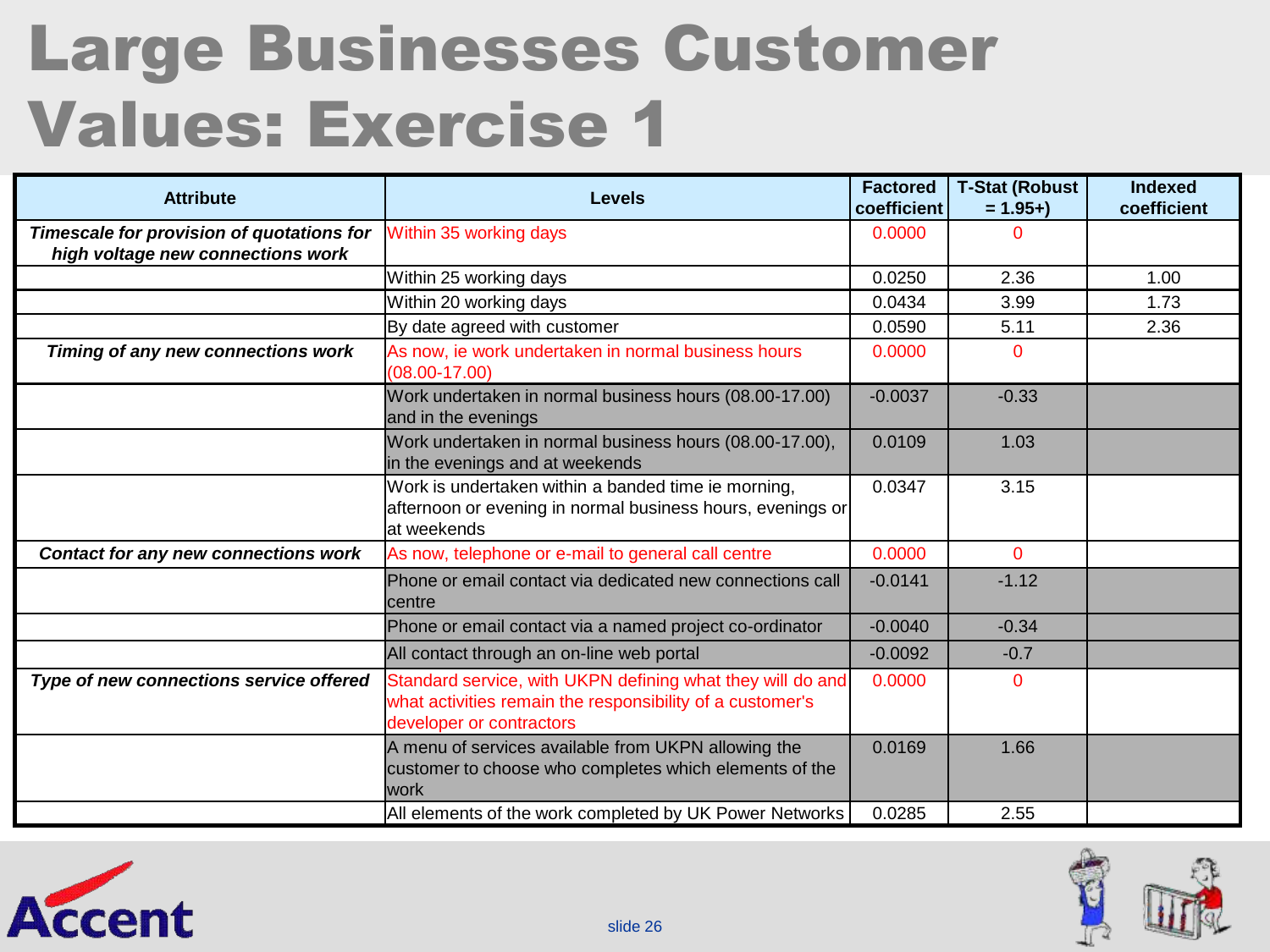### Large Businesses Customer Values: Exercise 2

| <b>Attribute</b>                                                                                         | <b>Levels</b>                                                                               | <b>Factored</b><br>coefficient | <b>T-Stat</b><br>$(Robust =$<br>$1.95+$ |
|----------------------------------------------------------------------------------------------------------|---------------------------------------------------------------------------------------------|--------------------------------|-----------------------------------------|
| Investment in infrastructure to enable                                                                   | No investment                                                                               | 0.0000                         | $\Omega$                                |
| <b>UKPN to detect loss of supply</b>                                                                     |                                                                                             |                                |                                         |
|                                                                                                          | Investment in infrastructure required to                                                    | 0.0780                         | 7.57                                    |
|                                                                                                          | enable UKPN to detect loss of supply from<br>individual or small groups of premises         |                                |                                         |
| <b>Investment to enable greater uptake of No specific infrastructure investment</b><br>electric vehicles |                                                                                             | 0.0000                         | $\Omega$                                |
|                                                                                                          | Investment in infrastructure required to<br>support take up of electric vehicles            | 0.0210                         | 2.1                                     |
| <b>Restriction to electricity supply in times With no impact to business customers</b><br>of peak demand |                                                                                             | 0.0000                         | $\overline{0}$                          |
|                                                                                                          | With a recognition of the impact of any loss<br>of business                                 | 0.0062                         | 0.66                                    |
| Investment to enable uptake of                                                                           | No specific infrastructure investment; use                                                  | 0.0000                         | $\overline{0}$                          |
| distributed generation e.g, solar panels traditional network investment as needed                        |                                                                                             |                                |                                         |
| etc:                                                                                                     |                                                                                             |                                |                                         |
|                                                                                                          | Investment in infrastructure to support<br>uptake of distributed-generation<br>technologies | 0.0273                         | 2.79                                    |
|                                                                                                          |                                                                                             |                                | ోం                                      |

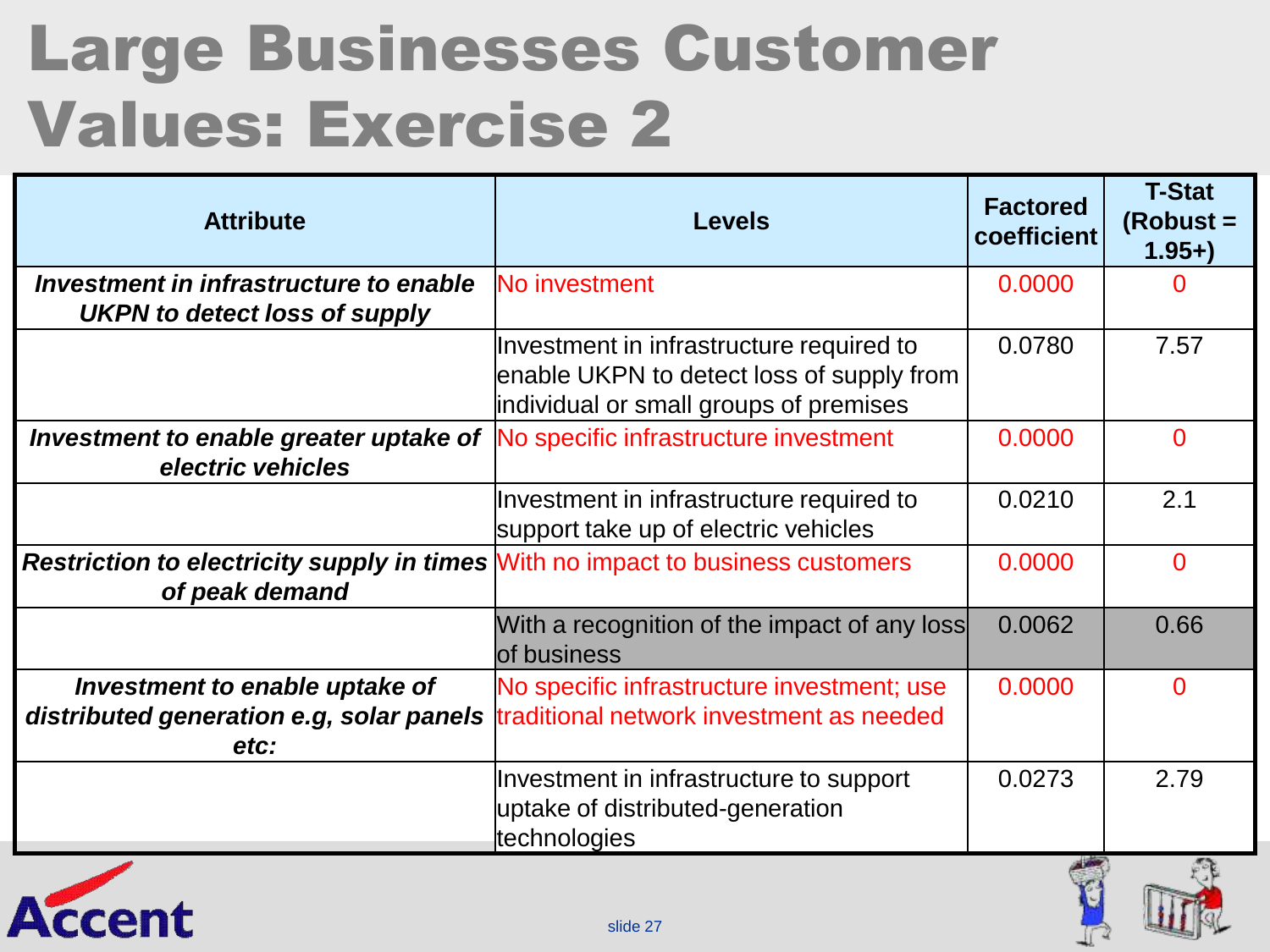### Large Businesses Customer Values: Exercise 3

| <b>Attribute</b>                                                                                                      | <b>Levels</b>                                                                                                                                                                                                              | <b>Factored</b><br>coefficient | T-Stat (Robust =<br>$1.95+$ |
|-----------------------------------------------------------------------------------------------------------------------|----------------------------------------------------------------------------------------------------------------------------------------------------------------------------------------------------------------------------|--------------------------------|-----------------------------|
| Frequency of power cuts over 3 mins - average number                                                                  | every 36 months                                                                                                                                                                                                            | 0.0000                         | $\Omega$                    |
|                                                                                                                       | every 42 months                                                                                                                                                                                                            | 0.0344                         | 1.05                        |
|                                                                                                                       | every 48 months                                                                                                                                                                                                            | 0.0430                         | 2.4                         |
| Urban customers: For power cuts longer than 3 minutes, Within 60 minutes<br>time to restore 80% of affected customers |                                                                                                                                                                                                                            | $-0.0231$                      | $-0.66$                     |
|                                                                                                                       | <b>Base: Within 20 minutes</b>                                                                                                                                                                                             | 0.0000                         | $\Omega$                    |
|                                                                                                                       | Within 10 minutes                                                                                                                                                                                                          | 0.0537                         | 1.98                        |
|                                                                                                                       | Within 5 minutes                                                                                                                                                                                                           | 0.0990                         | 3.28                        |
| Information during a power cut                                                                                        | Information available on contacting call centre                                                                                                                                                                            | 0.0000                         | $\Omega$                    |
|                                                                                                                       | Information available on contacting call centre plus provision<br>of automatic text messages to registered customers with<br>details of power cut and updates                                                              | $-0.0494$                      | $-1.32$                     |
|                                                                                                                       | Information available on contacting call centre plus provision<br>of automatic update calls to customer from call centre and<br>follow-up call when power cut over                                                         | $-0.0229$                      | $-0.6$                      |
|                                                                                                                       | Information available on contacting call centre plus provision<br>lof additional information services such as real-time<br>information on internet, use of social media, customer<br>service staff 'knocking on doors' etc | 0.0310                         | 1.43                        |
| <b>Contingency Services</b>                                                                                           | Customer responsibility for any back-up services                                                                                                                                                                           | 0.0000                         | $\mathbf 0$                 |
|                                                                                                                       | Provision of generator hire e.g. for an event                                                                                                                                                                              | $-0.0325$                      | $-0.89$                     |
|                                                                                                                       | Provision of back-up services to customers e.g. regular<br>testing of customer-owned generators and systems                                                                                                                | 0.0411                         | 2.33                        |



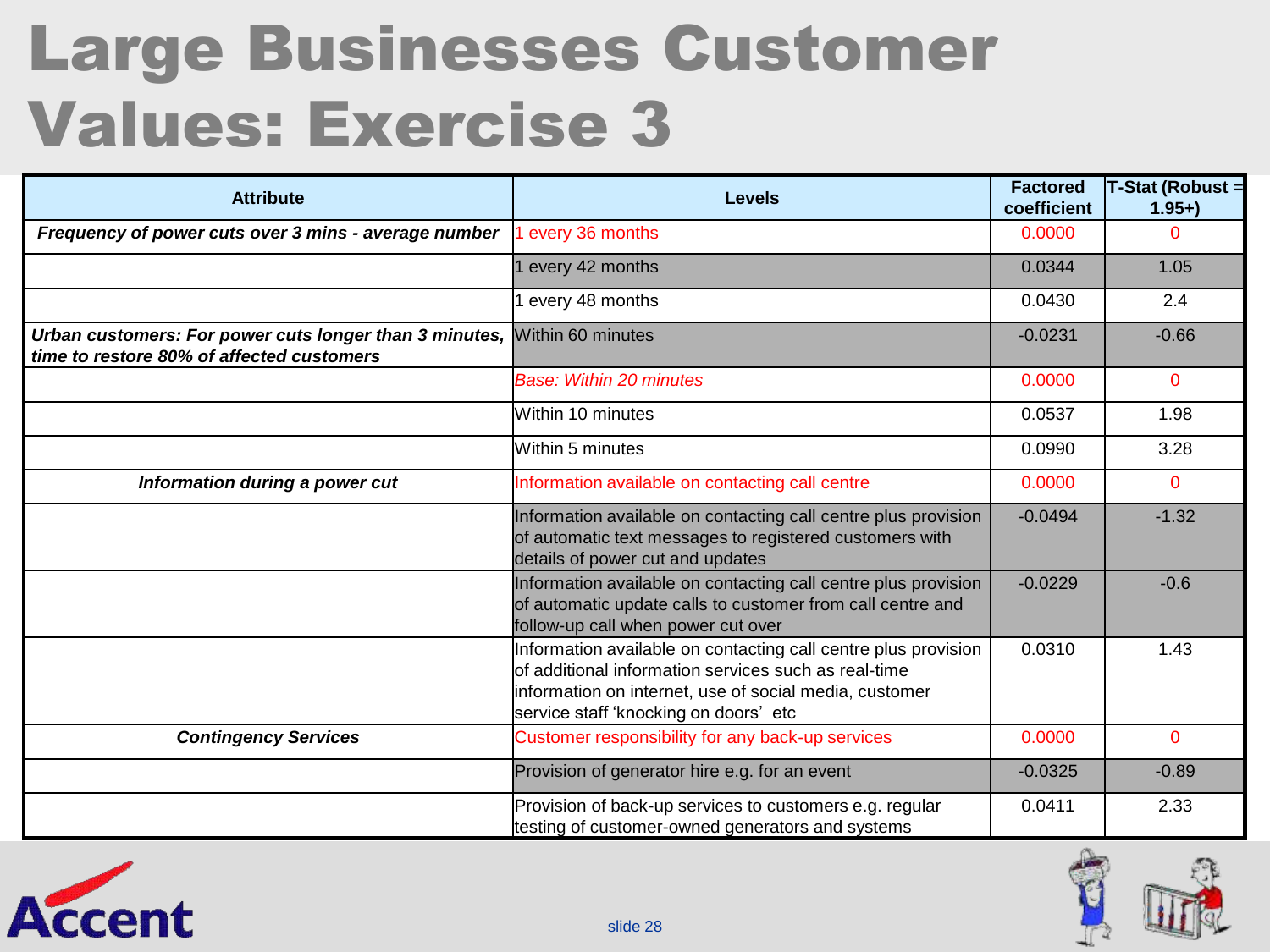### Large Businesses Customer Priorities: Combined & Ranked

| Levels                                                                                                                                                            | <b>Factored</b><br>coefficient | <b>Indexed</b><br>coefficient |
|-------------------------------------------------------------------------------------------------------------------------------------------------------------------|--------------------------------|-------------------------------|
| Urban customers: For power cuts longer than 3 minutes, time to restore 80% of affected customers:<br><b>Within 5 minutes</b>                                      | 0.0990                         | 4.72                          |
| Investment in infrastructure required to enable UKPN to detect loss of supply from individual or small<br>groups of premises                                      | 0.0780                         | 3.72                          |
| Timescale for provision of quotations for high voltage new connections work: By date agreed with<br>customer                                                      | 0.0590                         | 2.81                          |
| Urban customers: For power cuts longer than 3 minutes, time to restore 80% of affected customers:<br><b>Within 10 minutes</b>                                     | 0.0537                         | 2.56                          |
| Timescale for provision of quotations for high voltage new connections work: Within 20 working days                                                               | 0.0434                         | 2.07                          |
| Frequency of power cuts over 3 mins - average number: 1 every 48 months                                                                                           | 0.0430                         | 2.05                          |
| Contingency services: Provision of back-up services to customers e.g. regular testing of customer-<br>owned generators and systems                                | 0.0411                         | 1.96                          |
| Timing of any new connections work: Work is undertaken within a banded time ie morning, afternoon<br>or evening in normal business hours, evenings or at weekends | 0.0347                         | 1.65                          |
| Type of new connections service offered: All elements of the work completed by UK Power Networks                                                                  | 0.0285                         | 1.36                          |
| Investment to enable uptake of distributed generation e.g, solar panels etc                                                                                       | 0.0273                         | 1.30                          |
| Timescale for provision of quotations for high voltage new connections work: Within 25 working days                                                               | 0.0250                         | 1.19                          |
| Investment in infrastructure required to support take up of electric vehicles                                                                                     | 0.0210                         | 1.00                          |



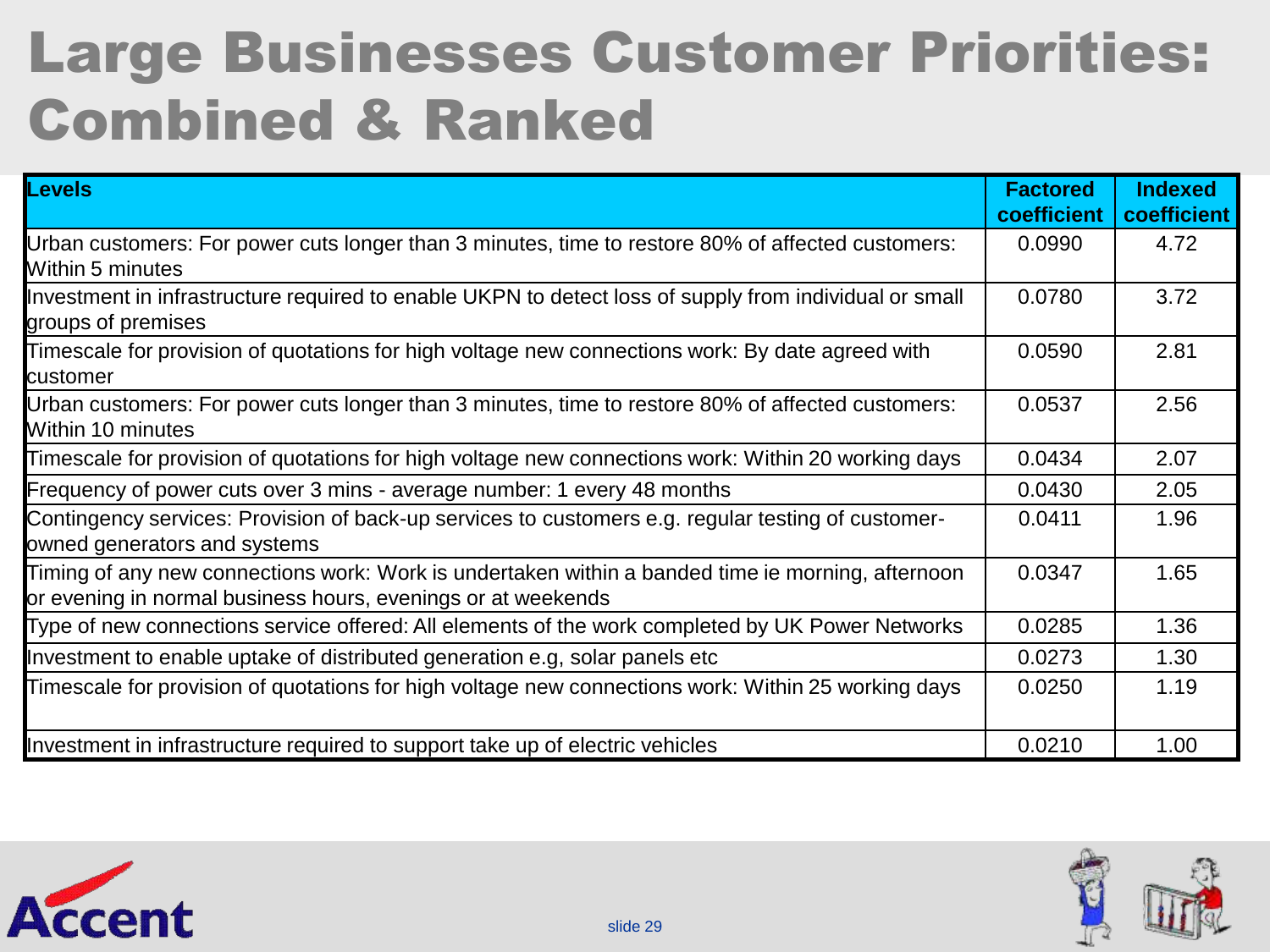## Large Businesses Customer WTP

| <b>Levels</b>                                                                                                                                                     | WTP in % in<br>2023 |
|-------------------------------------------------------------------------------------------------------------------------------------------------------------------|---------------------|
| Urban customers: For power cuts longer than 3 minutes, time to restore 80% of affected customers:<br><b>Within 5 minutes</b>                                      | 4.52                |
| Investment in infrastructure required to enable UKPN to detect loss of supply from individual or small<br>groups of premises                                      | 3.56                |
| Timescale for provision of quotations for high voltage new connections work: By date agreed with<br><b>l</b> customer                                             | 2.69                |
| Urban customers: For power cuts longer than 3 minutes, time to restore 80% of affected customers:<br><b>Within 10 minutes</b>                                     | 2.45                |
| Timescale for provision of quotations for high voltage new connections work: Within 20 working days                                                               | 1.98                |
| Frequency of power cuts over 3 mins - average number: 1 every 48 months                                                                                           | 1.96                |
| Contingency services: Provision of back-up services to customers e.g. regular testing of customer-<br>owned generators and systems                                | 1.88                |
| Timing of any new connections work: Work is undertaken within a banded time ie morning, afternoon<br>or evening in normal business hours, evenings or at weekends | 1.58                |
| Type of new connections service offered: All elements of the work completed by UK Power Networks                                                                  | 1.30                |
| Investment to enable uptake of distributed generation e.g, solar panels etc                                                                                       | 1.25                |
| Timescale for provision of quotations for high voltage new connections work: Within 25 working days                                                               | 1.14                |
| Investment in infrastructure required to support take up of electric vehicles                                                                                     | 0.96                |



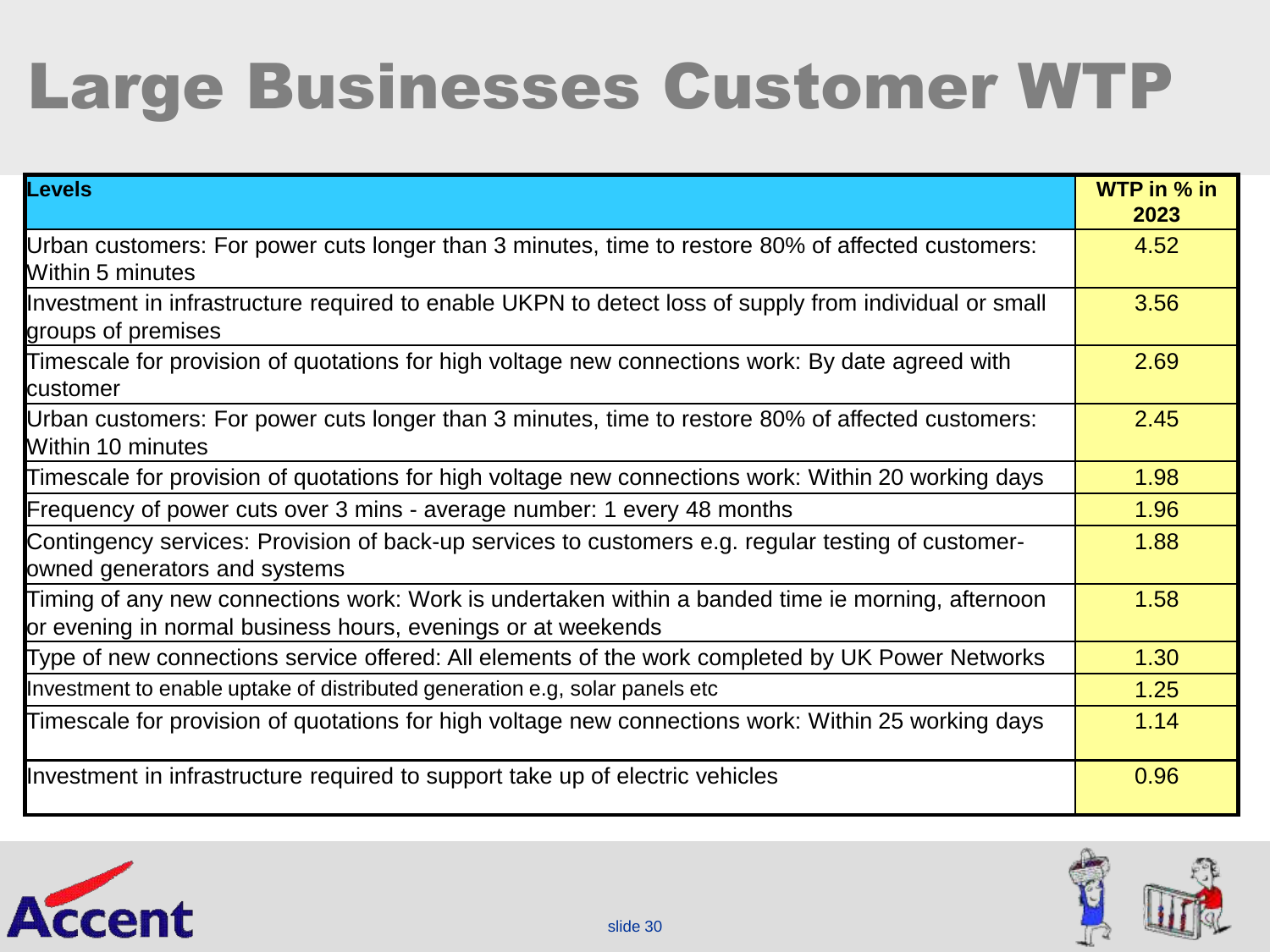## Comparison with all London (ie LPN) results



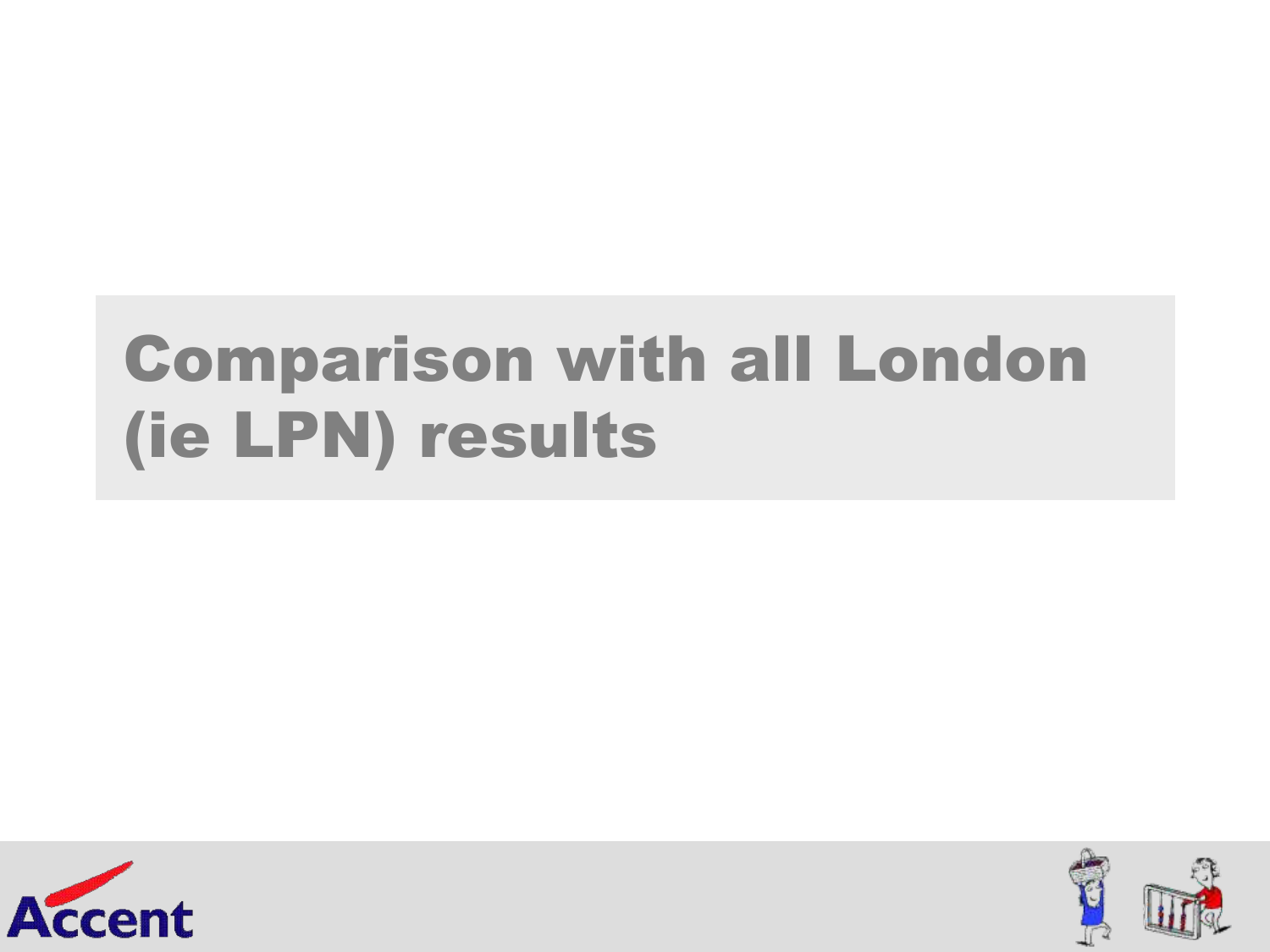### Business Customer WTP: Central London VS all LPN

| <b>Levels</b>                                                                                                                                                                                                       | WTP in % in<br>2023 Central<br>London | WTP in % in<br><b>2023 LPN</b> |
|---------------------------------------------------------------------------------------------------------------------------------------------------------------------------------------------------------------------|---------------------------------------|--------------------------------|
| Investment in infrastructure required to enable UKPN to detect loss of supply from individual or small groups of premises                                                                                           | 3.50                                  | 2.39                           |
| Urban customers: For power cuts longer than 3 minutes, time to restore 80% of affected customers: Within 5 minutes                                                                                                  | 3.37                                  | n/a                            |
| Urban customers: For power cuts longer than 3 minutes, time to restore 80% of affected customers: Within 10 minutes                                                                                                 | 2.62                                  | n/a                            |
| Timescale for provision of quotations for high (Central) / simple, low (LPN) voltage new connections work: By date agreed with<br>customer                                                                          | 2.39                                  | 1.57                           |
| Frequency of power cuts over 3 mins - average number: 1 every 48 months                                                                                                                                             | 1.89                                  | 1.09                           |
| Contingency services: Provision of back-up services to customers e.g. regular testing of customer-owned generators and systems                                                                                      | 1.79                                  | 0.94                           |
| Timescale for provision of quotations for high (Central) / simple, low (LPN) voltage new connections work: Within 20 working days                                                                                   | 1.62                                  | n/a                            |
| Investment to enable uptake of distributed/micro-generation e.g, solar panels etc                                                                                                                                   | 1.46                                  | 1.89                           |
| Timing of any new connections work: Work is undertaken within a banded time ie morning, afternoon or evening in normal<br>business hours, evenings or at weekends                                                   | 1.44                                  | 1.19                           |
| Investment in infrastructure required to support take up of electric vehicles                                                                                                                                       | 1.42                                  | 1.10                           |
| Type of new connections service offered: All elements of the work completed by UK Power Networks                                                                                                                    | 1.22                                  | n/s                            |
| Timescale for provision of quotations for high (Central) / simple, low (LPN) voltage new connections work: Within 25 working days                                                                                   | 1.04                                  | n/a                            |
| Information available on contacting call centre plus provision of additional information services such as real-time information on<br>internet, use of social media, customer service staff 'knocking on doors' etc | 0.96                                  | n/s                            |
| Type of new connections service offered: A menu of services available from UKPN allowing the customer to choose who<br>completes which elements of the work                                                         | 0.71                                  | n/s                            |
| Restriction to electricity supply in times of peak demand : Recognition of the impact of any loss of business                                                                                                       | 0.65                                  | n/a                            |



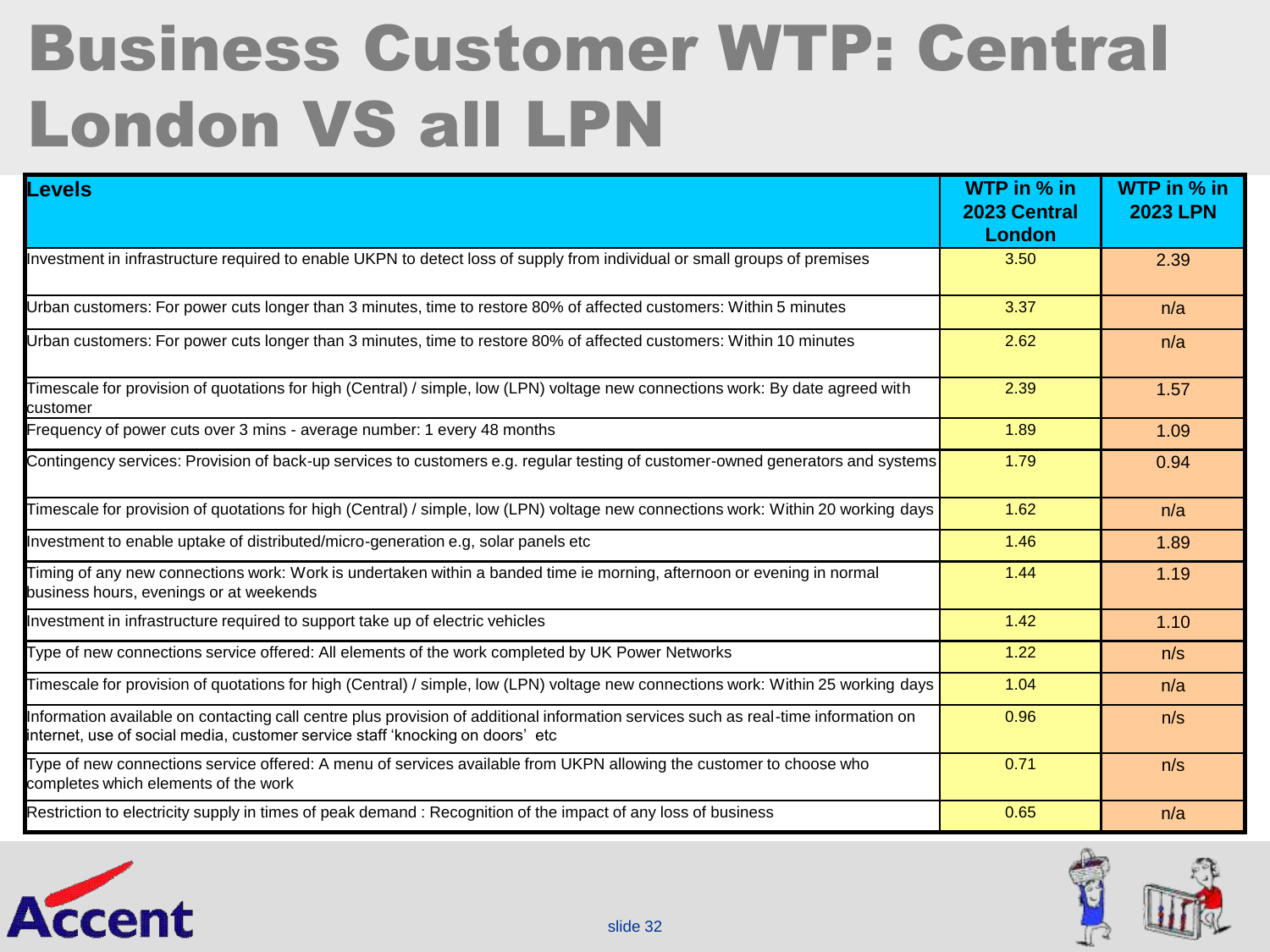#### Summary of priority and key WTP differences by location – Central London VS all London

- Highest priorities:
- Investment in infrastructure to detect loss of supply from individual and small premises
- Urban customers: For power cuts longer than 3 minutes, time to restore 80% of affected customers: Within 5 minutes
- Urban customers: For power cuts longer than 3 minutes, time to restore 80% of affected customers: Within 10 minutes
- Timescale for provision of quotations for high (Central) / simple, low (LPN) voltage new connections work: By date agreed with customer
- Frequency of power cuts over 3 mins average number: 1 every 48 months





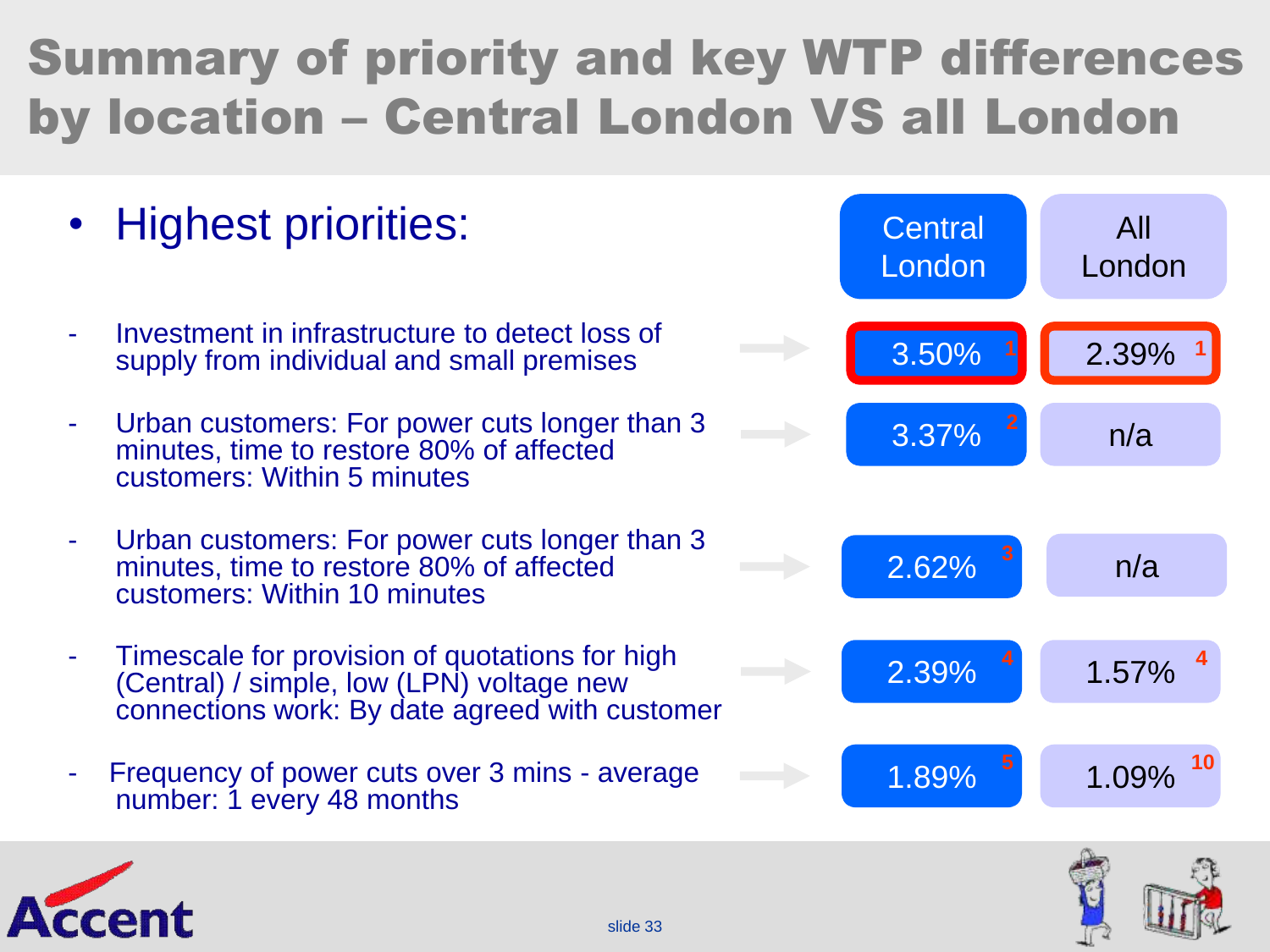### Overall Summary



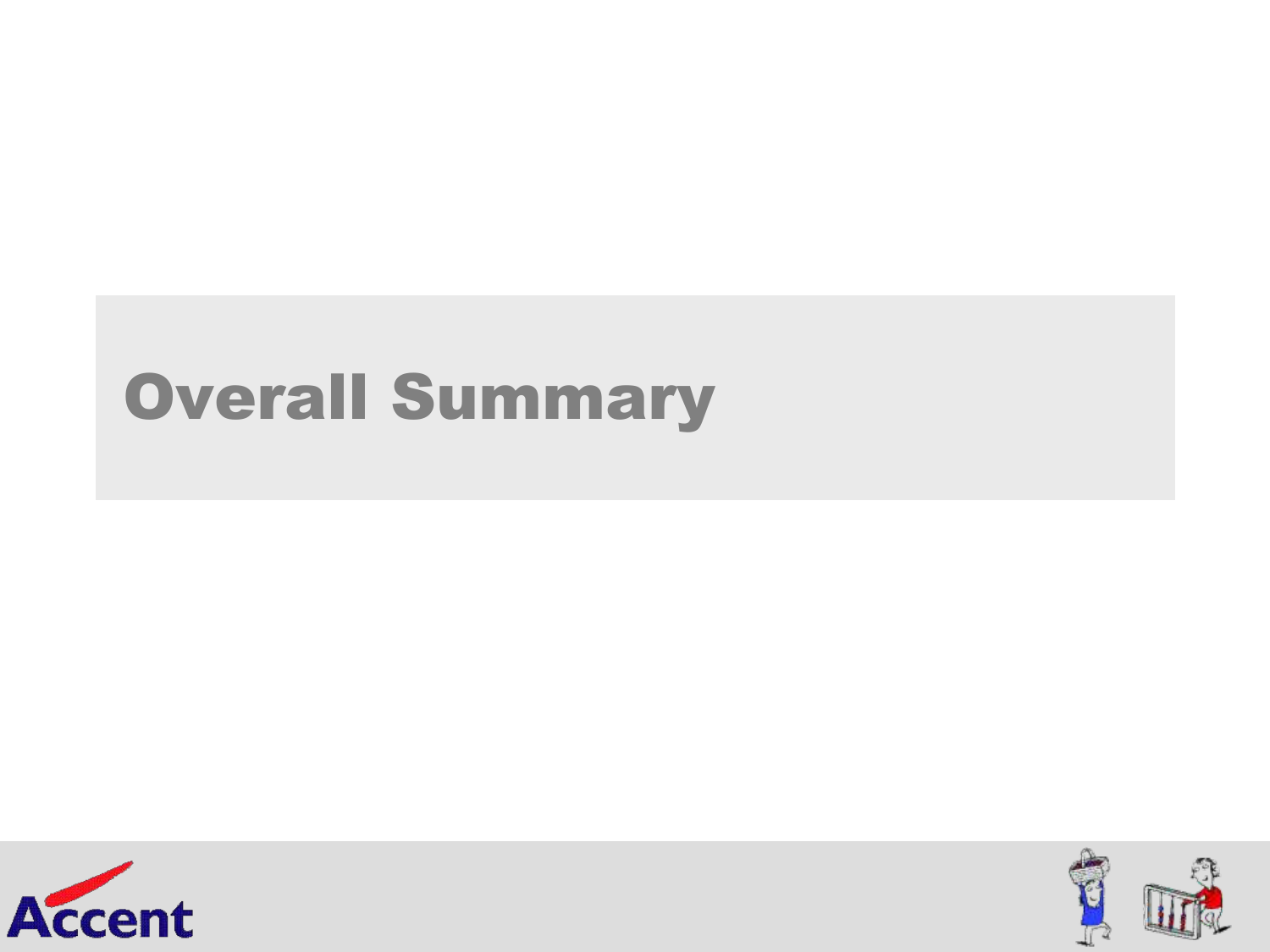### Summary: Overall, SME and Large Business Customer Priorities and WTP

- Investment in infrastructure required to enable UKPN to detect loss of supply from individual or small groups of premises
- Urban customers: For power cuts longer than 3 minutes, time to restore 80% of affected customers: Within 5 minutes
- Urban customers: For power cuts longer than 3 minutes, time to restore 80% of affected customers: Within 10 minutes
- Provision of quotations for high voltage new connections work: timescale/date agreed with customer



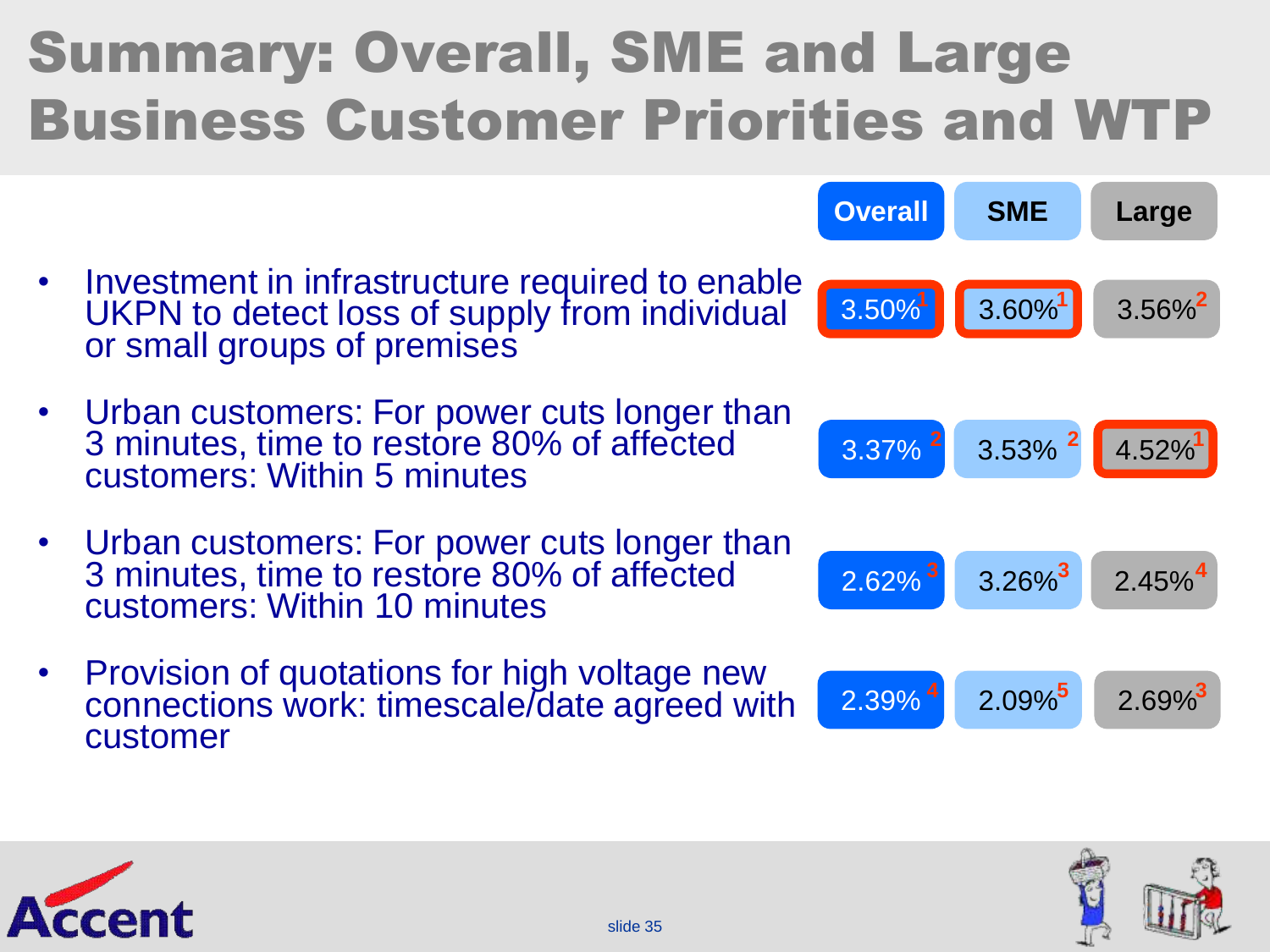#### Overall Summary of Priorities & WTP

- Central London business customer priorities are:
	- Investing in infrastructure to detect loss of supply
	- Reducing the time to restore 80% of affected customers following a power cut
	- Being able to agree the date for quotations for high voltage new connections work
	- Reducing the frequency of power cuts
- Large Central London business customer had a particularly strong desire to invest in:
	- Reducing the time to restore 80% of affected customers following a power cut from within 20 to within 5 minutes
- Average WTP by 2023 is:
	- Overall : 20.09%
	- SME: 20.24%
	- Large businesses: 19.71%
- With one exception (investment to enable uptake of distributed generation) WTP is higher amongst Central London business customers than LPN business customers as a whole; overall LPN customers were WTP 18.0% and Central London customers were WTP 20.09%



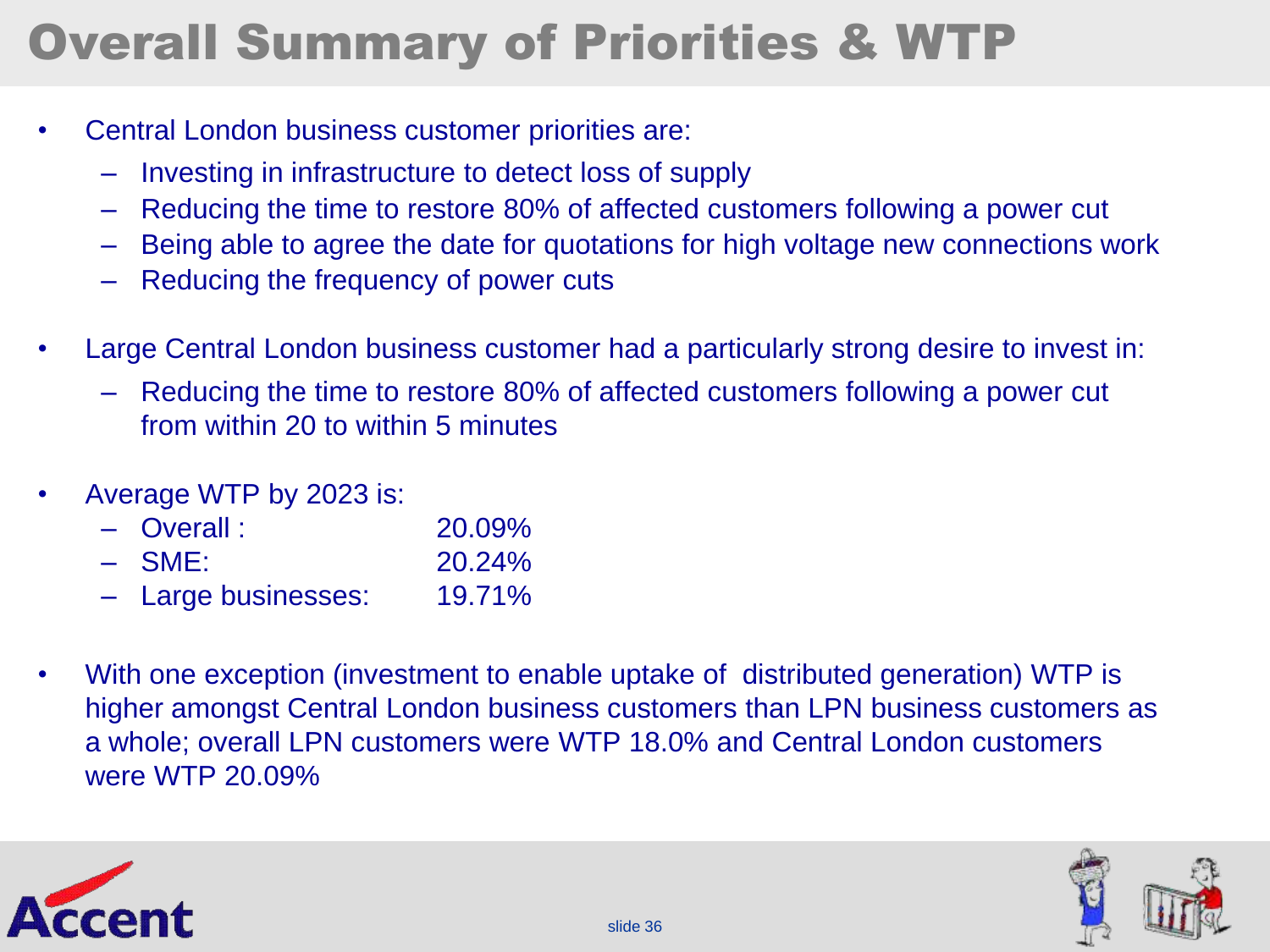### APPENDIX A – Background Findings



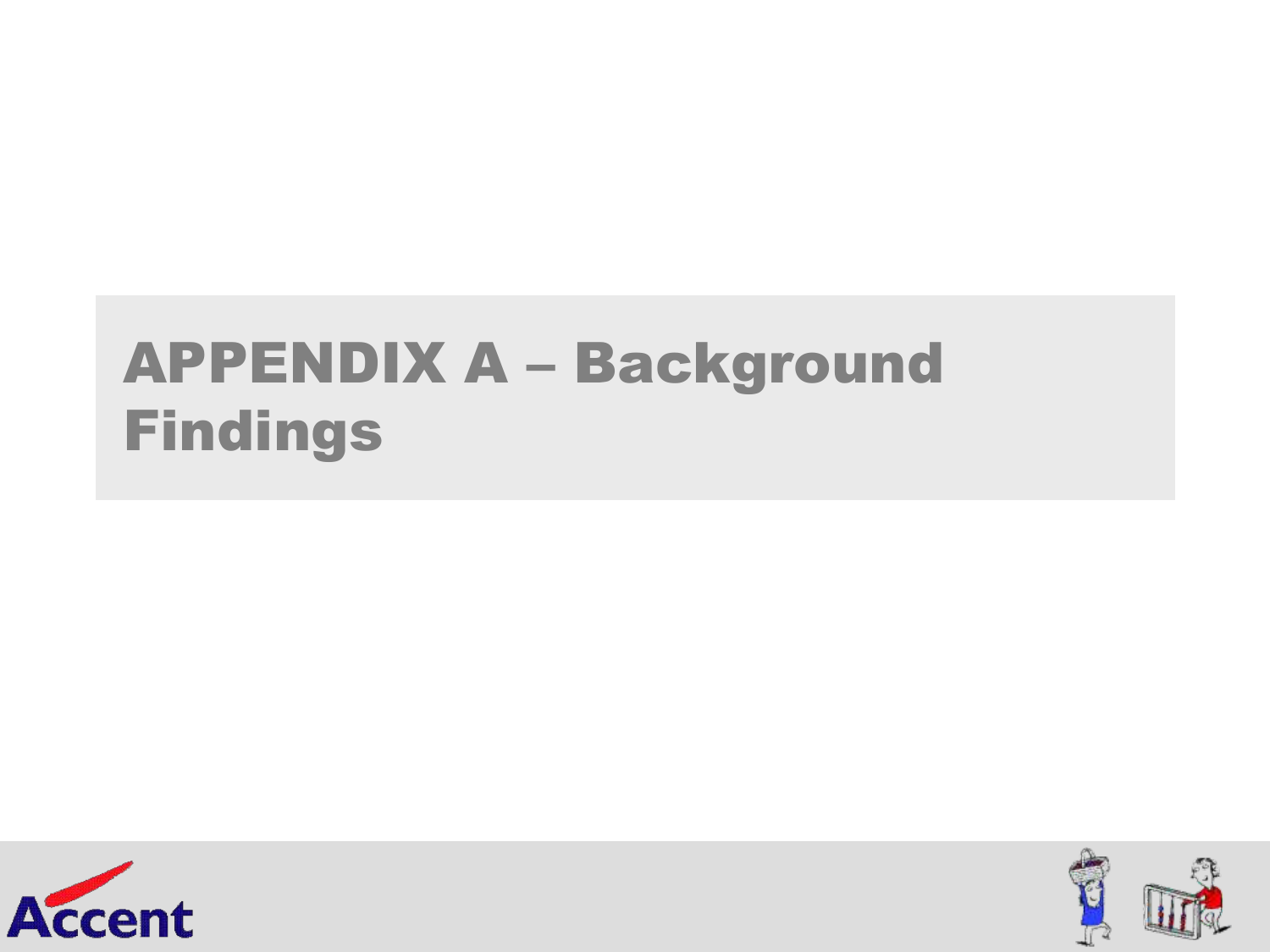### Annual Bill Size



Base: all respondents –200



Q7. Annual bill size

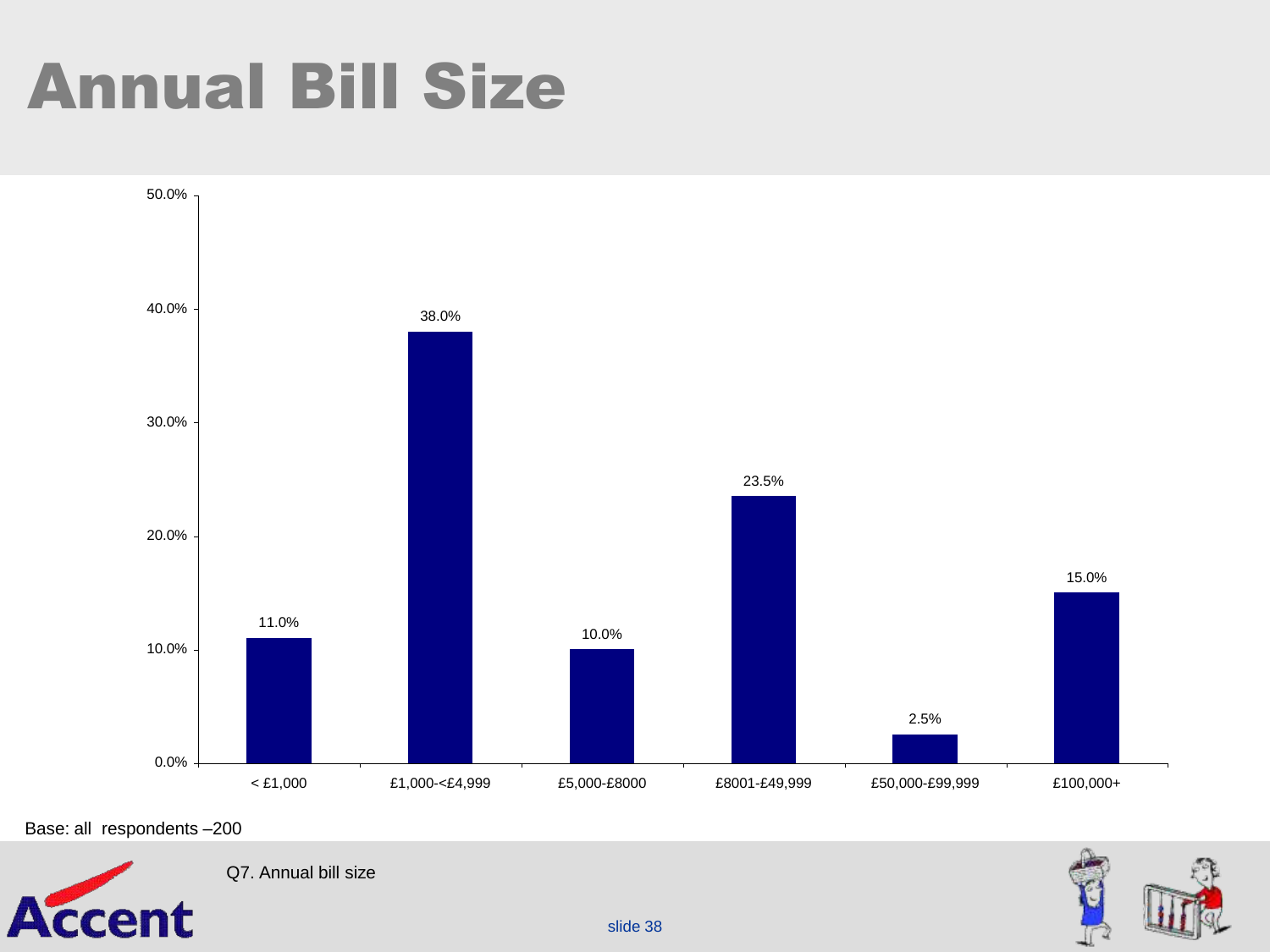### Nearly 7 in 10 feel the amount paid to the distributor is "about right"

 $\blacksquare$  Too Little  $\blacksquare$  About Right  $\blacksquare$  Slightly Too Much  $\blacksquare$  For Too Much



Base: all respondents - 200



Q11. Given what we have told you about the role of the distributor, how do you feel about the amount that goes towards your distributor? Is it..

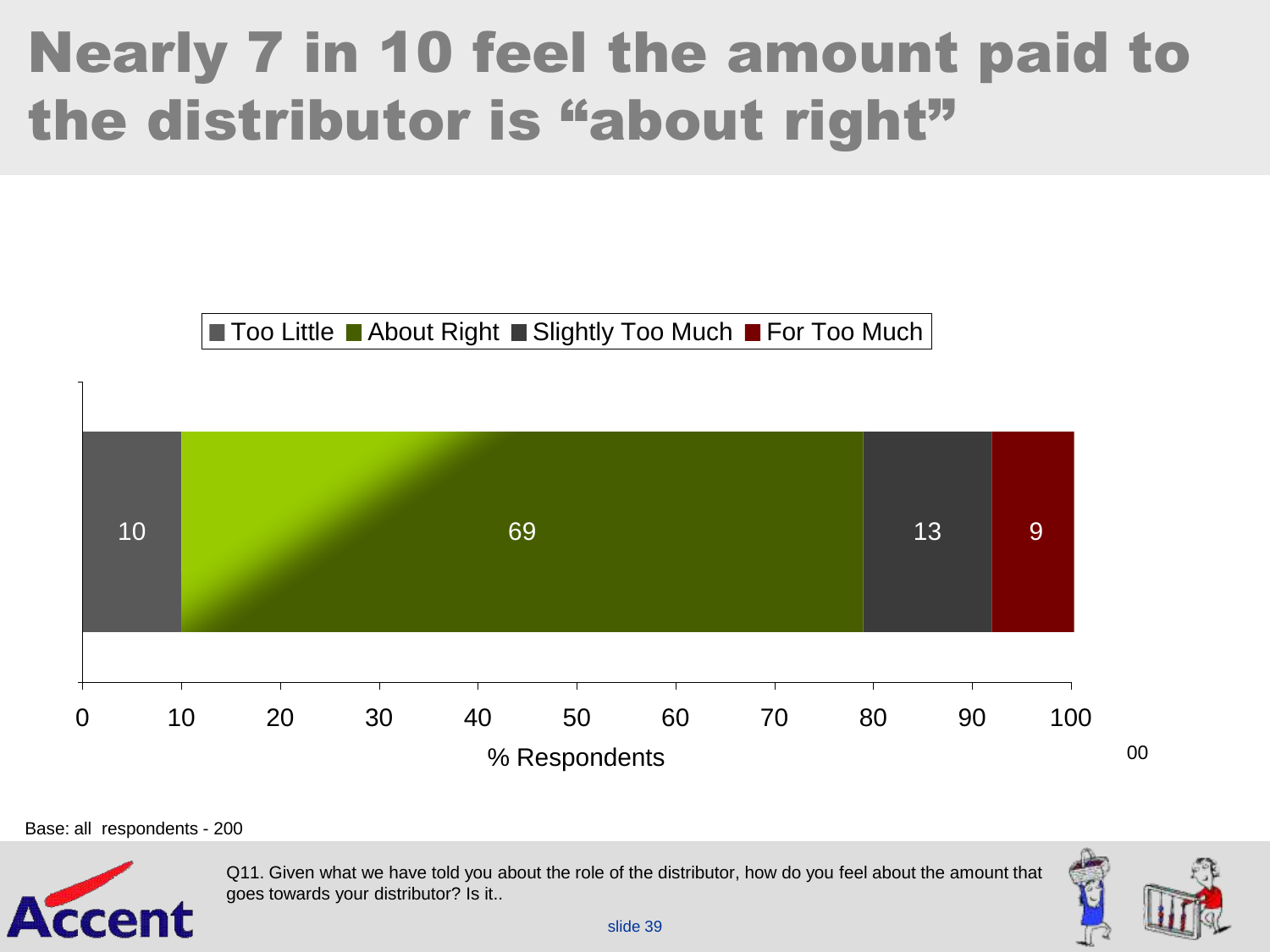### 3 in 10 businesses have experienced an unplanned cut in the last year





Q12. Has your business experienced any unplanned power cuts lasting more than 3 minutes (that is, any that you were not warned about) at this site in the last year?

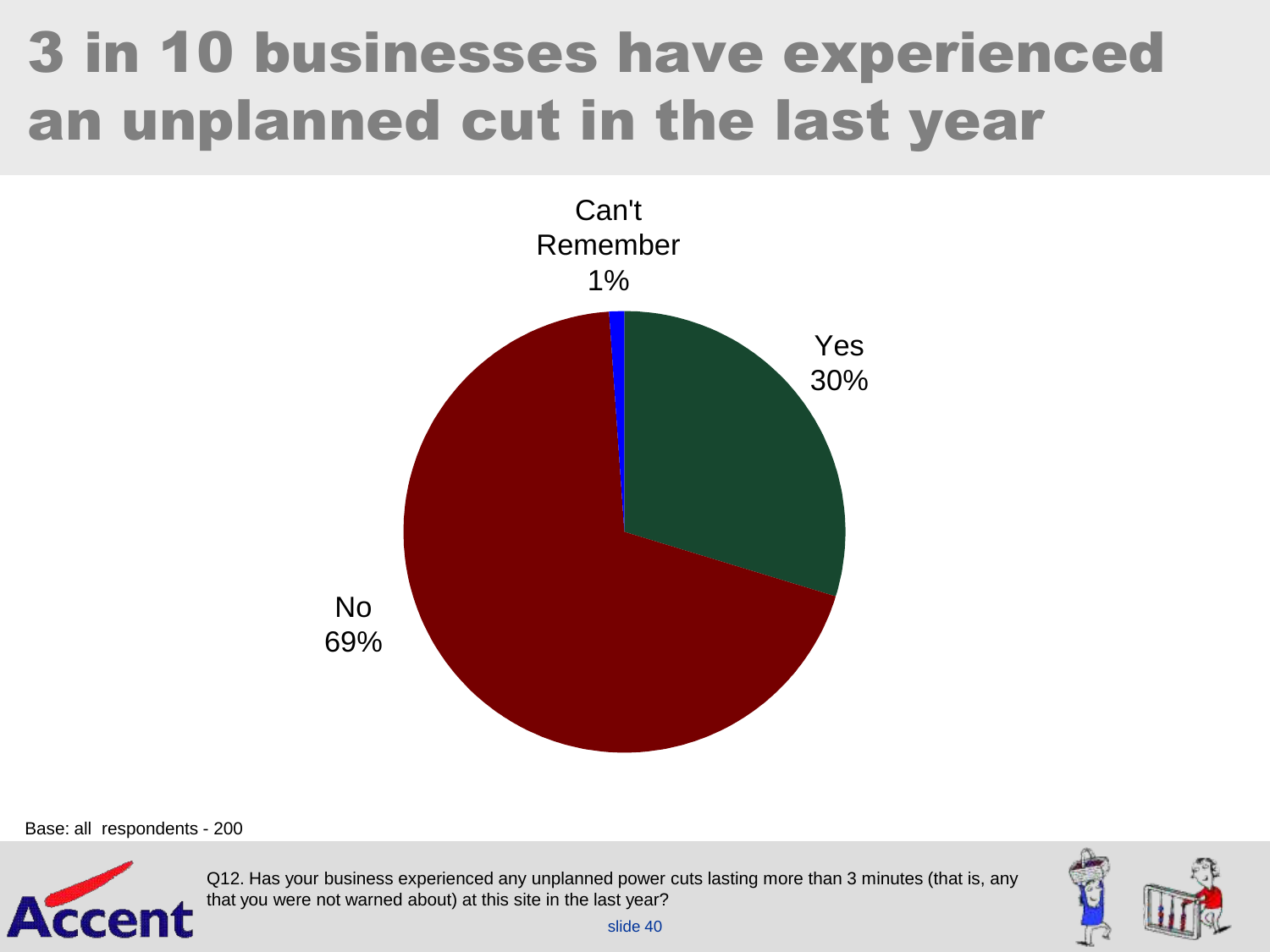## Two thirds have experienced an unplanned cut in the last 5 years

■ In Last Year ■ In Last 5 Years ■ In Last 10 Years



Base: all respondents – 200



Q12/13/14. Has your business experienced any unplanned power cuts lasting more than 3 minutes (that is, any that you were not warned about) at this site in the last year/in the last 5 years/in the last 10 years?

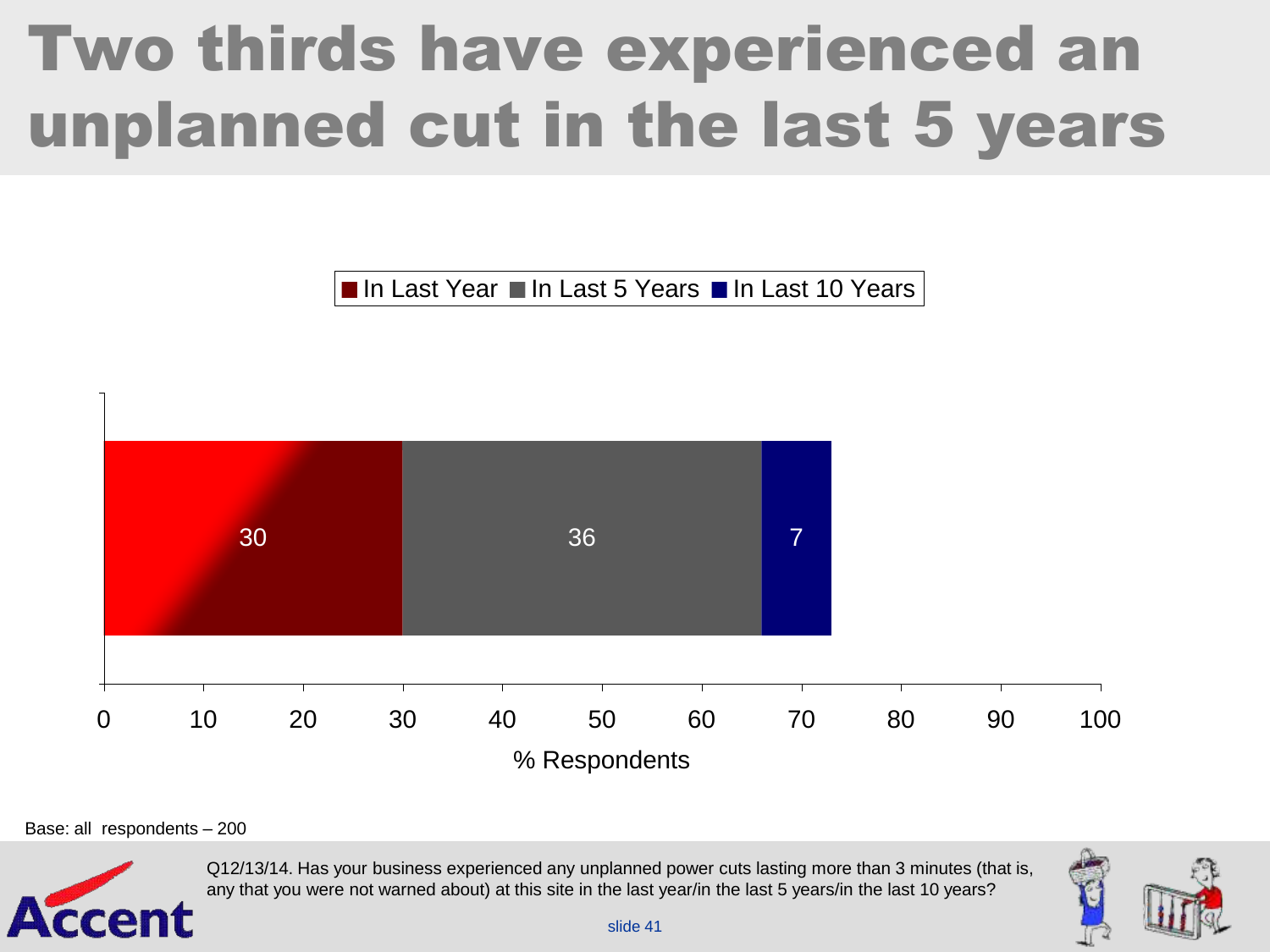#### Most who had encountered an unplanned cut had experienced one or two



Base: all respondents whose organisation has experienced any unplanned power cuts lasting more than 3 minutes in the last 1/5/10 years – 114

Q15. How many of these unplanned cuts have you had in the last (1/5/10 year/s) at this site?

Accent

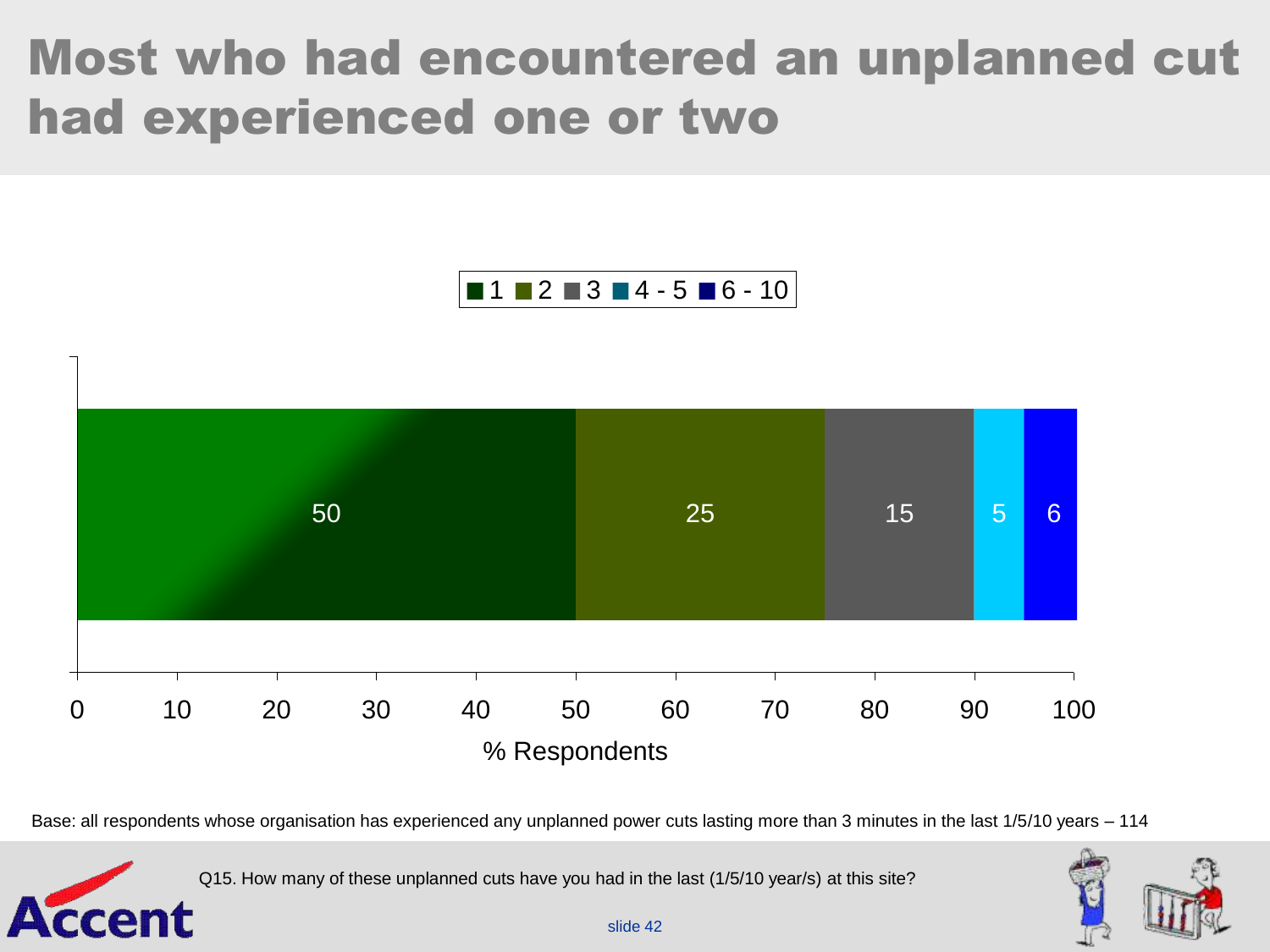#### Nearly half of respondents' last unplanned cuts lasted an hour or less. For a quarter of businesses, their cut lasted 5 hours or more

■ Up to 10 mins ■ 11 - 60 mins ■ 61 - 180 mins ■ 181 - 300 mins ■ 300+ mins



Base: all respondents whose organisation has experienced any unplanned power cuts lasting more than 3 minutes in the last 1/5/10 years – 114



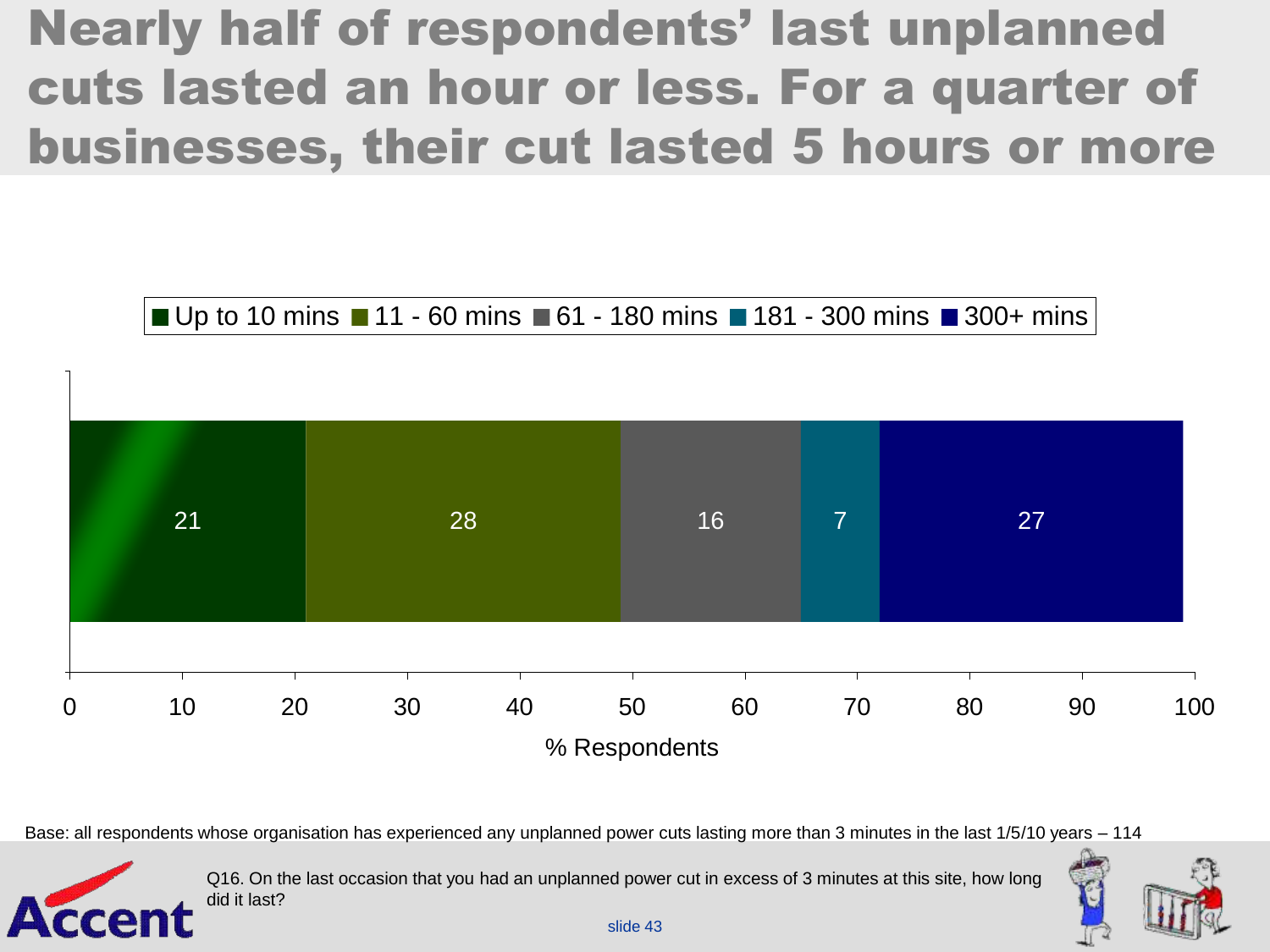#### Over 4 in 10 contacted their supplier when they experienced a power cut; half this number contacted their distributor; one third did not contact anyone



Base: all whose business experienced any unplanned power cuts lasting more than 3 minutes at this site in the last 1/5/10 year(s)– 114

Q17. Who, if anybody, did you contact on the last occasion your business experienced a power cut?

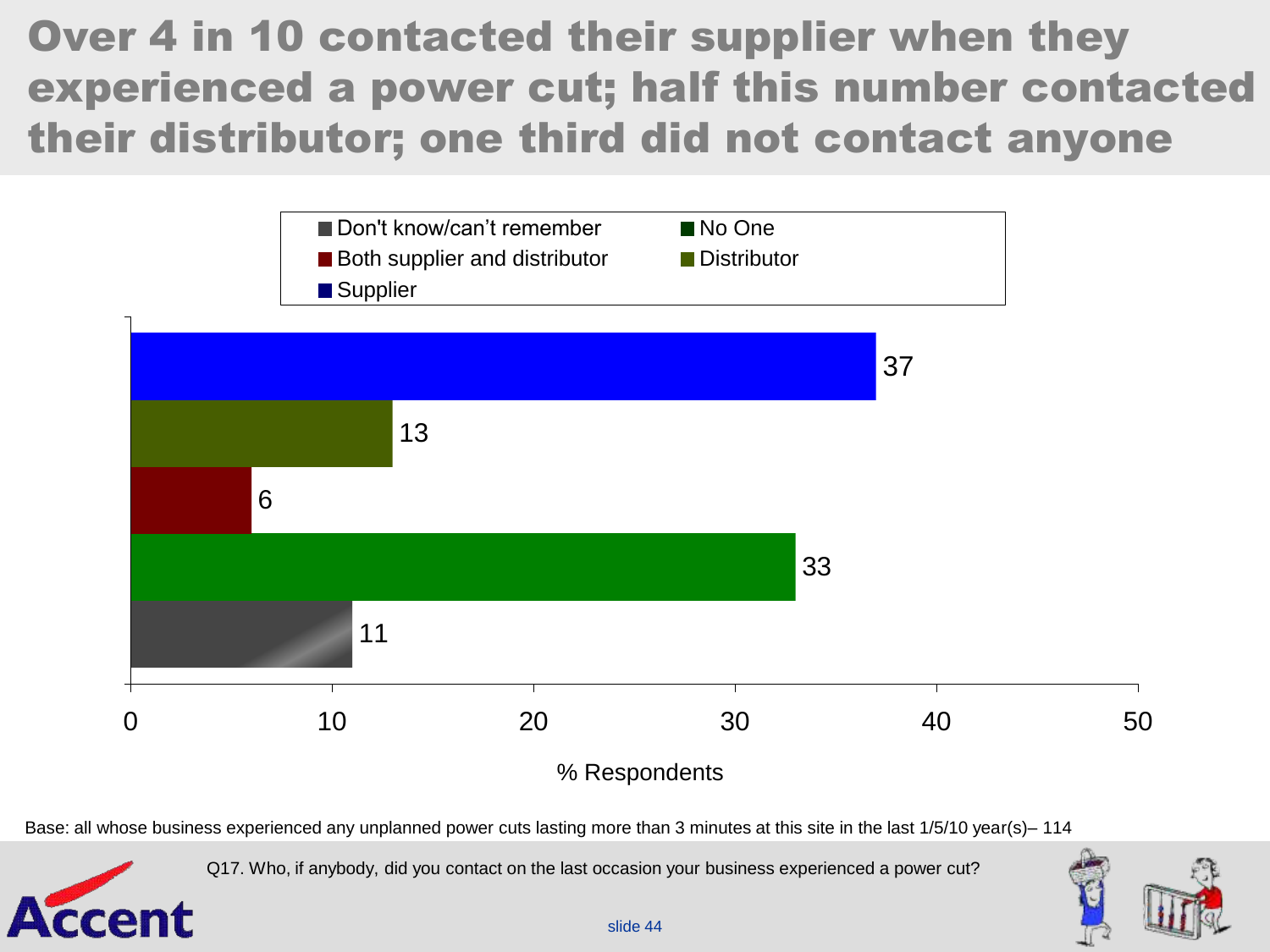#### The vast majority got through to their distributor when they contacted them about the power cut, most to an operator



 $\cdot$  Of the 19 respondents who got through to their distributor, eight in ten got all the information they wanted.

• Over half described the information they received as "very" or "quite" accurate.

Base: all who contacted their distributor on the last occasion their business experienced a power cut  $-22$ 



Q18. Did you manage to get through to either an operator or a recorded message at your distributor?

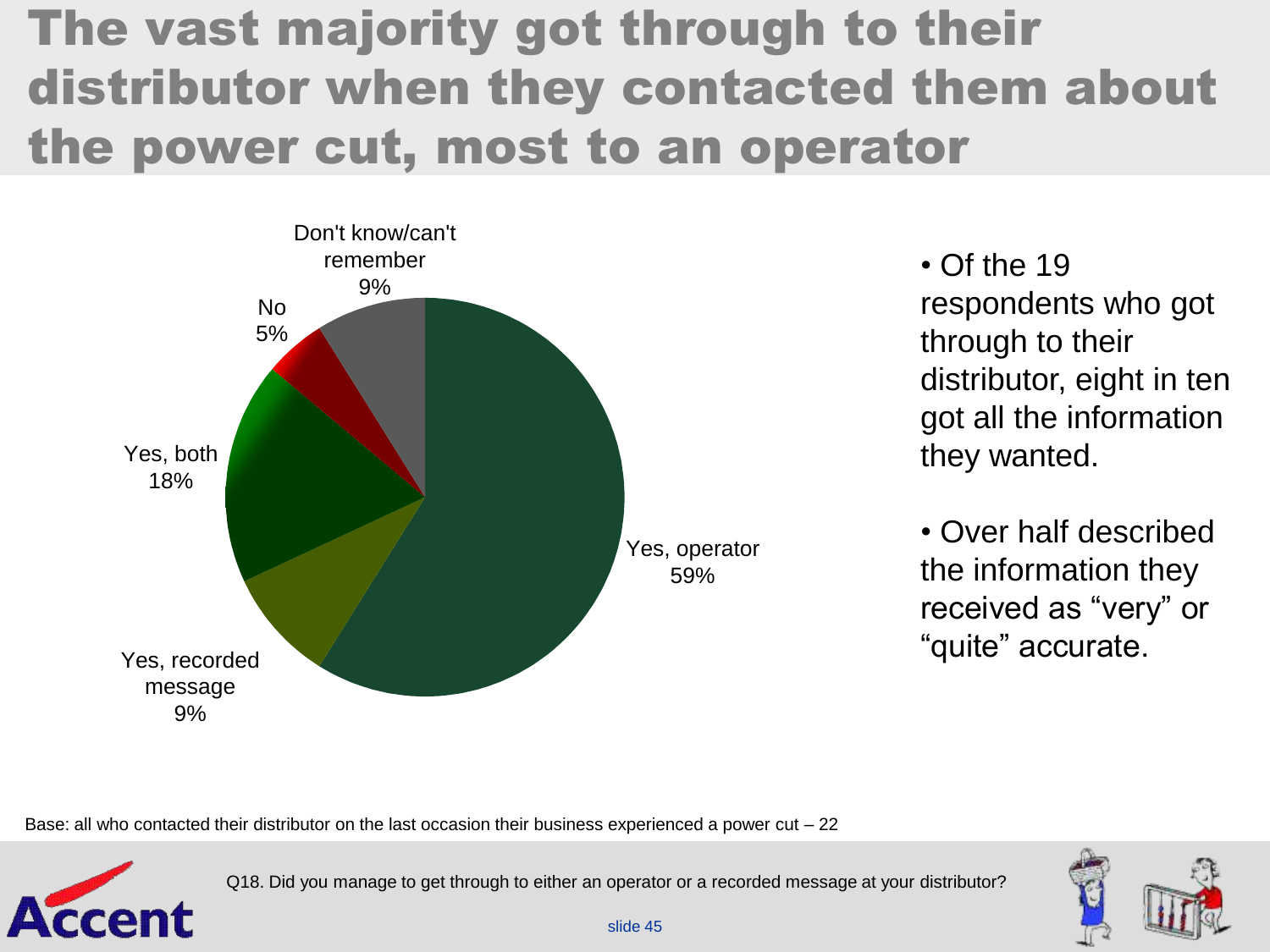#### Less than one in five businesses said their distributor had contacted them during an unplanned power cut



Base: all who contacted their distributor on the last occasion their business experienced a power cut - 114



Q21. Has your distributor ever contacted you or called you back during an unplanned power cut?

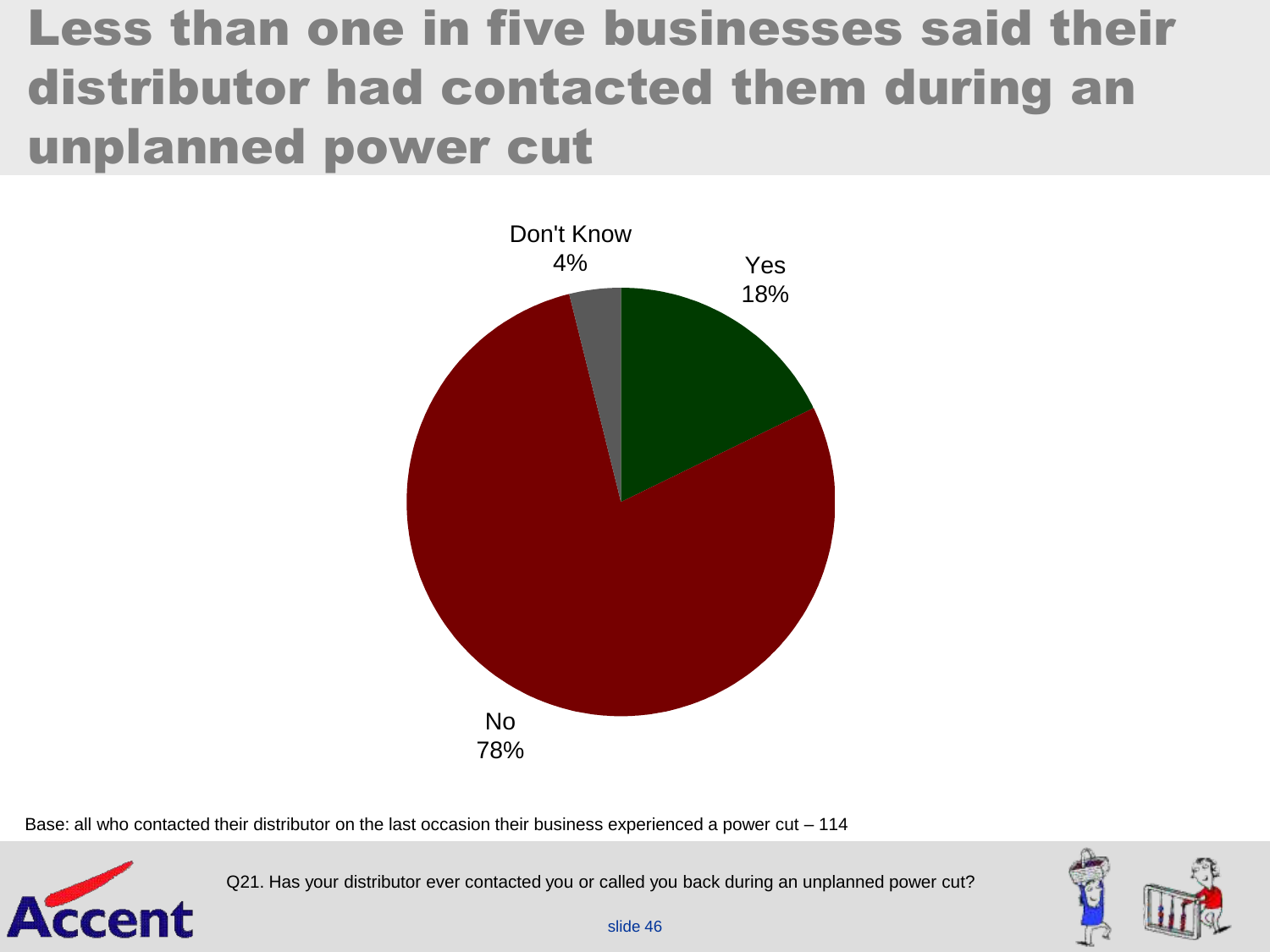#### Most businesses would like contact from their distributor during an unplanned cut





Base: all respondents – 200



slide 47 Q22. Where your distributor is aware of a power cut affecting an area, would you like to receive information about the cut via an automatic contact via text or phone call, or are you content simply to call the call centre if you need information?

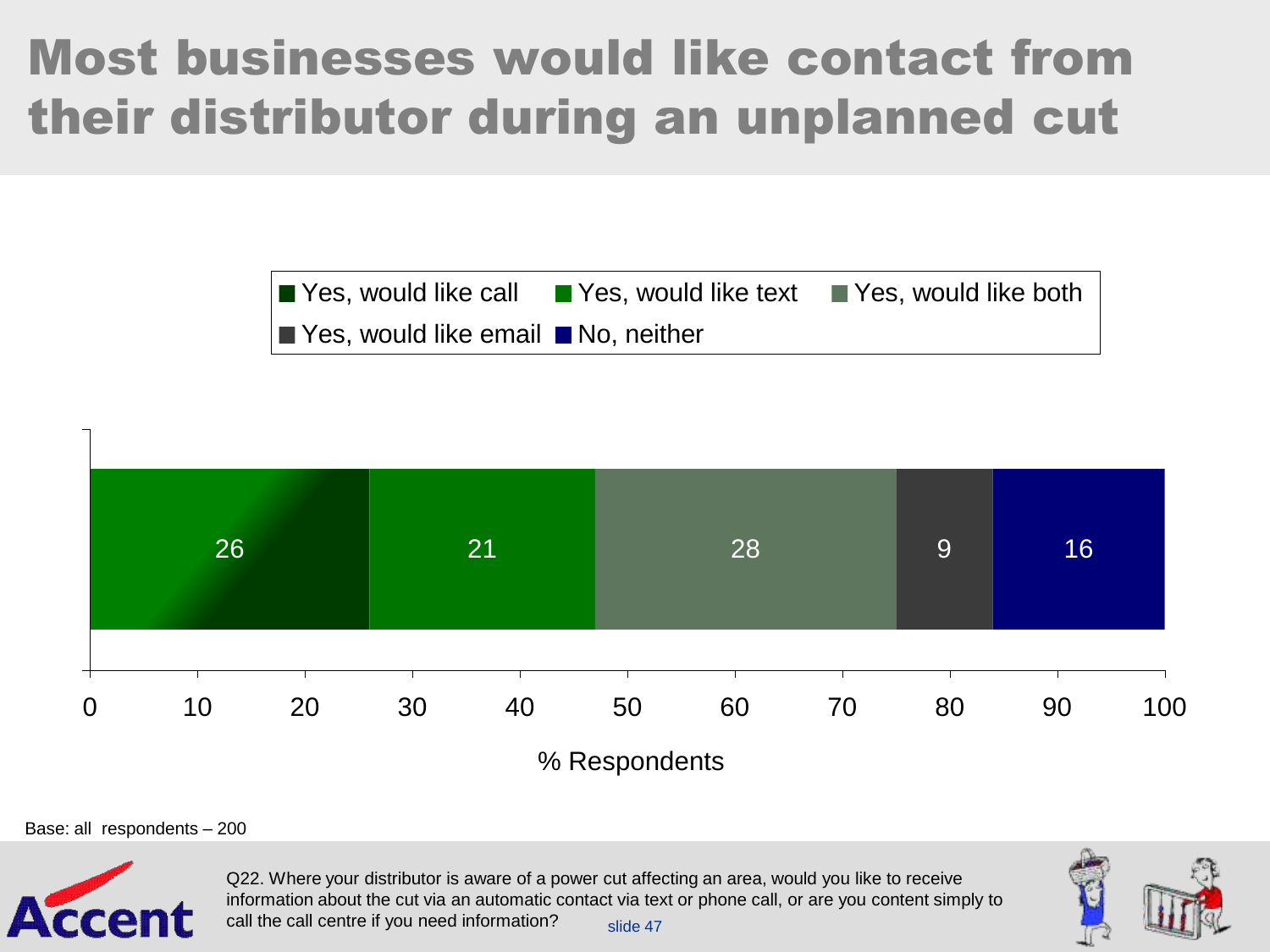#### One third would stay on the line after hearing a recorded message about a cut



60% of those who said "it depends" said it depends on the information in the message

Base: all respondents –200



with an advisor after hearing the recorded message<sub>si</sub>or would you hang up after hearing it? Q23. Where your distributor has information about a power cut they will usually prepare a recorded message for callers to listen to when they make contact about the cut. Is your preference to stay on the line to speak

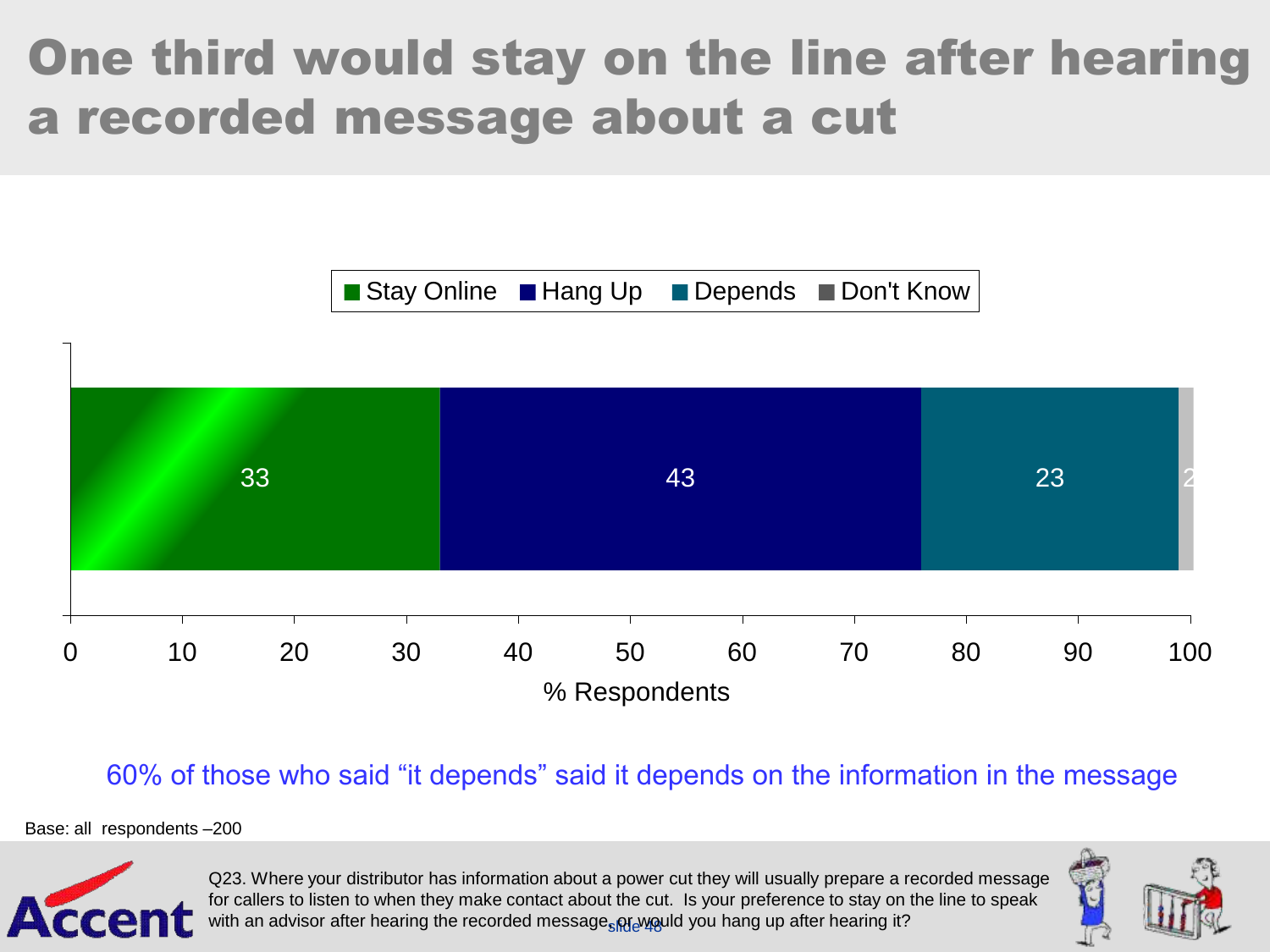#### Two in five are happy to wait between 2.5 to 5 minutes after hearing a recorded message to speak to an operator



Base: all respondents who prefer to stay on the line after listening to a recorded message – 112

Accent

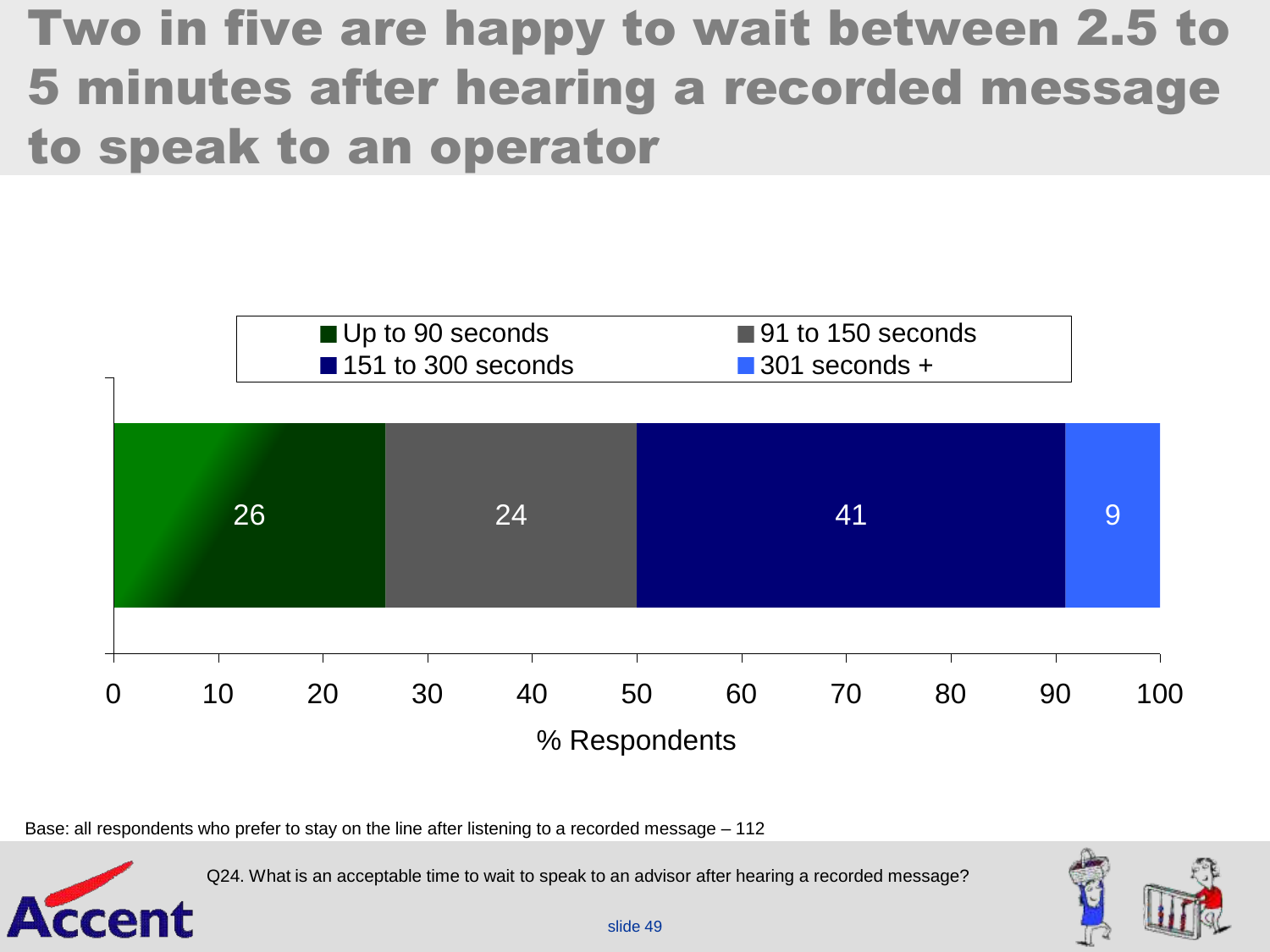#### Businesses are more likely to visit a web page than a mobile app in the event of a cut



Base: all respondents – 200



Q25. In the event of a power cut, how likely would you be, as a business, to visit a UK Power Networks?: Webpage/mobile app

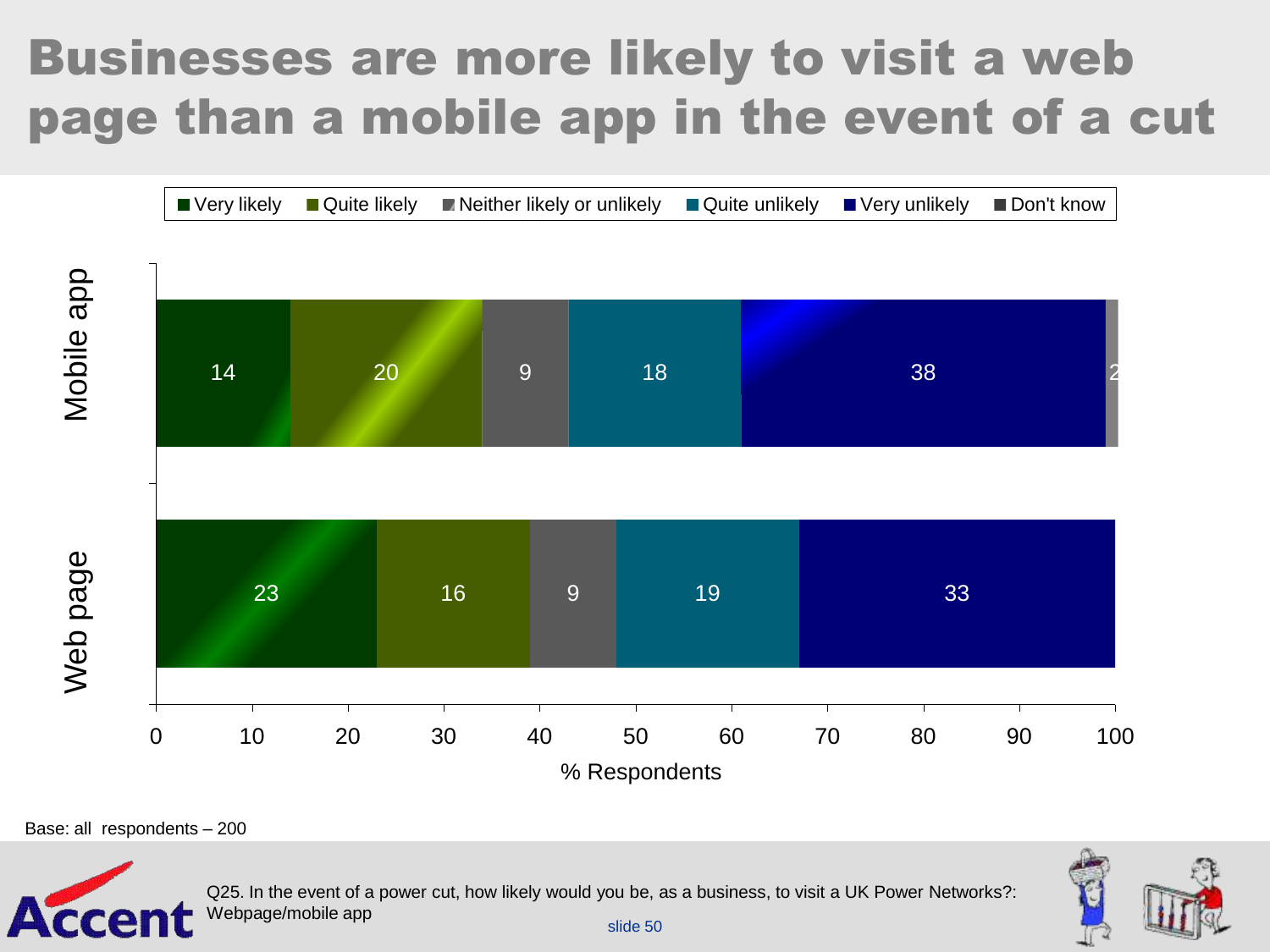### There is little interest in receiving updates about cuts via social media



Base: all respondents – 200



slide 51 Q26. Would you be interested, as a business, in receiving reports on, and updates about, power cuts via social media such as Twitter or Facebook?

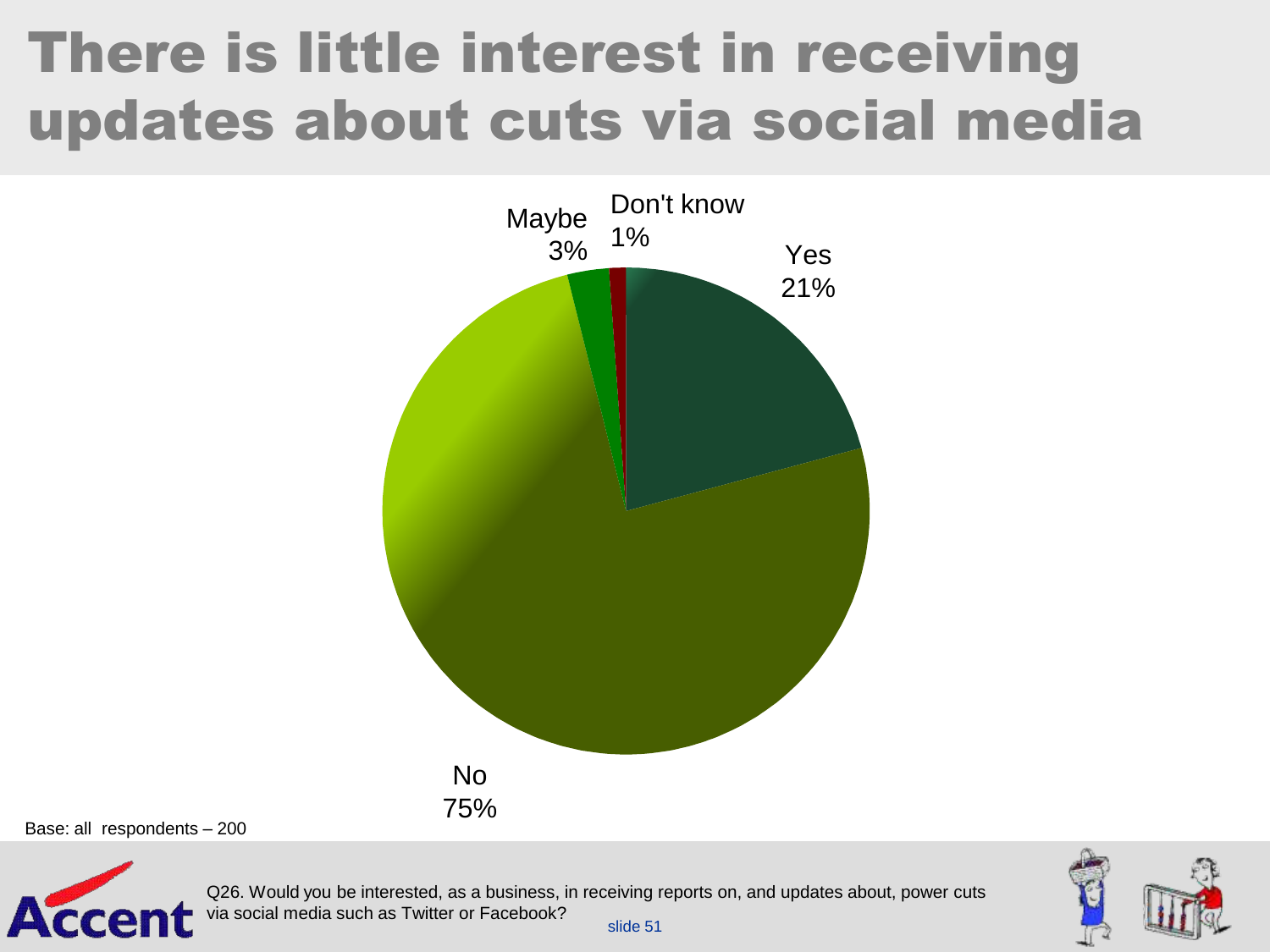#### There is low interest in UKPN visiting premises during a cut, and UKPN would gain little value for doing so



Base: all respondents – 200



Q27. Again, thinking about the event of a power cut, when a cut occurred would you like staff, or an engineer, from UK Power Networks to come to your premises and explain the reason for the fault?



Q28. Would you value them doing so once the power was restored?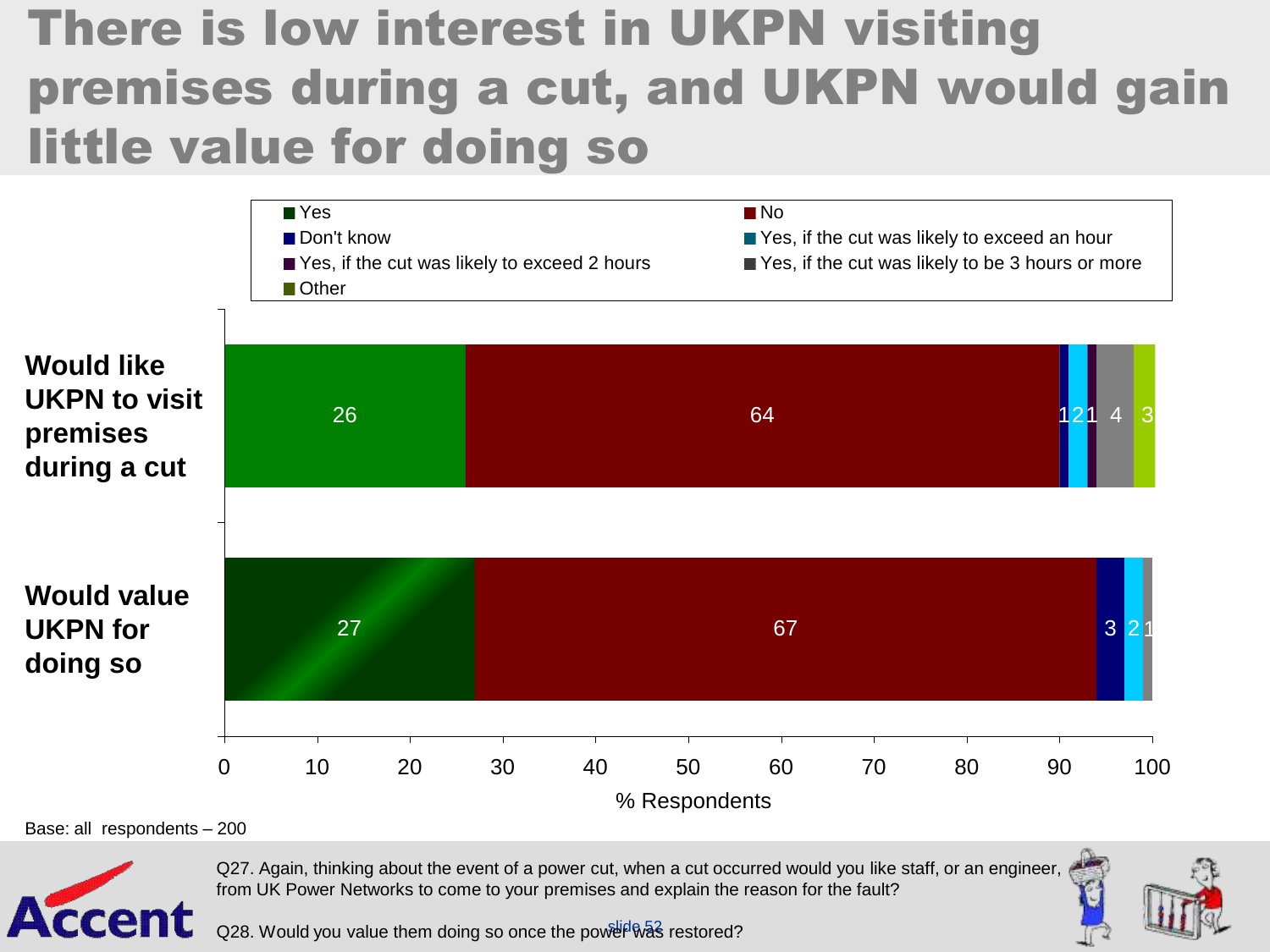#### Most respondents have never experienced a power cut due to severe weather, emergency or an unforeseen event





Q29. Have you ever experienced a power cut due to severe weather (eg a major storm or flooding) or due to any other emergency or unforeseen event (for example, an unforeseen attack on the network or theft of cables) at this site?

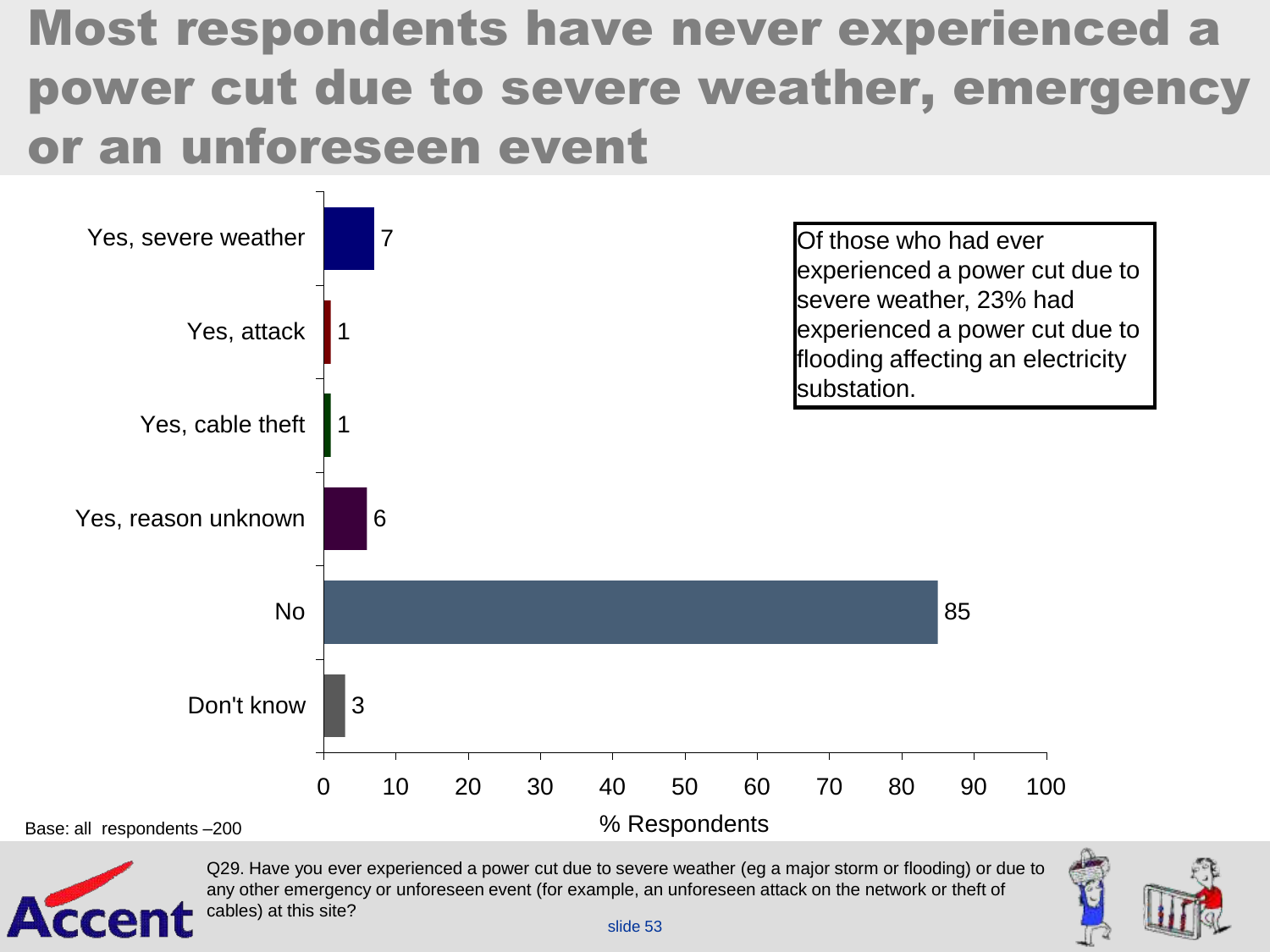#### Over half of respondents contacted their distributor as a result of this event

- Of those who had experienced a power cut due to severe weather, attack or cable theft, over half (56%) contacted their distributor.
- 5 of the 14 who contacted their distributor claimed their distributor dealt with the fault "very well" or "quite well".



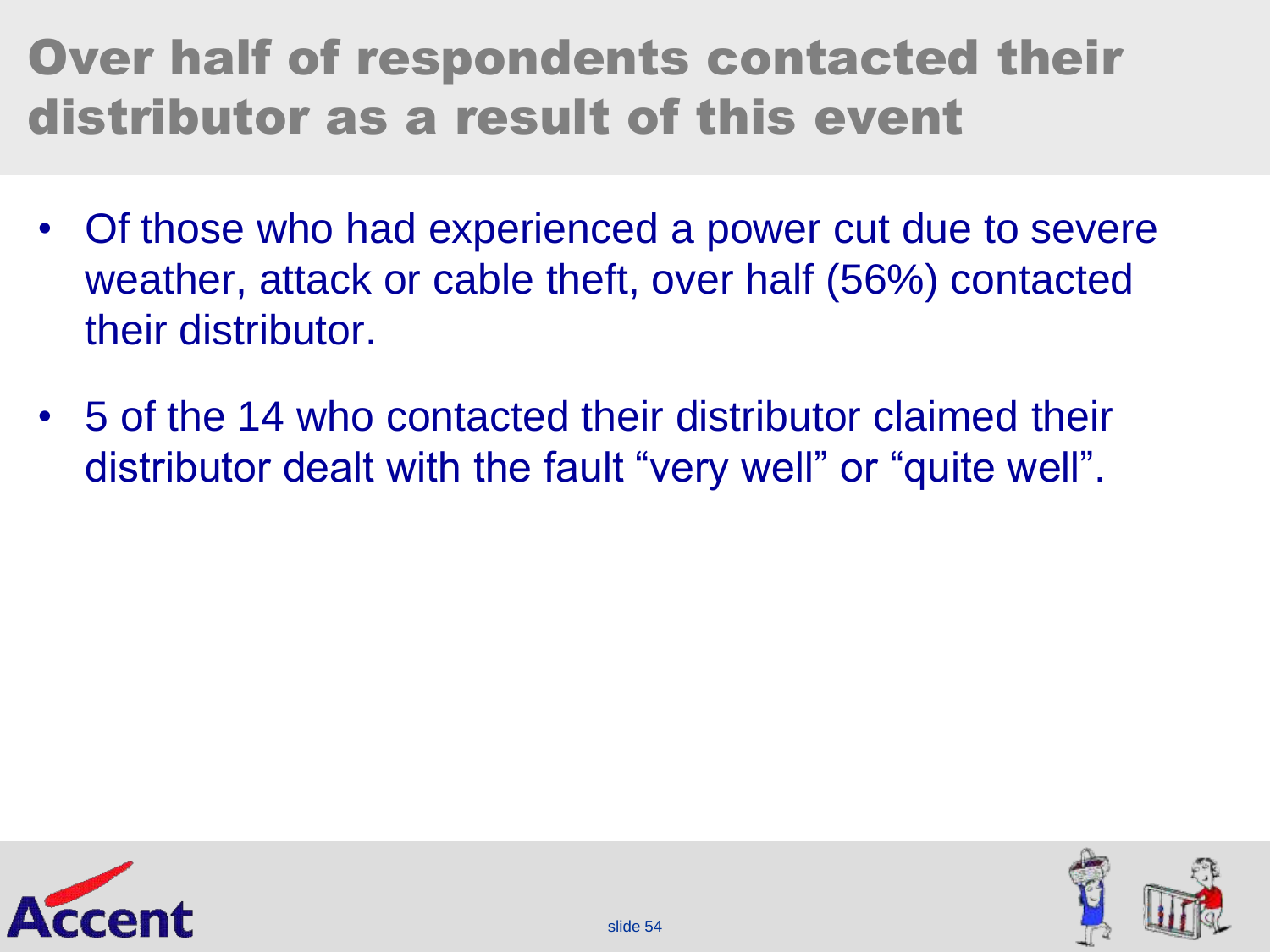#### Nearly half (46%) had been inconvenienced by roadworks caused by UKPN/another utility



Q33. Has your business ever suffered inconvenience as a result of roadworks caused by UK Power Networks or another utility (ie your water company)?

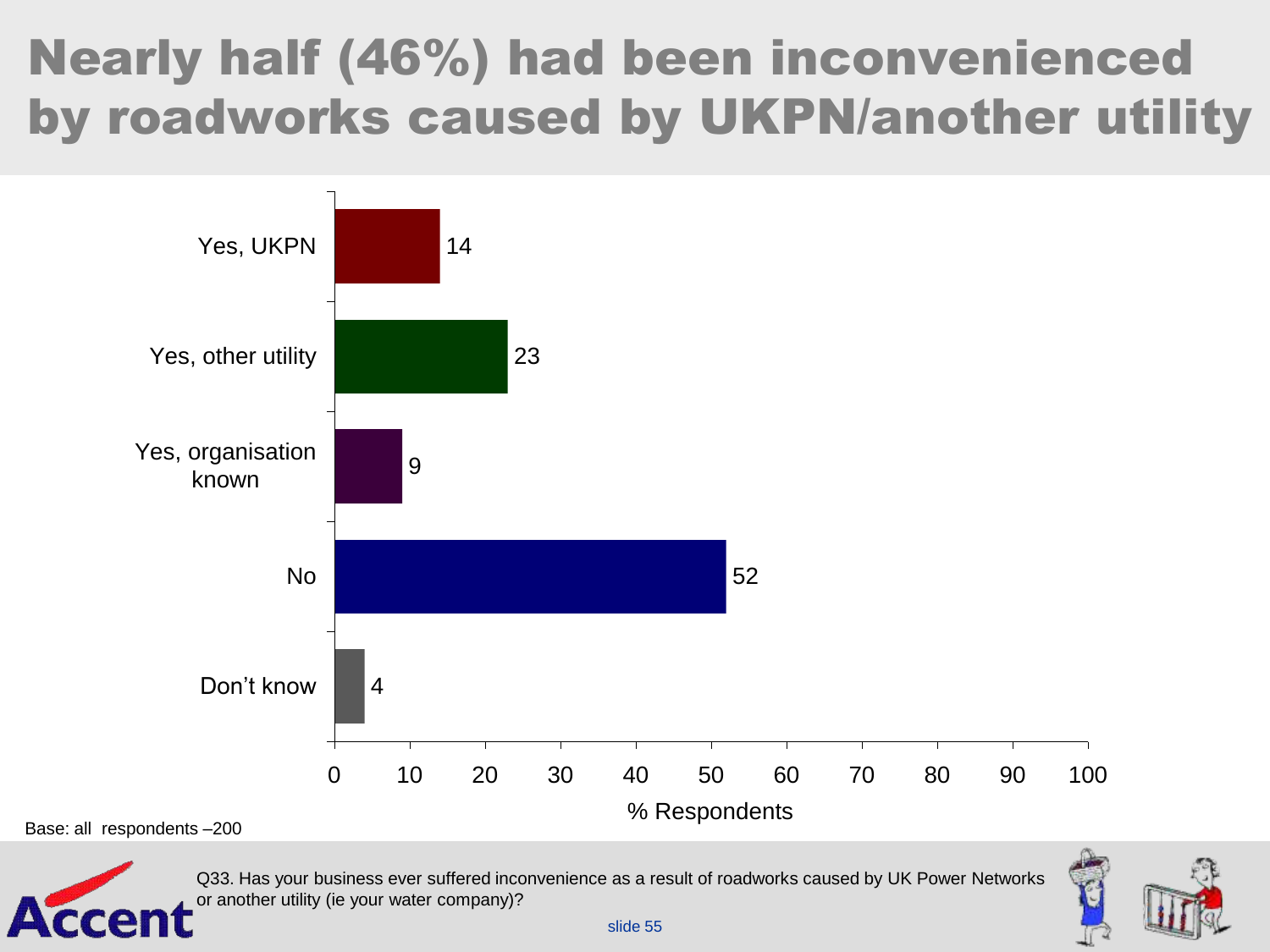#### Over one third of those who were inconvenienced were severely impacted



Base: all respondents whose business suffered inconvenience as a result of roadworks caused by UKPN or another utility – 89



Q34. How inconvenient was the work to your business? Please use a scale of 1 to 3, where 3 is extremely inconvenient and 1 is quite, or moderately, inconvenient

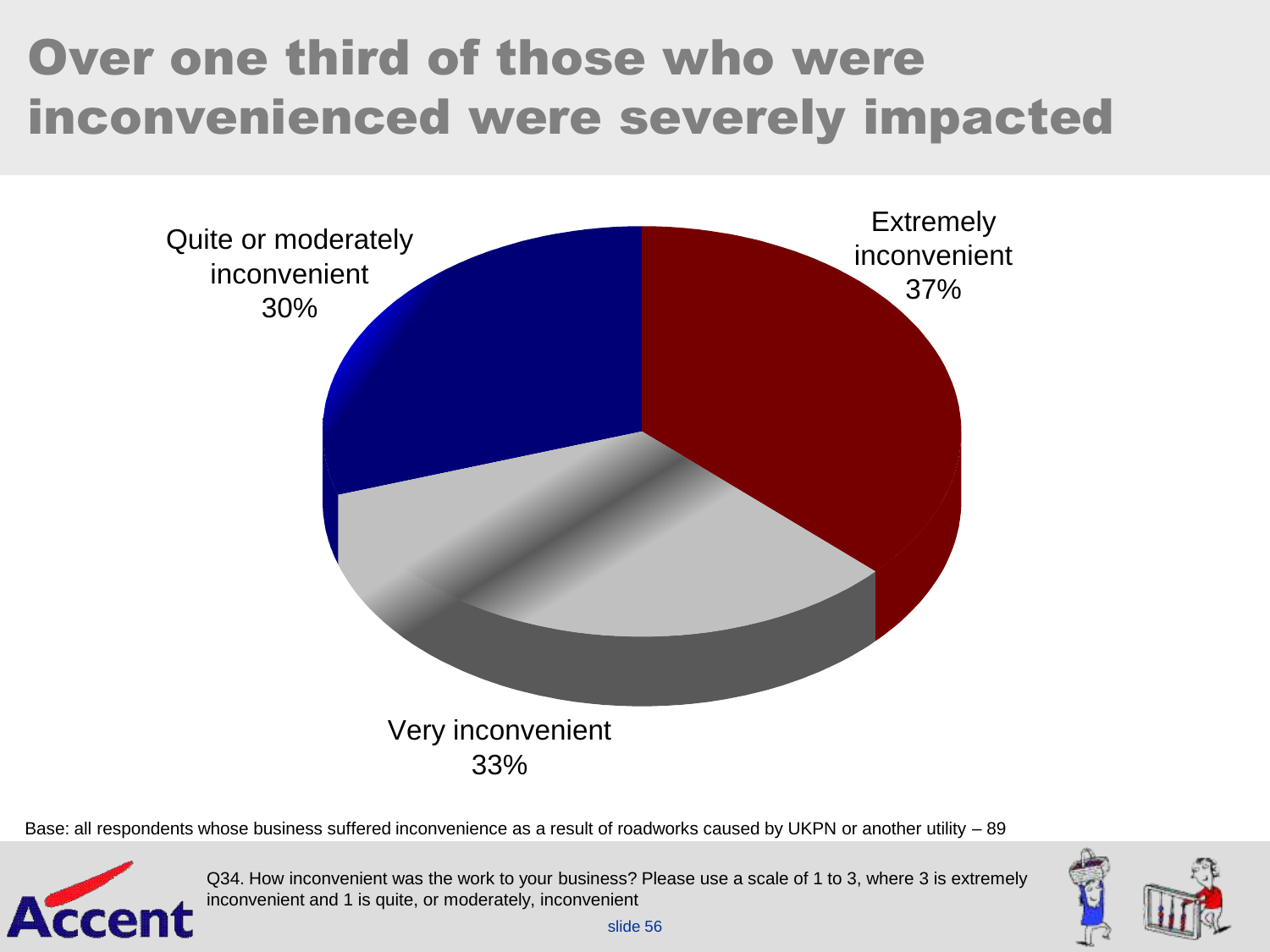#### One in five businesses have contacted their distributor for a quote for a new connection



Base: all respondents – 200

Acce

Q35. And has your organisation ever had to contact your distributor to get a quote for a new electricity connection?

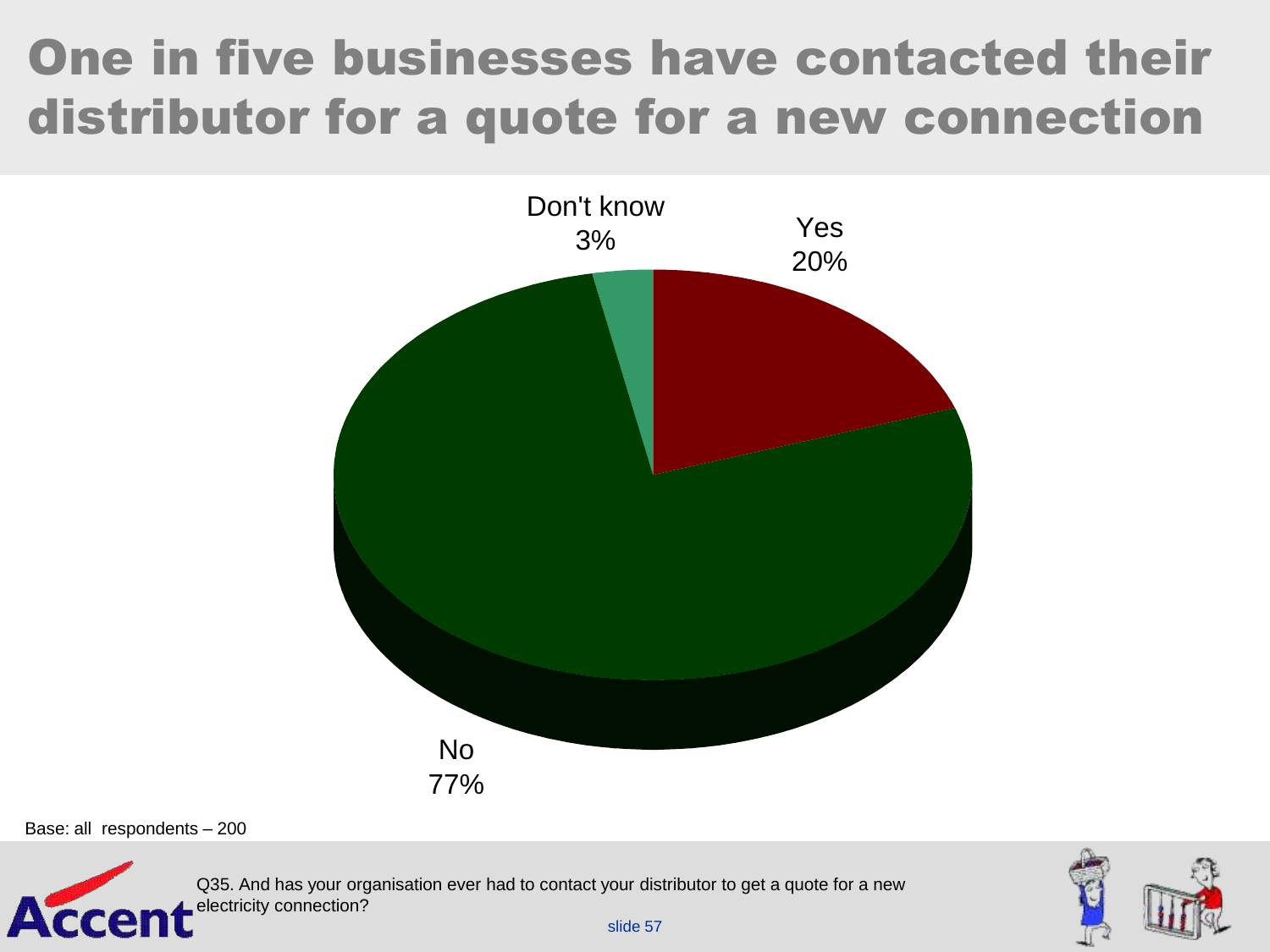#### The distributor completed the new connection work for four out of five businesses



Base: all whose organisation had to contact their distributor to get a quote for a new electricity connection – 39

Accent

Q36. And did they undertake the new connection for you? ie was the work completed?



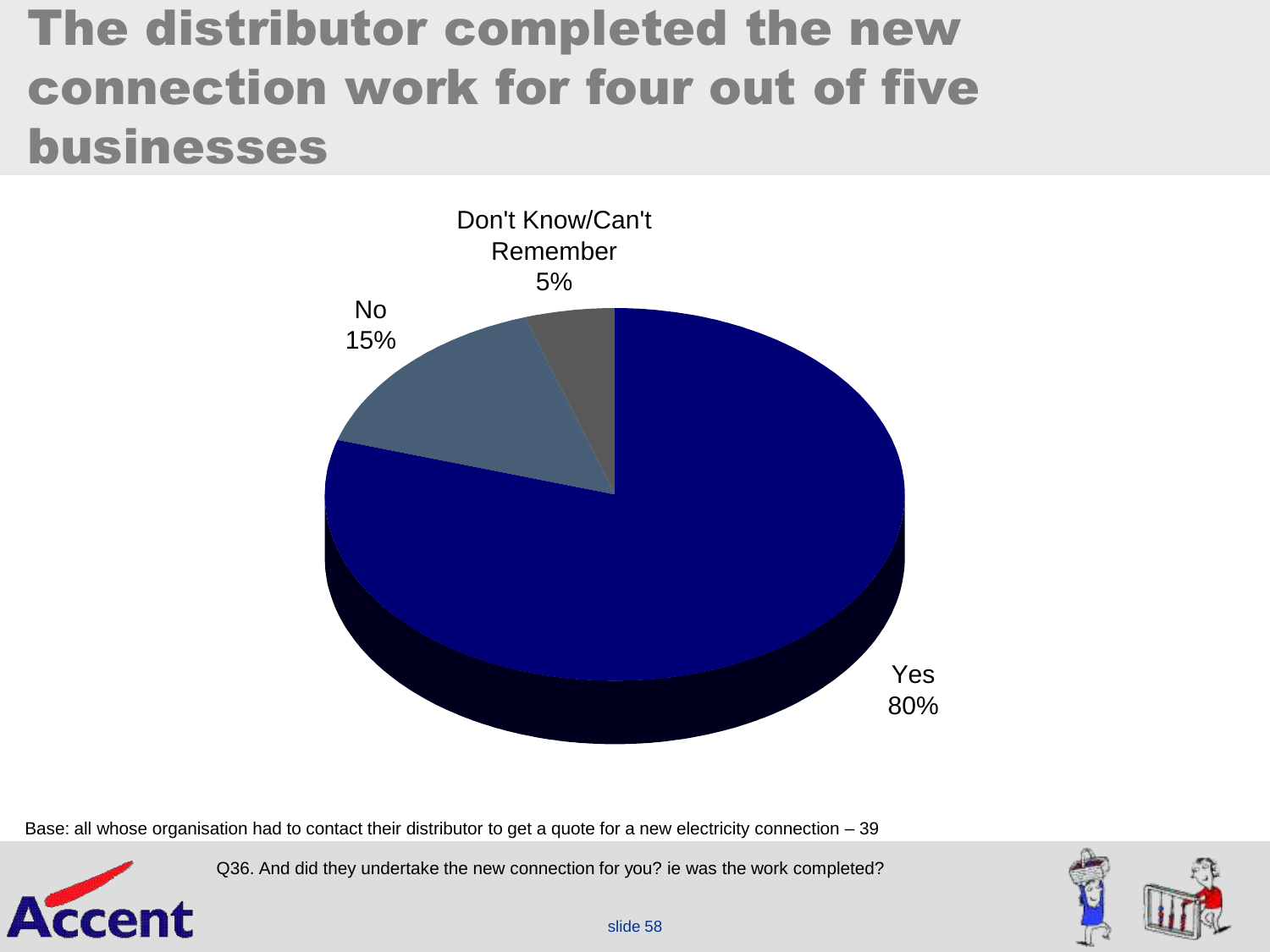### Most categorise their organisation as "quite green"



- I think we are quite green; we care about the environment, but we could recycle more and do more to reduce our energy use
- $\blacksquare$  We are not very green; we take some, but not much, interest in the environment
- We are not at all green; we don''t care about the environment, other things are more important



Base: all respondents – 200



Q37. Which of the following best describes your organisation"s attitude towards the environment, or how